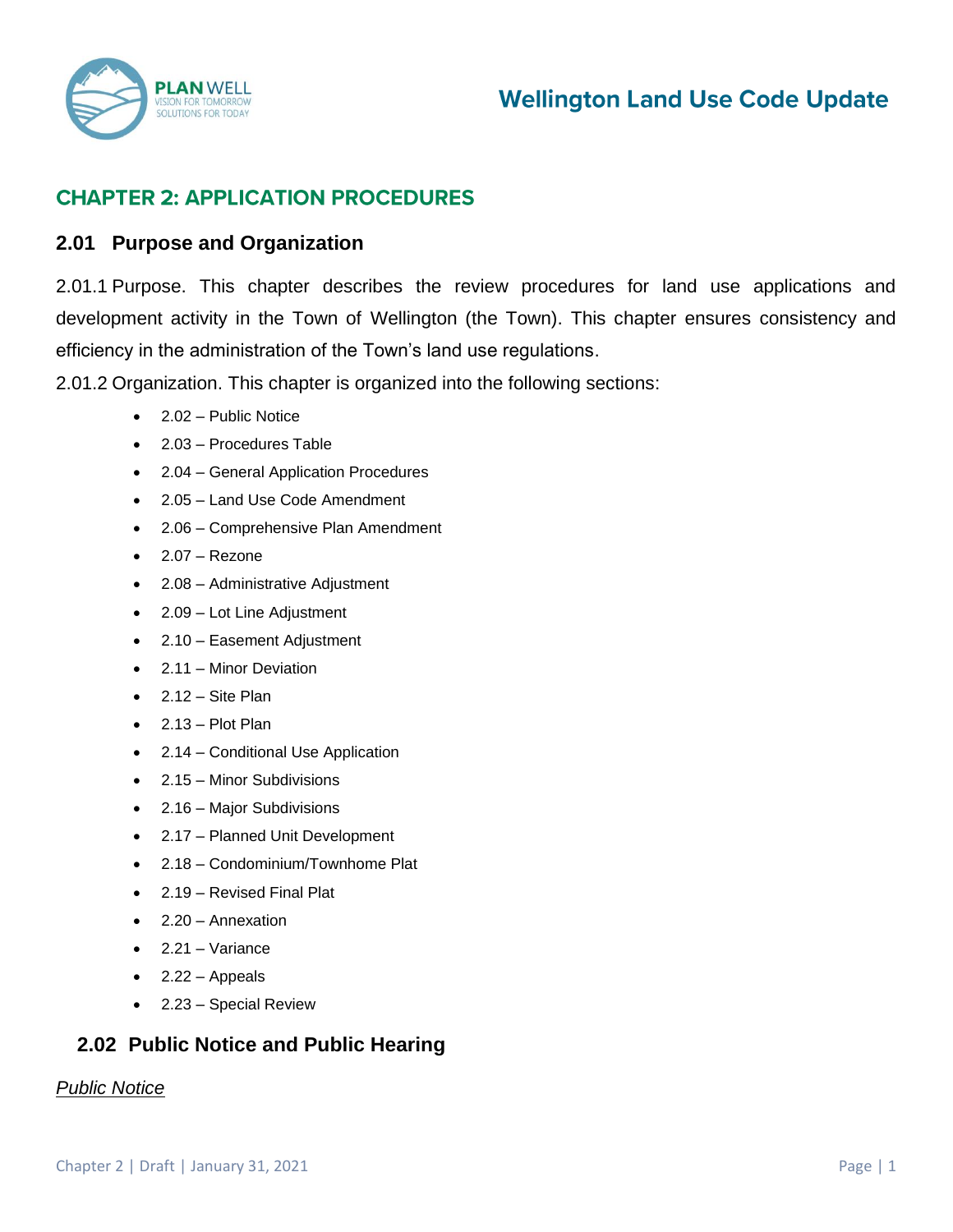- 2.02.2 **Generally**. For every public hearing required by the Land Use Code, the Town shall notify the public of the date, time, and place of that hearing; the address and legal description of the property involved; the purpose of the hearings; the right of interested persons to appear and be heard; the name of the applicant; and where additional information may be obtained by:
	- A. *Published Notice*. Notice shall be published once in a newspaper published with general circulation in the Town at least 15 days prior to all hearings, except for annexation hearings. Noticing requirements apply to each subsequent hearing.
	- B. *Written Notice*. Written notice shall be mailed at least 30 days prior to the hearing to all property owners of record, as recorded at the office of the Larimer County assessor, of properties within 500' of the subject property. The applicant is responsible for the list of names and addresses of owners as they appear in the records of the County Clerk and Recorder. The Town will verify the list of names and addresses prior to noticing.
		- 1. Written notice shall be mailed first-class postage, except subdivision review which shall be by certified mail.
		- 2. The applicant is responsible for obtaining the list of owners and providing it to the Planning Director or designee with the application submittal.
	- C. *Posted Notice*.
		- 1. Notice shall be posted at the Town's designated official posting locations referenced at the Town's website (cite website location), at least five days prior to the hearing.
		- 2. Posting notice on the subject property on a sign approved by the Town of Wellington at least 15 days prior to the hearing. Location approval is required prior to sign placement.
- 2.02.3 **Computation**. In computing a period of days, the first day is excluded and the last day is included. If the last day of any period is a Saturday, Sunday, or legal holiday, the period is extended to include the next day which is not a Saturday, Sunday, or legal holiday.

## *Public Hearing*

## 2.02.4 **Generally**.

- A. All required public hearings shall comply with the procedures adopted by the Town.
- B. The decision-maker conducting the public hearing shall record the public hearing by any appropriate means. A copy of the public hearing may be acquired by any person upon application to the Planning Director or designee and payment of a fee to cover the cost of duplication.
- 2.02.5 **Hearing Continuations**. The Town Board, Planning Commission, or Board of Adjustment may continue the hearing to a subsequent meeting at a certain date and time or may close the hearing and continue the meeting to deliberate the issues until a final decision is made.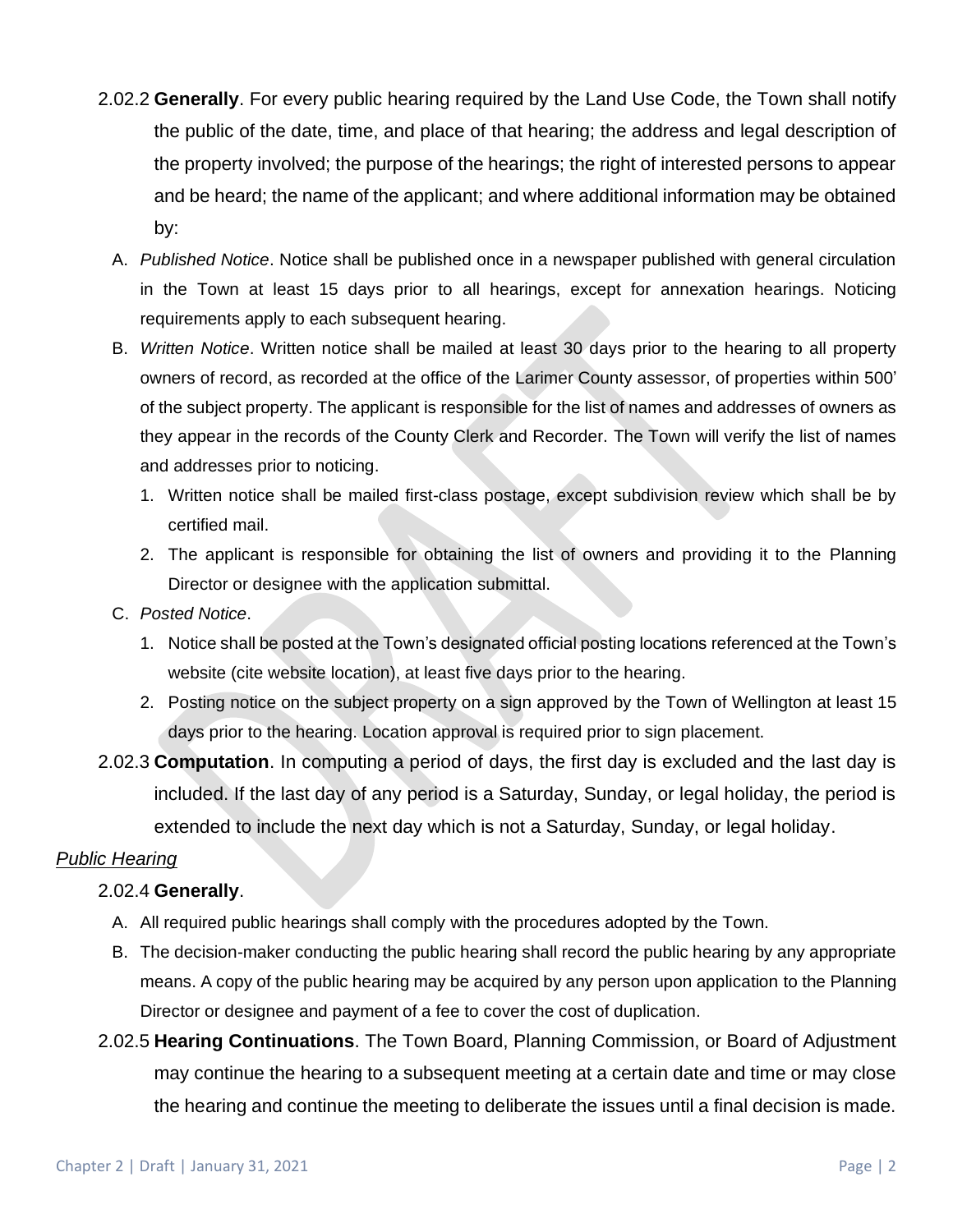If a hearing is continued to a certain date and time, no further notice of a continued hearing or meeting need be published.

## **2.03 Procedures Table**

2.03.2 **Overview**. The following table summarizes the major review procedures for land use applications and development activity in the Town of Wellington. Not all procedures addressed in this chapter are summarized in this table (see subsequent sections of this chapter for additional details on each procedure).

| <b>Application Type</b>      | <b>Pre-application</b><br><b>Conference</b><br><b>Required</b> | <b>Authority</b>                    |                                      |                   |
|------------------------------|----------------------------------------------------------------|-------------------------------------|--------------------------------------|-------------------|
|                              |                                                                | <b>Staff Review</b>                 | <b>Planning</b><br><b>Commission</b> | <b>Town Board</b> |
|                              |                                                                | $R = Recommendation   D = Decision$ |                                      |                   |
| <b>Entitlements</b>          | $Y = Yes \mid O = Optional$                                    |                                     |                                      |                   |
| Amendment                    | $\mathbf{o}$                                                   | $\mathsf{R}$                        | $\mathsf R$                          | D                 |
|                              |                                                                |                                     |                                      |                   |
| Rezone                       | Y                                                              | $\mathsf{R}$                        | ${\sf R}$                            | D                 |
| <b>PUD</b>                   | Y                                                              | $\mathsf{R}$                        | $\mathsf R$                          | D                 |
| <b>Conditional Use</b>       | Y                                                              | $\mathsf{R}$                        | $\mathsf R$                          | D                 |
| Annexation                   | Y                                                              | $\mathsf{R}$                        | $\mathsf R$                          | D                 |
| Variance                     | Y                                                              | $\mathbf R$                         | $\mathsf R$                          | D                 |
| <b>Special Review</b>        | Y                                                              | D                                   | --                                   |                   |
| <b>Plans</b>                 |                                                                |                                     |                                      |                   |
| Site Plan                    | Υ                                                              | $\mathsf{R}$                        | D                                    |                   |
| Plot Plan                    | $\mathbf{o}$                                                   | D                                   | $-$                                  | --                |
| <b>Administrative</b>        |                                                                |                                     |                                      |                   |
| Administrative Adjustment    | Y                                                              | D                                   | $-$                                  |                   |
| Lot Line Adjustment          | Y                                                              | D                                   | $-$                                  | $-$               |
| <b>Easement Adjustment</b>   | Y                                                              | D                                   | --                                   |                   |
| <b>Minor Deviation</b>       | Y                                                              | D                                   | --                                   |                   |
| <b>Plats</b>                 |                                                                |                                     |                                      |                   |
| <b>Major Subdivision</b>     |                                                                |                                     |                                      |                   |
| <b>Preliminary Plat</b>      | Υ                                                              | $\mathsf{R}$                        | ${\sf R}$                            | D                 |
| <b>Final Plat</b>            | $\mathbf{o}$                                                   | $\mathsf{R}$                        | $\mathsf R$                          | D                 |
| Minor Subdivision            | Y                                                              | $\mathsf{R}$                        | $\mathsf R$                          | D                 |
| <b>Revised Final Plat</b>    | Y                                                              | D                                   | $-$                                  |                   |
| Condominium/Townhome<br>Plat | Y                                                              | D                                   |                                      |                   |

## **2.04 General Application Procedures**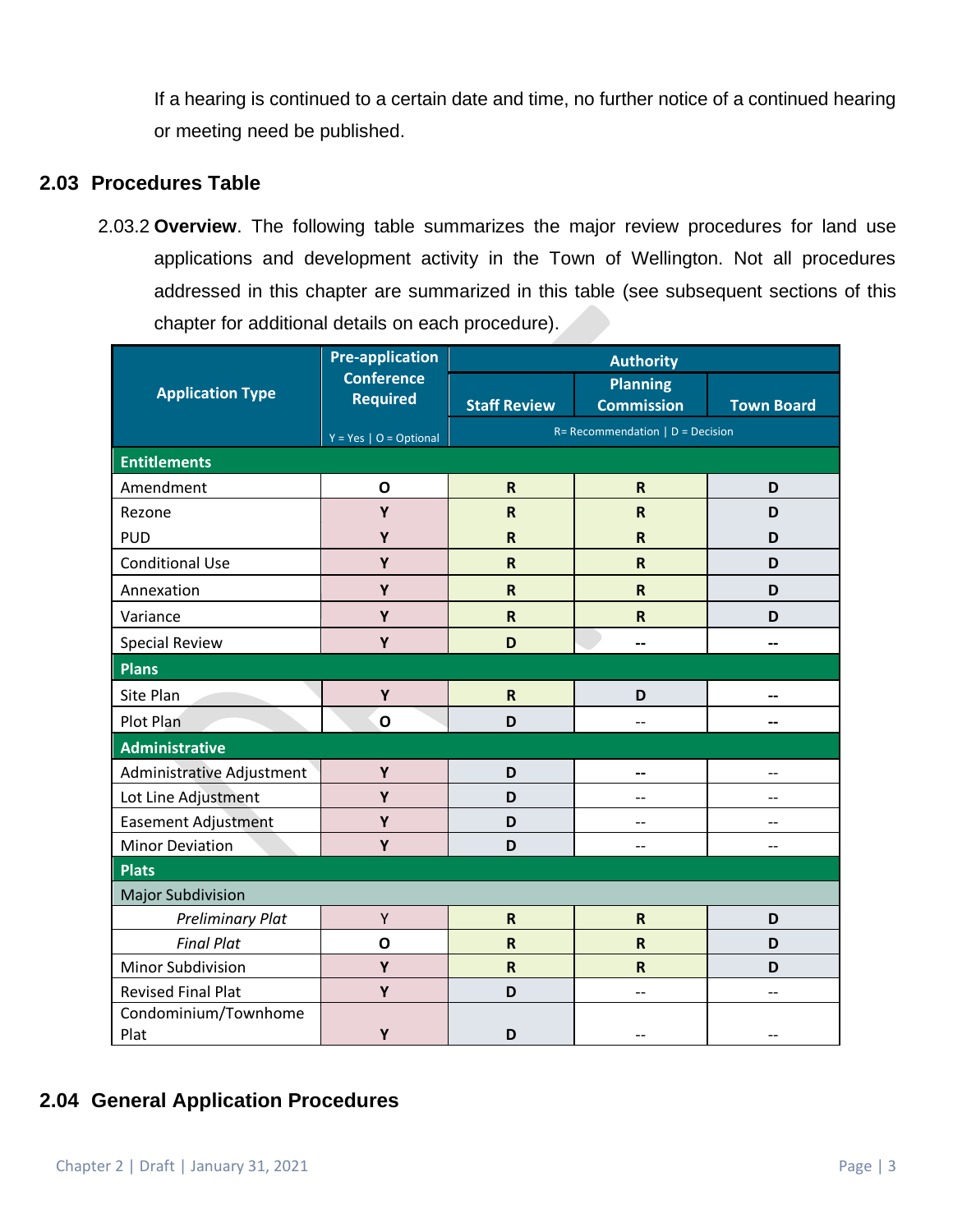### *General Review Procedures*

- 2.04.2 **Purpose**. This section outlines the general application procedures and review process for all land use applications.
- 2.04.3 **Applicability**. This section applies to all land use applications unless an exception to the general procedures is expressly identified in subsequent sections of this chapter.

#### 2.04.4 **Procedure.**

- A. *Pre-application Meeting*.
	- 1. Intent. The pre-application conference provides an opportunity for an informal review of an application, and discusses the submittal requirements, development standards, schedule, and approval criteria. The pre-application meeting is not a formal review of the application. The guidance and feedback provided during the pre-application meetings are not considered binding upon the application, applicant, or the Town.
	- 2. Standards.
		- a. The applicant shall request in writing, on the official form provided by the Town, a preapplication meeting with the Planning Director or designee. The applicant shall provide the required information as deemed necessary by the Planning Director or designee to conduct an informal review of the proposed development at least 10 business days in advance of a pre-application meeting.
		- b. A pre-application conference shall be held within 30 days of receipt of all necessary information unless a later date is agreed to by the applicant and the Planning Director or designee.
		- c. The Planning Director or designee may waive the pre-application meeting requirement if determined that the request does not warrant review prior to application.
- B. *Land Use Application Submittal*.
	- 1. Intent. The intent of the land use application is to formally review an application.
	- 2. Standards. Application submittals shall be made on a form provided by the Town and accompanied by all required submittal documents and supporting information identified on the application, checklist and as discussed in the pre-application conference.
		- a. The applicable land use application fees shall be paid at the time of submittal of any land use application.
		- b. Unless otherwise specified in this Land Use Code, applications for review and approval may be initiated by:
			- i. The owner of the property that is subject to the application;
			- ii. The property owner's authorized agent, representative, or contract purchaser; or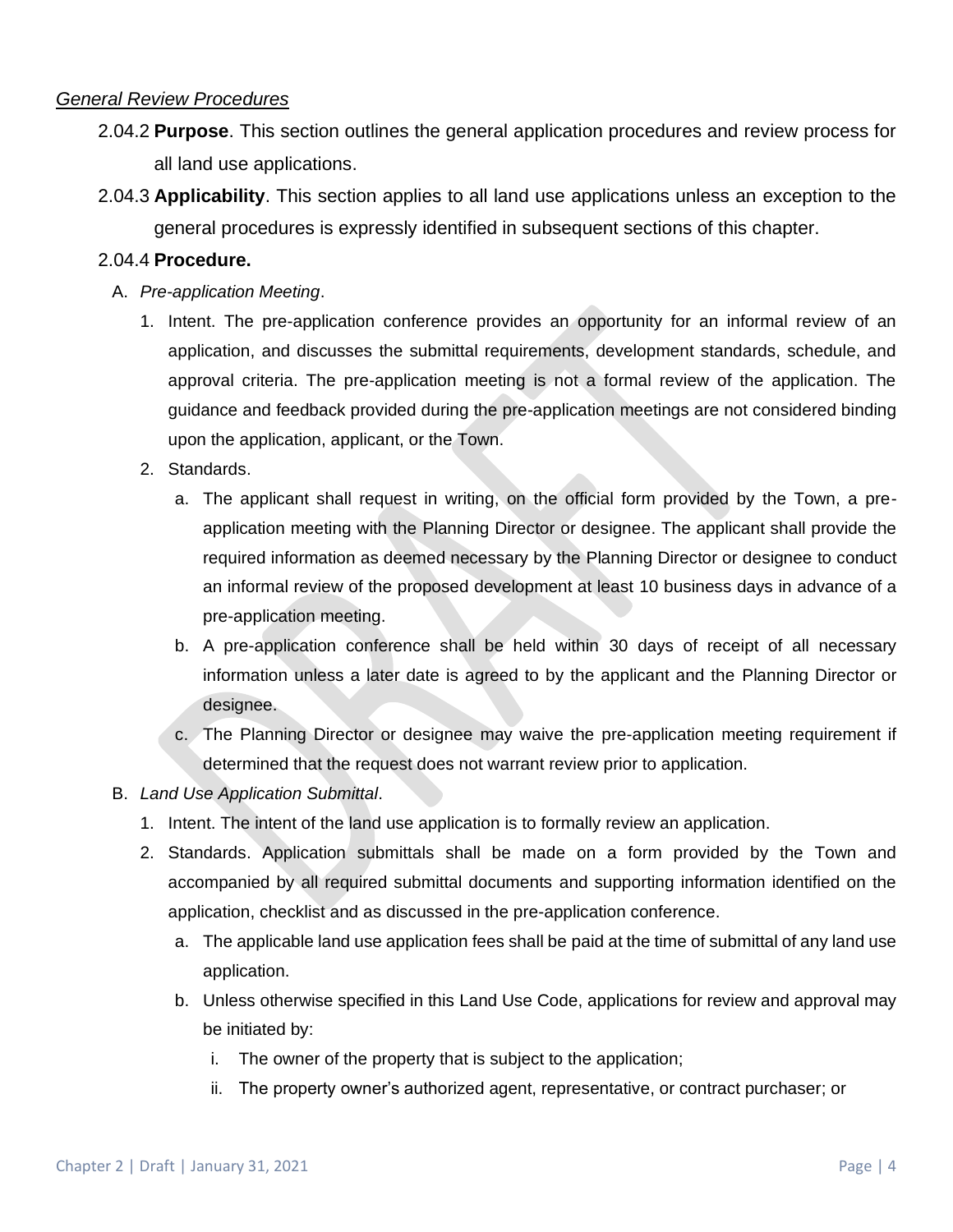- iii. Any review or decision-making body for the Town.
- c. If an authorized agent or representative files an application under this Land Use Code on behalf of the property owner, the representative shall provide the Town with written, notarized documentation that the owner has authorized the filing of said application.
- d. If a review or decision-making body initiates action under this Land Use Code, it shall do so without prejudice toward the outcome.
- 3. Filing Fees. Application filing fees are set by the Town Board by resolution and may be reviewed and updated from time-to-time. Applications will not be processed until fees are paid in full. The fees paid are not refundable in whole or in part for applications withdrawn by an applicant unless recommended by the Planning Director and approved by the Town Administrator. All or a portion of the fees may be refunded depending on the amount of review and processing time already incurred by the Town.
- 4. Additional Fees. If the Town Manager determines that additional funds are needed to complete the application review, including retention of outside professional services, the Town Manager may impose additional application fees, to recover the Town's actual costs in completing review.
	- a. The applicant shall be billed by the Town for all additional costs and any other fees incurred by the Town on a as needed basis per the Town's D-5 form;
	- b. Costs shall be a lien upon the property, and the Town reserves the right to stop work on a project and/or withhold approvals and permits if costs are not paid within 30 days after written notice. For withdrawn applications, any unused deposit shall be returned to the applicant within 60 days less any incurred "pass through" costs, as of the date of the formal withdrawal request.
- C. *Completeness Determination*.
	- 1. Following receipt of a development application, the Planning Director or designee shall certify that the development application submittal is complete.
	- 2. If the application is determined to be incomplete, the Planning Director or designee shall return the application to the applicant and provide a statement in writing specifying the additional information required. No further review activities will proceed until a completed application is accepted. Returned applications that are not resubmitted and accepted within 60 days shall be determined to be abandoned and of no further effect. A new application may be submitted, including applicable fees.
- D. *Application Review and Preparation of a Staff Report*.
	- 1. Following a completeness determination, the Planning Director or designee circulates the application to staff and appropriate referral entities for review.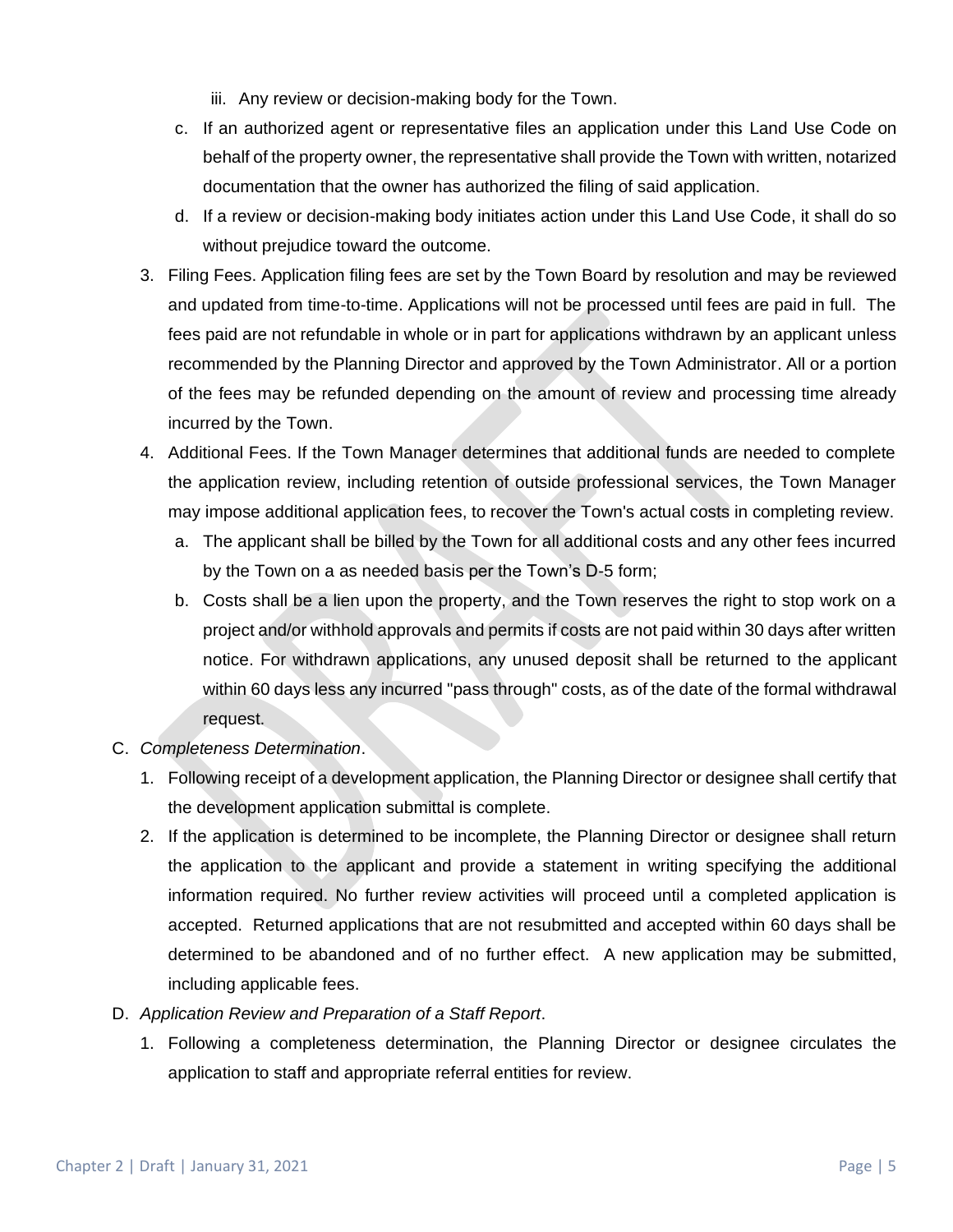- 2. The Planning Director or designee may also refer applications to other boards, commissions, government agencies, and non-governmental agencies not referenced in this chapter.
- 3. The Planning Director or designee may request a meeting with the applicant to discuss the application and any written comments. Based on the written comments, the applicant may request an opportunity to revise the application prior to further processing. Additional submittals and review may be subject to additional fees, as determined by the Planning Director or designee.
- 4. If the application requires review and approval by the Planning Commission or Town Board, the Planning Director or designee shall prepare a staff report once written comments have been adequately addressed. The staff report shall be made available to the applicant and the public, prior to the scheduled hearing on the application. The staff report shall indicate if the application complies with all applicable standards of this Land Use Code.
- E. *Public Notice*. Public noticing requirements, when required, must meet the requirements established in Section 2.02.
- F. *Public Hearings*. Public hearing requirements, when required, must meet the requirements established in Section 2.02.3.
- G. *Final Approvals*.
	- 1. Decision. After consideration of the application, the staff report, comments received by the public and other reviewers, and the public hearing, the decision-making body shall either approve, approve with conditions, or deny the application based on the applicable approval criteria. Written notification of the decision shall be provided by the Planning Director or designee to the applicant within 10 business days following the decision and shall become part of the public record. All decisions shall include:
		- a. A clear written statement of approval, approval with conditions, or denial (whichever is appropriate); and
		- b. A clear statement of the basis upon which the decision was made, including specific findings of fact with reference to the relevant standards.
	- 2. Approval Criteria. The decision-making body shall find that the application complies with all applicable standards of the Land Use Code and applicable approval criteria.
	- 3. Conditions of Approval. The decision-making body may approve the application with conditions as necessary to bring the proposed development into compliance with this Land Use Code or other regulations, or to mitigate the impacts of that development to the surrounding properties and streets.
		- a. All conditions of approval shall be reasonably related to the anticipated impacts of the proposed development or use or shall be based upon standards duly adopted by the Town.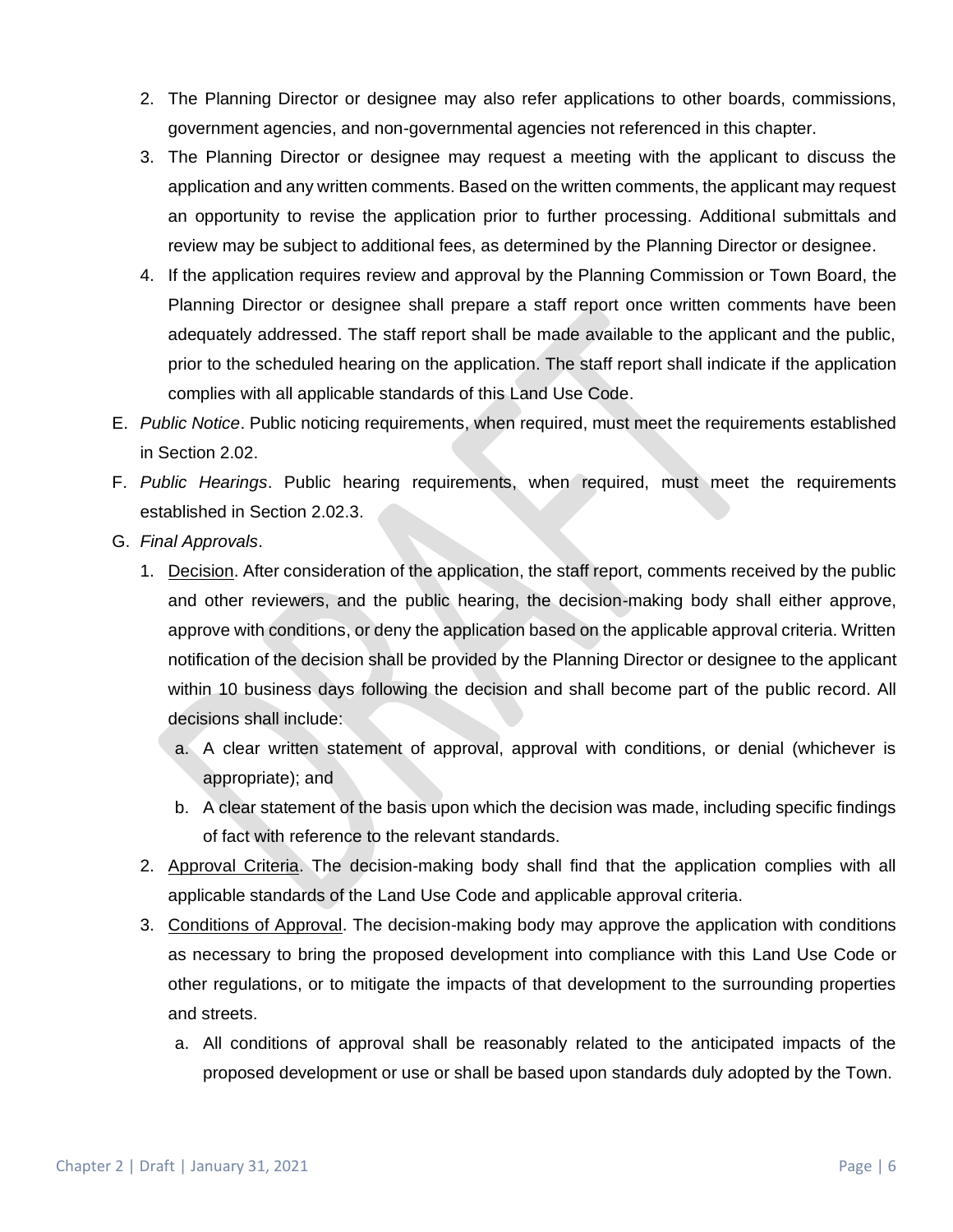- b. Any condition of approval that requires an applicant to dedicate land or pay money to a public entity in an amount that is not calculated according to a formula applicable to a broad class of applicants shall be roughly proportional in nature and extent to the anticipated impacts of the proposed development, as shown through an individualized determination of impacts.
- c. Unless otherwise provided in this Land Use Code, any representations of the applicant in submittal materials or during public hearings shall be binding as conditions of approval.
- H. *Post Decision Actions*.
	- 1. Modification or Amendment of Approval. Unless otherwise permitted in this Land Use Code, any modification of approved plans, permits, or conditions of approval shall require a new application to be submitted and reviewed in accordance with the full procedure and fee requirements applicable to the application type.
	- 2. Recording of Decisions. Once approved, the resolution, ordinance, or notice of decision shall be filed with the Town Clerk and recorded in the Office of the Larimer County Clerk and Recorder at the expense of the applicant.
		- a. For applications approved by the Planning Director or designee or Planning Commission, a notice of land use decision shall be issued by the Planning Director or designee or Town Clerk.
		- b. For applications approved by the Town Board, an ordinance or resolution shall be issued as determined by application type.
	- 3. Lapse of Approval. Application approval shall be valid for a period of one year from the date of approval. Unless otherwise noted, authority to grant extensions shall reside with the decisionmaking body that granted the original approval. Extensions to the approval time frames may be granted only when all the following conditions have been met:
		- a. The provisions of this Land Use Code expressly allow the extension;
		- b. An extension request must be filed 10 days prior to the lapse-of-approval deadline with adequate justification; and
		- c. Any applicable conditions of approval have been met.
	- 4. Revocation. Application approval may be revoked or suspended upon finding that the use, building, or site for which the permit was issued is substantially different than what was represented in the application or that one or more of the conditions or requirements contained in the application approval has been violated.
	- 5. Denial and Reapplication. No application that is substantially similar shall be submitted within a period of one year.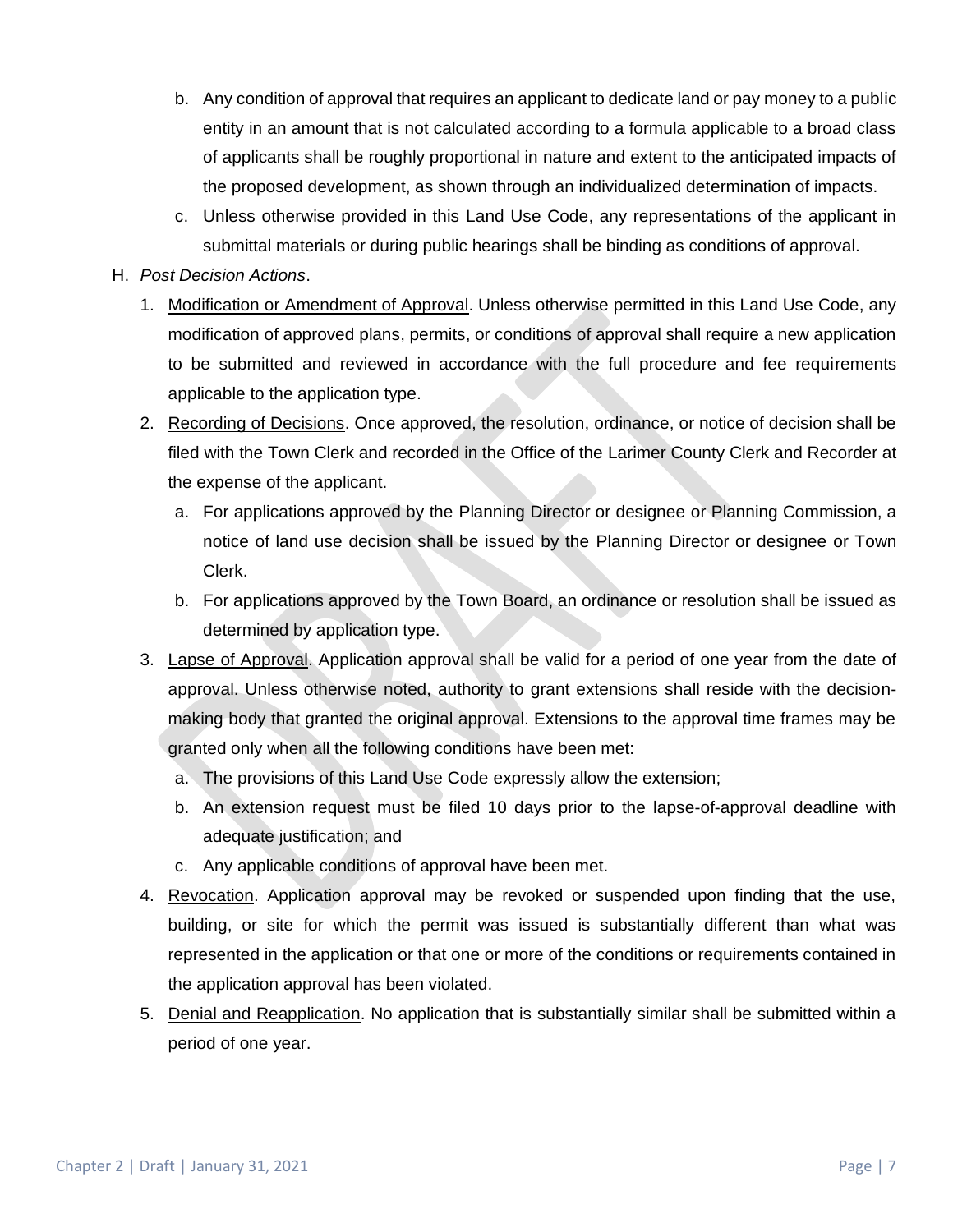I. *Effect of Inaction*. If a review or decision–making body fails to take action on an application within the specified timeframe, such inaction shall be deemed a denial of the application unless the decisionmaking body grants an extension.

### *Administrative Review Procedures*.

- 2.04.5 **Purpose**. This section outlines the review process for all administrative land use applications which do not require a public hearing.
- 2.04.6 **Applicability**. This section applies to all administrative land use applications not requiring a public hearing unless an exception is expressly identified in subsequent sections of this chapter.

#### 2.04.7 **Procedure.**

- A. *Pre-application Meeting*. Same as referenced in Section 2.04.3.
- B. *Land Use Application Submittal*. Same as referenced in Section 2.04.3.
- C. *Application Fees*. Same as referenced in Section 2.04.3.
- D. *Completeness Determination*. Same as referenced in Section 2.04.3.
- E. *Application Review*. Same as referenced in Section 2.04.3.
- F. *Final Approvals*.
	- 1. Decision. After consideration of the application, the Planning Director or designee shall either approve, approve with conditions, or deny the application based on the applicable approval criteria. Written notification of the decision shall be provided by the Planning Director or designee to the applicant following the decision.
		- a. All decisions shall include a clear written statement of approval, approval with conditions, or denial (whichever is appropriate).
		- b. A clear statement of the basis upon which the decision was made, including specific findings of fact with reference to the relevant standards shall be provided to the applicant and included in the public record.
	- 2. Approval Criteria. The Planning Director or designee shall find that the application complies with all applicable standards of the Land Use Code and applicable approval criteria.
	- 3. Conditions of Approval. The Planning Director or designee may approve the application with conditions as necessary to bring the proposed development into compliance with this Land Use Code or other regulations, or to mitigate the impacts of that development to the surrounding properties and streets.
		- a. All conditions of approval shall be reasonably related to the anticipated impacts of the proposed development or use or shall be based upon standards duly adopted by the Town.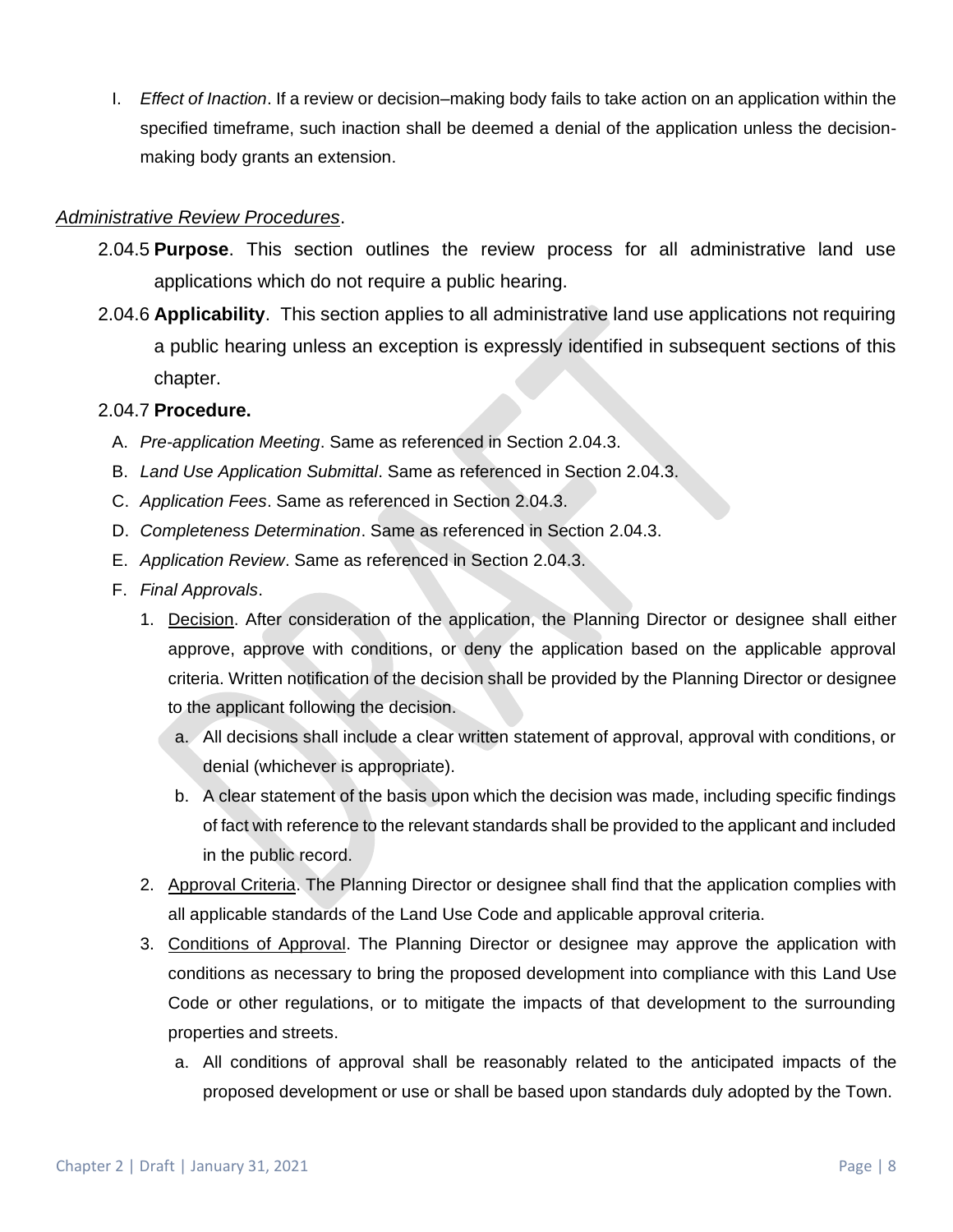- b. Any condition of approval that requires an applicant to dedicate land or pay money to a public entity in an amount that is not calculated according to a formula applicable to a broad class of applicants shall be roughly proportional in nature and extent to the anticipated impacts of the proposed development, as shown through an individualized determination of impacts.
- c. Unless otherwise provided in this Land Use Code, any representations of the applicant in submittal materials shall be binding as conditions of approval.
- G. *Post Decision Actions*. Same as referenced in Section 2.04.2
- H. *Effect of Inaction*. If the Planning Director or designee fails to take action on an application within the specified timeframe of 30 days, such inaction shall be deemed a denial of the application.

#### *Review and Decision-Making Bodies*.

2.04.8 **Purpose**. This section outlines the review and decision-making bodies and their roles. Full duties and responsibilities for each decision-making body can be found in Sections 2.04.6 – 9 of this Land Use Code.

#### 2.04.9 **Planning Director**

- A. The Planning Director or their duly authorized designee shall review and prepare a staff report for all applications requiring a public hearing. The Planning Director or designee shall also present the application and their recommendation of approval, approval with conditions, or denial at the public hearing for the application.
- B. In the event of an administrative review, the Planning Director or designee shall make the final determination of an application. Applications undergoing administrative review shall follow the procedure for administrative review outlined in section 2.04.06 the specific review procedures for the application.
- C. Decisions made by the Planning Director or designee are appealable to the Planning Commission. See Section 2.22 for appeal standards and procedure.

#### 2.04.10 **Town Planning Commission**

- A. The Town Planning Commission (Planning Commission) shall review all applications at a public hearing held during a regular meeting, including the staff report, information from the applicant, and any public comment. This hearing will provide a recommendation of approval, approval with conditions, or denial to the Town Board for all applications requiring Town Board approval.
- B. All applications requiring Planning Commission review or approval shall follow the general review procedures set forth in Section 2.02 and Section 2.04.3 and the specific review procedures for the application.
- C. Decisions made by the Town Planning Commission are appealable to the Town Board. See Section 2.22 for appeal standards and procedure.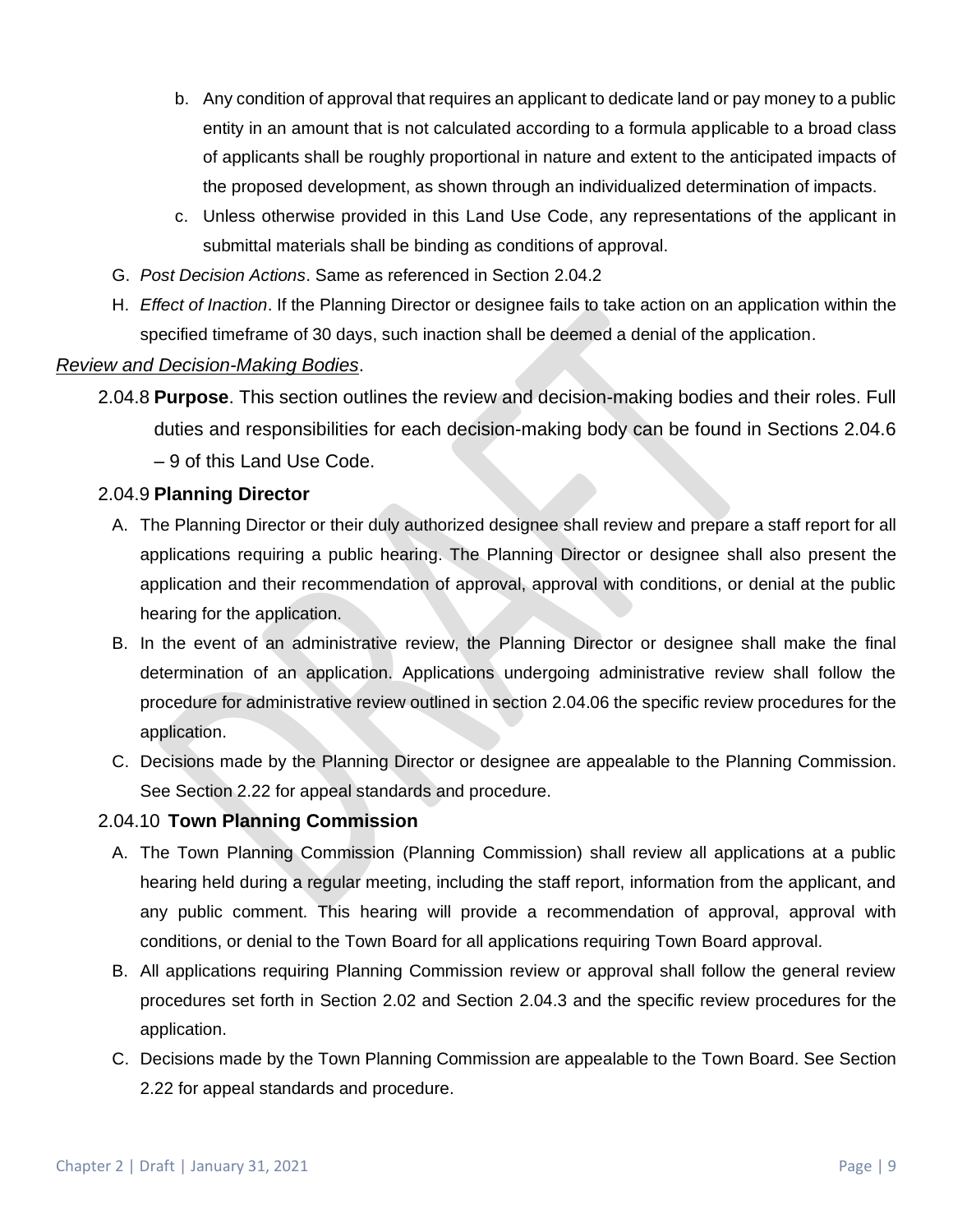## 2.04.11 **Town Board of Trustees**

- A. The Town Board of Trustees (Town Board) shall review an application at a public hearing held during a regular meeting including the recommendation of the Planning Commission, the staff report, information from the applicant, and any public comment. This hearing will provide a final decision of approval, approval with conditions, or denial of an application.
- B. Applications requiring Town Board approval shall follow the general review procedures set forth in Section 2.02 and Section 2.04.3 and the specific review procedures for the application.
- C. Decisions made by the Town Board are appealable to the District Court. See Section 2.22 for appeal standards and procedure.

## 2.04.12 **Town Board of Adjustment**

- A. Any application obtaining Town Board approval shall follow the general review procedures set forth in Section 2.02 and Section 2.04.3 and the specific review procedures for the application.
- B. Decisions made by the Town Board of Adjustment are appealable to the District Court. See Section 2.22 for appeal standards and procedure.

## **2.05 Land Use Code Amendment**

- 2.05.2 **Purpose**. The text of this Land Use Code may be amended pursuant to this section to respond to a change in conditions or public policy, or to advance the general health, safety, welfare, and morals of the Town.
- 2.05.3 **Applicability**. The Planning Commission or Town Board may initiate an amendment to the text of this Land Use Code. Any person may suggest to the Planning Commission that an amendment be given consideration. The Planning Director or designee shall prepare the application at the request of the Planning Commission.
- 2.05.4 **Procedure**. All Land Use Code amendment applications shall comply with the following specific procedures in addition to the general procedures in Section 2.04.3.
	- A. *Pre-application Conference*. A pre-application conference is not required for a Land Use Code amendment.
	- B. *Land Use Application Submittal*. In addition to the requirements set forth in Section 2.04.3, a Land Use Code amendment application shall include:
		- 1. A narrative of the proposed Land Use Code amendment;
		- 2. The existing text in the Land Use Code;
		- 3. An analysis of the proposed impact on residents, if applicable; and
		- 4. Any other information identified by the Planning Director or designee.
	- C. *Review and Approval.*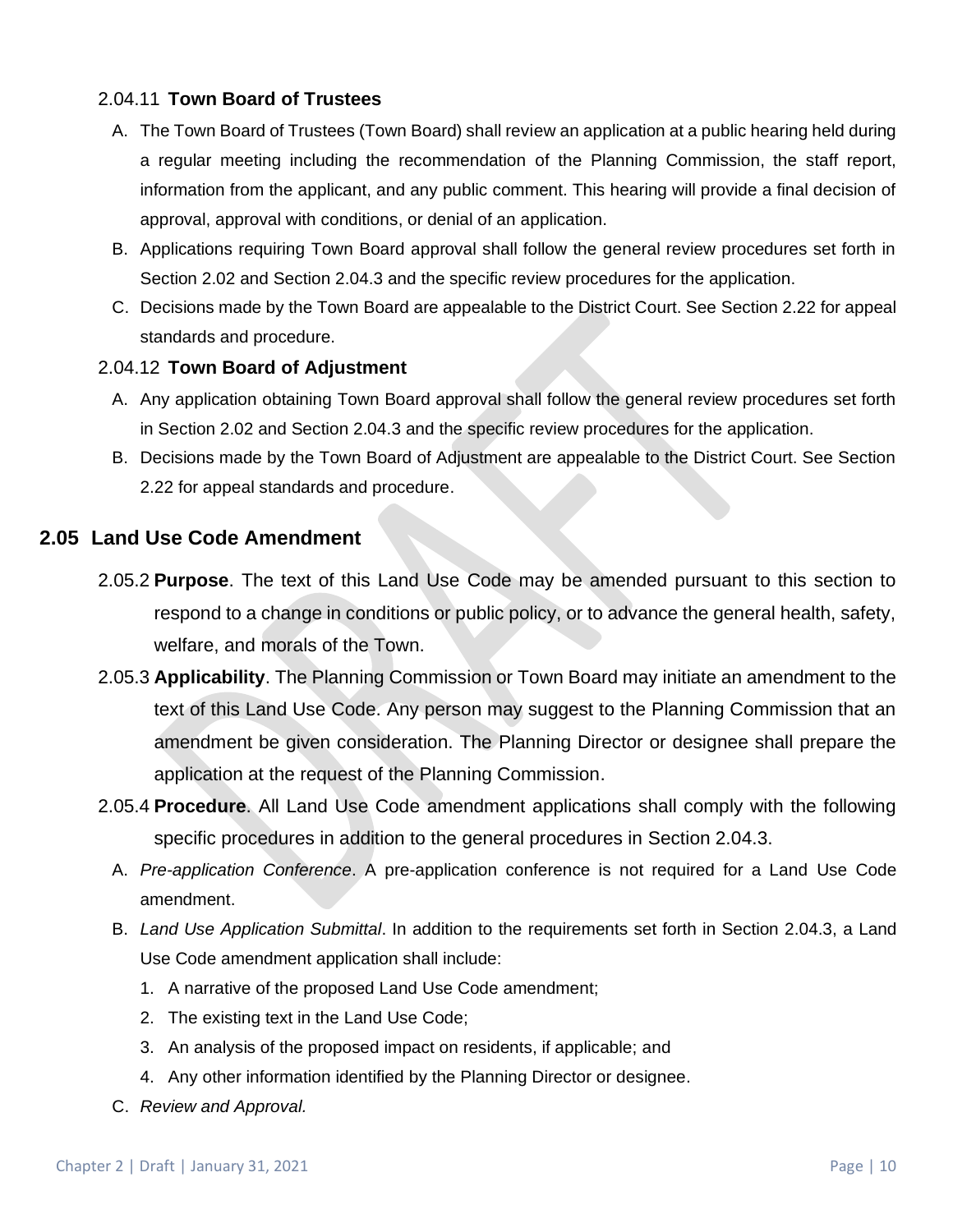- 1. Planning Commission Recommendation.
	- a. The Planning Commission shall hold a public hearing and review the application at a regular meeting. Public notice shall be given pursuant to Section 2.02. Staff shall present the staff report and recommendation.
	- b. The Planning Commission shall either recommend approval, approval with conditions, or denial of the amendment to the Town Board, or continue the hearing pursuant to Section 2.02.4, with the requirement to submit additional information which they find necessary to determine whether the application complies with the Town's regulations, goals, and policies.
	- c. A copy of the Planning Commission recommendation shall be sent to the Town Board to be reviewed during a public hearing by the Town Board at a regularly scheduled board meeting.
- 2. Town Board Approval.
	- a. The Town Board shall hold a public hearing and review the amendment at a regular meeting. Public notice shall be given pursuant to Section 2.02. Staff shall present the staff report and recommendation.
	- b. The Town Board shall either approve, approve with conditions, or deny the amendment, or continue the hearing pursuant to Section 2.02.4, with the requirement that the applicant submit changes or additional information which they find necessary to determine whether the amendment complies with the Town's regulations, goals, and policies.

## 2.05.5 **Findings for Approval**.

- A. The amendment is not likely to result in significant adverse impacts upon the natural environment (including air, water, noise, stormwater management, wildlife, and vegetation) or such impacts will be substantially mitigated;
- B. The amendment is necessary for the protection of health, safety, welfare, and morals of the community;
- C. The amendment is consistent with the Comprehensive Plan and the intent stated in this Land Use Code; and
- D. The amendment is consistent with any other prior approvals and official plans and policies created under the guidance of that plan for these areas.

## **2.06 Comprehensive Plan Amendment**

2.06.2 **Purpose**. The Comprehensive Plan may be amended pursuant to this section to respond to a change in conditions or public policy, or to advance the general health, safety, welfare, and morals of the Town.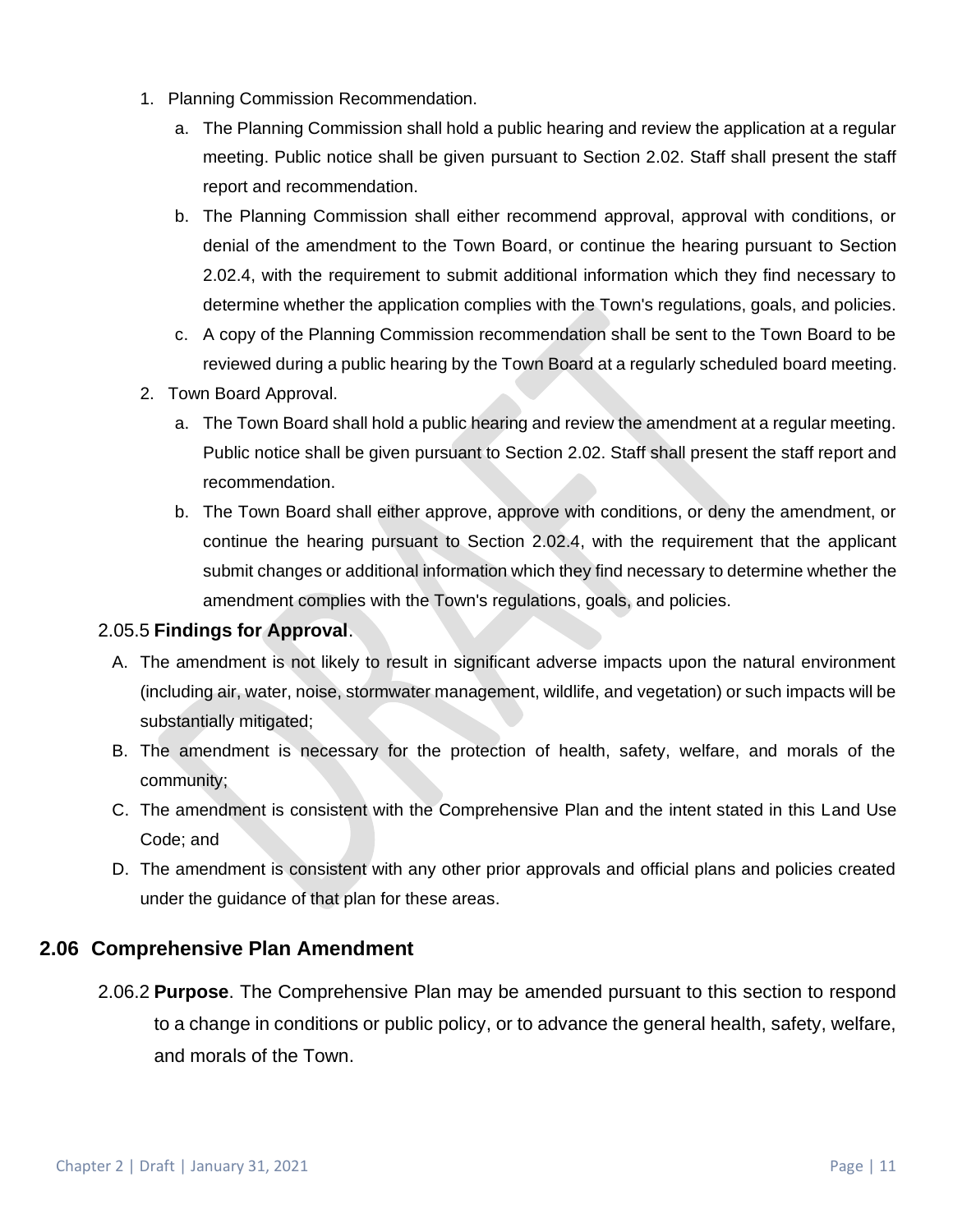- 2.06.3 **Applicability**. The Planning Commission may initiate an amendment to the Comprehensive Plan. Any person or the Town Board may suggest to the Planning Commission that an amendment be given consideration. The Planning Director or designee shall prepare the application at the request of the Planning Commission.
- 2.06.4 **Procedure**. All Comprehensive Plan amendment applications shall comply with the following specific procedures in addition to the general procedures in Section 2.04.3.
	- A. *Pre-application Conference*. A pre-application conference is not required for a Comprehensive Plan amendment.
	- B. *Land Use Application Submittal*. In addition to the requirements set forth in Section 2.04.3, a Comprehensive Plan amendment application shall include:
		- 1. A narrative of the proposed Comprehensive Plan amendment;
		- 2. The existing text in the Comprehensive Plan;
		- 3. An analysis of the proposed impact on residents, if applicable.
	- C. *Review and Approval.*
		- 1. Planning Commission Approval.
			- a. The Planning Commission shall hold a public hearing and review the application at a regular meeting. Public notice shall be given pursuant to Section 2.02.3. Staff shall present their staff report and recommendation.
			- b. The Planning Commission shall either approve, approve with conditions, or deny the amendment, or continue the hearing pursuant to Section 2.02.4, with the requirement to submit additional information which they find necessary to determine whether the application complies with the Town's regulations, goals, and policies.

## 2.06.5 **Findings for Approval**.

- A. The amendment is not likely to result in significant adverse impacts upon the natural environment (including air, water, noise, stormwater management, wildlife, and vegetation);
- B. The amendment is necessary for the protection of health, safety, welfare, and morals of the community; and
- C. The amendment is consistent with the Town's goals and policies.

## **2.07 Rezone**

2.07.2 **Purpose**. The boundaries of any zoning district may be changed or the zoning classification of any parcel of land may be changed pursuant to this section.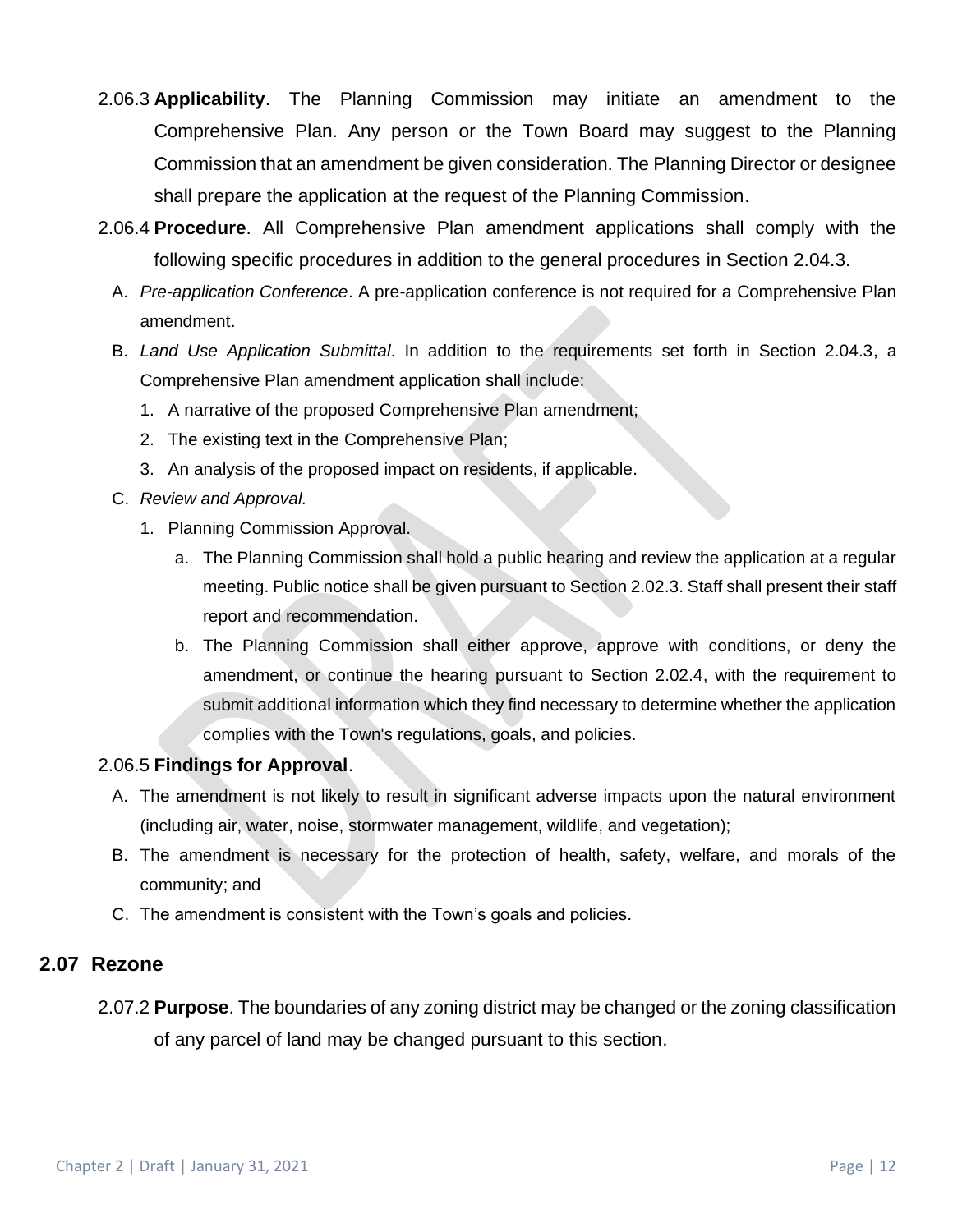- A. The intent is to make adjustments to the official zoning map that are necessary as a result of a change in conditions or public policy, or to advance the general health, safety, welfare, and morals of the Town.
- B. A rezone is not intended to relieve particular hardships, nor confer special privileges or rights to any person or party.
- 2.07.3 **Applicability**. Rezone applications may be initiated by the Planning Commission, the Town Board, or the owner(s) of the property to be rezoned. Any person may suggest to the Planning Commission that a rezone be given consideration.
	- A. A rezone application shall not be made when a variance, or administrative adjustment could be used to achieve the same result.
	- B. Changes to the standards or characteristics of zoning districts (such as floor area ratio or setbacks) shall be processed as text amendments to the Land Use Code.
- 2.07.4 **Procedure**. All rezone applications shall comply with the following specific procedures in addition to the general procedures in Section 2.04.3.
	- A. *Pre-application Conference*. A pre-application conference is required for a rezone application to discuss specific application procedures, criteria, and requirements for a formal application.
	- B. *Land Use Application Submittal*. In addition to the requirements set forth in Section 2.04.3, a rezone application shall include:
		- 1. A site plan depicting the property lines, location of existing buildings, parking, utilities and easements, and any other details required to demonstrate rezone request;
		- 2. A written narrative justifying why the proposed zoning fits in with the surrounding neighborhood and is more appropriate for the property than the existing zoning;
		- 3. A list of all property owners within 500';
		- 4. A map showing all zoning districts within 500';
		- 5. Proof of ownership or a letter of authorization from the owner; and
		- 6. Any other information identified in the pre-application meeting.
	- C. *Review and Approval*.
		- 1. Planning Commission Recommendation.
			- a. The Planning Commission shall hold a public hearing and review the application at a regular meeting. Public notice shall be given pursuant to Section 2.02. The applicant or their representative may be present at the meeting to present the proposal. Staff shall present the staff report and recommendation.
			- b. The Planning Commission shall either recommend approval, approval with conditions, or denial of the application to the Town Board, or continue the hearing pursuant to Section 2.02.4, with the requirement that the applicant submit changes or additional information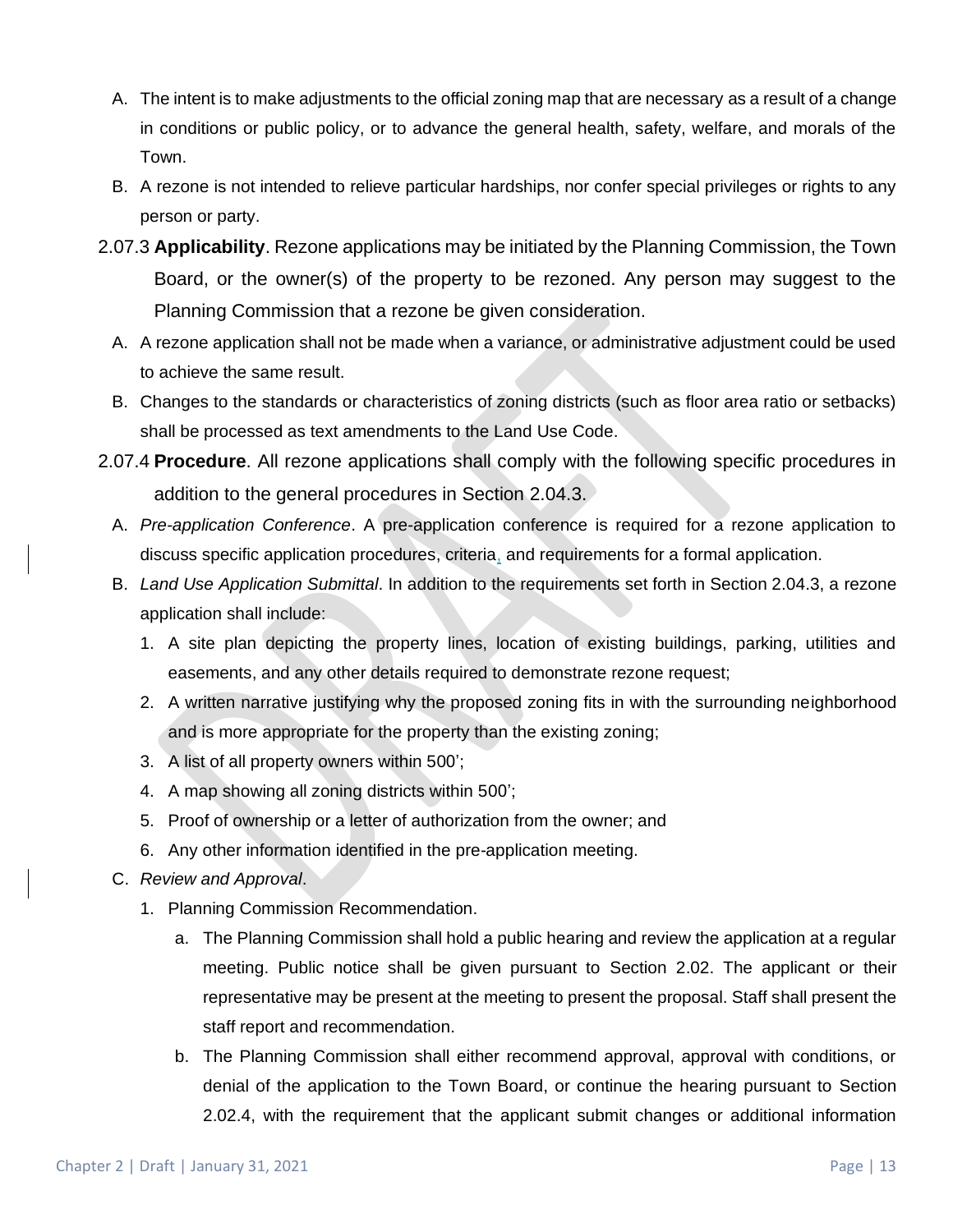necessary to determine whether the application complies with the Town's regulations, goals, and policies.

- c. A copy of the Planning Commission recommendation shall be sent to the Town Board with the applicant to be reviewed during a public hearing by the Town Board at a regularly scheduled board meeting.
- 2. Town Board Approval.
	- a. The Town Board shall hold a public hearing and review the application at a regular meeting. Public notice shall be given pursuant to Section 2.02. The applicant or their representative shall be present at the meeting to present the proposal. Staff shall present the staff report and recommendation.
	- b. The Town Board shall either approve, approve with conditions, or deny the application, or continue the hearing pursuant to Section 2.02.4, with the requirement that the applicant submit changes or additional information necessary to determine whether the application complies with the Town's regulations, goals, and policies.
	- c. Any information, exhibits, plans or elevations, whether conceptual or detailed, that are part of the application approved by the Town Board shall be considered a part of and inseparable from the approval. All development shall conform to the approved plans, unless otherwise provided for within this Land Use Code.
- *D. Post Decision Actions.* Same as referenced in Section 2.04.3, General Application Procedures in addition to the following: Is the protest petition post-decision if the Town Board hasn't voted yet?
	- 1. Protests. A protest against a rezone application must be submitted to the Town Clerk at least 14 days before the Town Board's vote on the rezone application.
	- 2. If a valid protest is submitted, the amendment shall only become effective upon approval by threefourths of the entire membership of the Board, whether present or not. For a protest to be valid, it must be signed by either:
		- a. The owners of 20% or more of the area included in the proposed rezone application; or
		- b. The owners of 20% or more of the land within 500 feet of the land included in the proposed rezone application.
		- c. Add specifics about criteria for consideration.

## 2.07.5 **Findings for Approval**.

- A. The rezone is consistent with the Comprehensive Plan and the intent stated in this Land Use Code;
- B. The rezone is consistent with the stated intent of the proposed zoning district(s);
- C. The rezone will not result in adverse impacts to the natural environment (including air, water, noise, stormwater management, wildlife, and vegetation) or such impacts will be mitigated;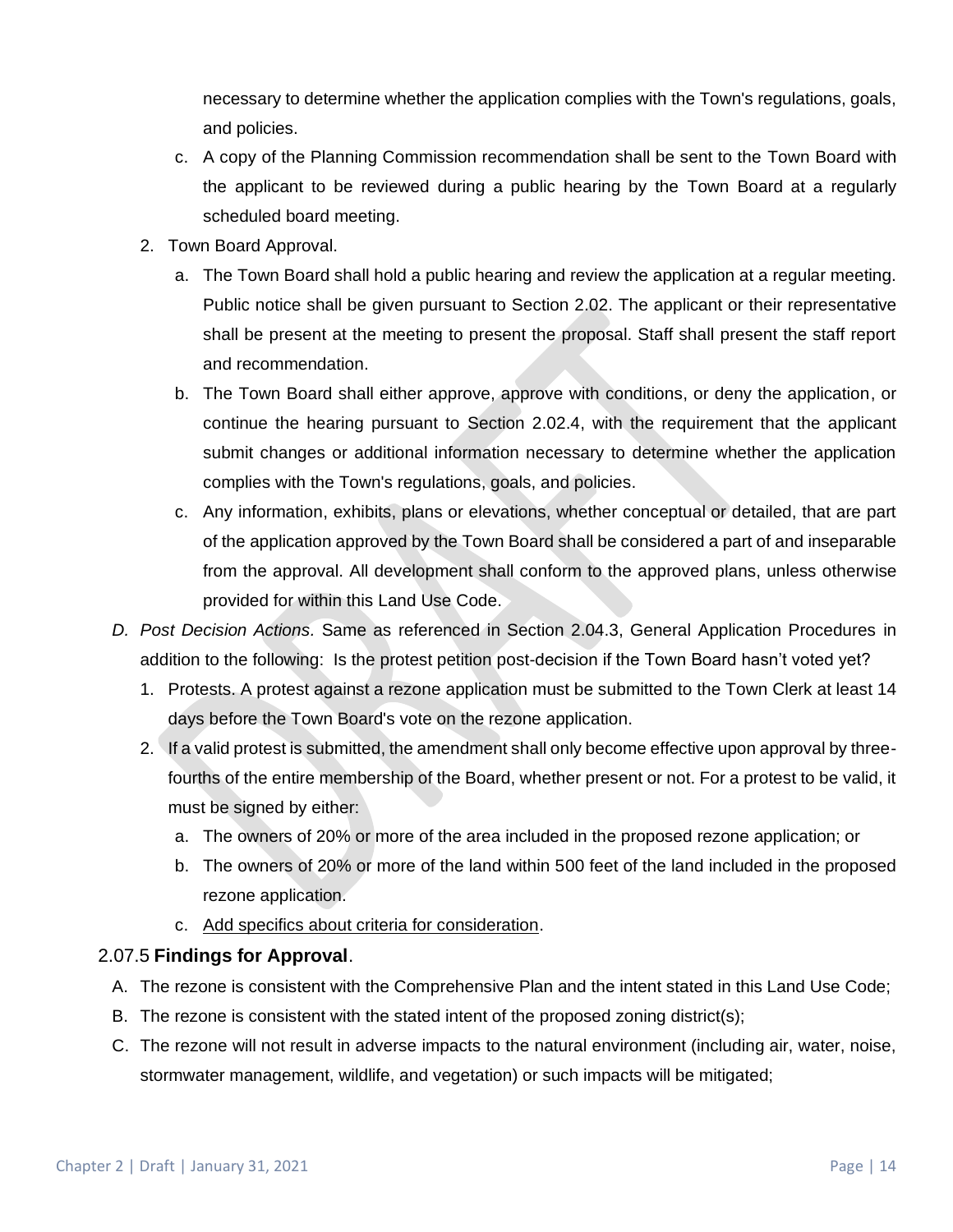- D. The rezone of the subject property will not result in material adverse impacts to the surrounding properties;
- E. Facilities and services (roads, transportation, water, gas, electricity, police, fire protection, and sewage and waste disposal) are available to serve the subject property while maintaining adequate levels of service to existing development; and
- F. The rezone is consistent with any other prior approvals and official plans and policies created under the guidance of that plan for those areas (e.g., The Comprehensive Plan, specific area plans like a Downtown Corridor Study, etc.).

## **2.08 Administrative Adjustment**

- 2.08.2 **Purpose**. This Section allows for greater flexibility as necessary without requiring a formal zoning amendment, Land Use Code amendment, or variance. The administrative adjustment procedure is not intended to serve as a waiver of Land Use Code standards or to circumvent the variance procedure.
- 2.08.3 **Applicability**. The administrative adjustment procedure allows for minor modifications or deviations from the dimensional or numeric standards of The Land Use Code up to 10% with approval by the Planning Director or designee.
	- A. Changes to the following standards cannot be approved through the administrative adjustments procedure and must be approved through the original application process.
		- 1. Deviations from the dimensional or numeric standards beyond 10%;
		- 2. Amendments to approved Planned Unit Developments;
		- 3. Conditions of approval;
		- 4. An increase in the overall project density or floor area;
		- 5. A change in permitted use intensity;
		- 6. A deviation from the use-specific standards;
		- 7. A change to a development standard already modified through a separate administrative adjustment or variance;
		- 8. Building materials or aesthetic elements; or
		- 9. Requirements for public roadways, utilities, or other public infrastructure or facilities.
- 2.08.4 **Procedure**. All applications for administrative adjustments shall comply with the following specific procedures in addition to the administrative review procedures set forth in Section 2.04.6.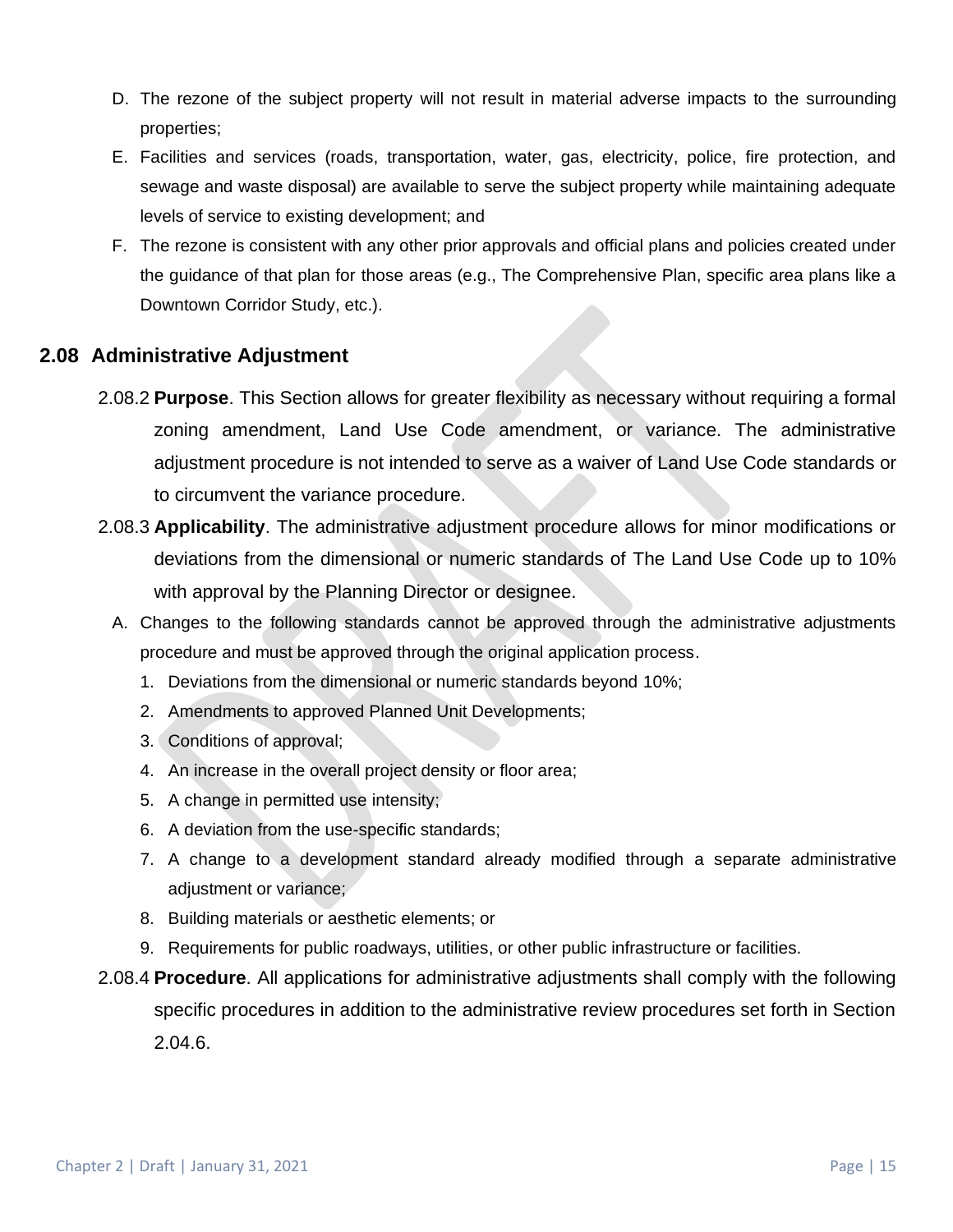- A. *Pre-application Conference*. A pre-application conference is required for an administrative adjustment application to discuss specific application procedures, criteria and requirements for a formal application.
- B. *Land Use Application Submittal*. In addition to the requirements set forth in Section 2.04.3, an administrative adjustment application shall include:
	- 1. A site plan detailing property boundaries, footprints of all existing and proposed buildings, parking configuration, location of all utilities and easements, and any other details required to demonstrate conformance with all regulations and development standards applicable to the proposed zoning district;
	- 2. A written narrative justifying why the proposed use fits in with the surrounding neighborhood and detailing existing uses on neighboring properties;
	- 3. Conceptual building plans, including elevations, exterior materials, doors, decks, etc., if applicable;
	- 4. Any other information identified in the pre-application meeting.
- C. *Review and Approval*.
	- 1. Administrative Approval.
		- a. The Planning Director or designee shall either approve, approve with conditions, or deny the application.
		- b. Any information, exhibits, plans or elevations, whether conceptual or detailed, that are part of the application approved by the Planning Director or designee shall be considered a part of, and inseparable from the approval. All development shall conform to the approved plans, unless otherwise provided for within this Land Use Code.

## 2.08.5 **Findings for Approval**.

- A. The relief requested is consistent with the Comprehensive Plan and the intent stated in this Land Use Code;
- B. The relief requested is compatible with the character of the surrounding area in terms of building scale, form, landscape, and site design;
- C. The relief requested is based upon sound planning or urban design principles that are professionally recognized and shall not result in new or increased nonconformities;
- D. The relief requested is based on the context of the property, is not solely for the convenience of one particular application on the site, and is not generally applicable to other sites in the area;
- E. The relief requested is the minimum necessary to meet the intent and applicability of the zoning district and the intent of the administrative adjustment process; and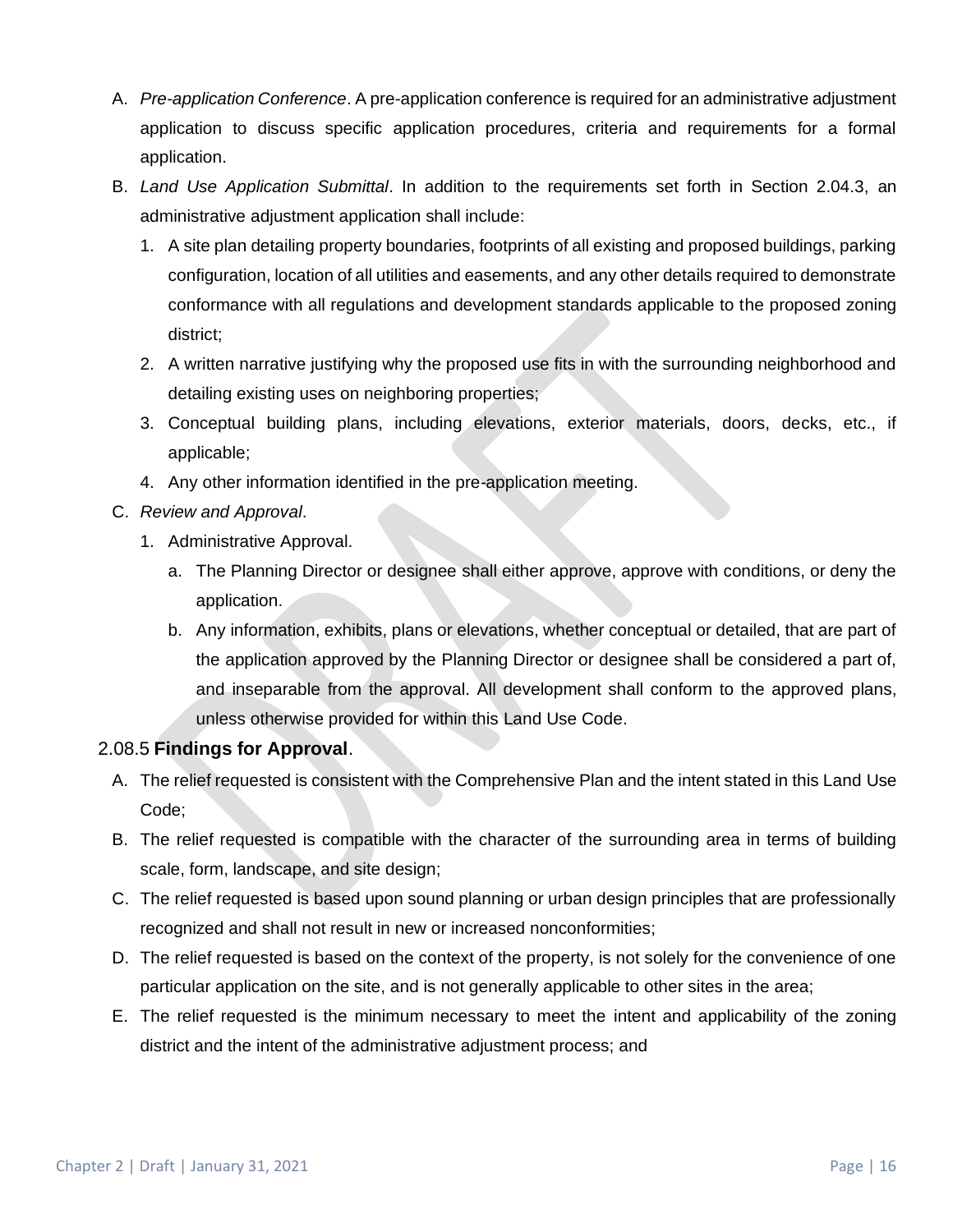F. The relief requested is consistent with any other prior approvals and official plans and policies created under the guidance of that plan for those areas (e.g., The Comprehensive Plan, specific area plans like a Downtown Corridor Study, etc.).

## **2.09 Lot Line Adjustment**

- 2.09.2 **Purpose**. This section is intended to provide administrative review for minor adjustments to legal boundaries and title of property for proper recording. These adjustments have little or no impacts on public facilities and infrastructure and are within ownership patterns or development patterns that have otherwise been determined in accordance with the Wellington Comprehensive Plan.
- 2.09.3 **Applicability**. Adjustments to previously platted lots may be eligible for lot line adjustment where:
	- A. The adjustment affects no more than 4 lots;
	- B. The adjustment results in no additional lots;
	- C. The adjustment does not affect public right-of-way or easement dedications that would adversely impact provision of public services unless a separate instrument can be recorded to provide necessary connectivity;
	- D. The adjustment does not result in a vacation request; and
	- E. The adjustment does not create nonconformities on any lot.
- 2.09.4 **Procedure**. All applications for lot line adjustment shall comply with the following specific procedures in addition to the administrative review procedures set forth in Section 2.04.6 and shall meet all requirements for a final subdivision plat as set forth in Section 2.16.
	- A. *Pre-application Conference*. A pre-application conference is required for a lot line adjustment application to discuss specific application procedures, criteria, and requirements for a formal application.
	- B. *Land Use Application Submittal*. In addition to the requirements set forth in Section 2.04.3, a lot line adjustment application shall include:
		- 1. A site plan detailing property boundaries, footprints of all existing and proposed buildings, parking configuration, location of all utilities and easements, and any other details required to demonstrate conformance with all regulations and development standards applicable to the proposed zoning district;
		- 2. A written narrative justifying why the proposed use fits in with the surrounding neighborhood and detailing existing uses on neighboring properties;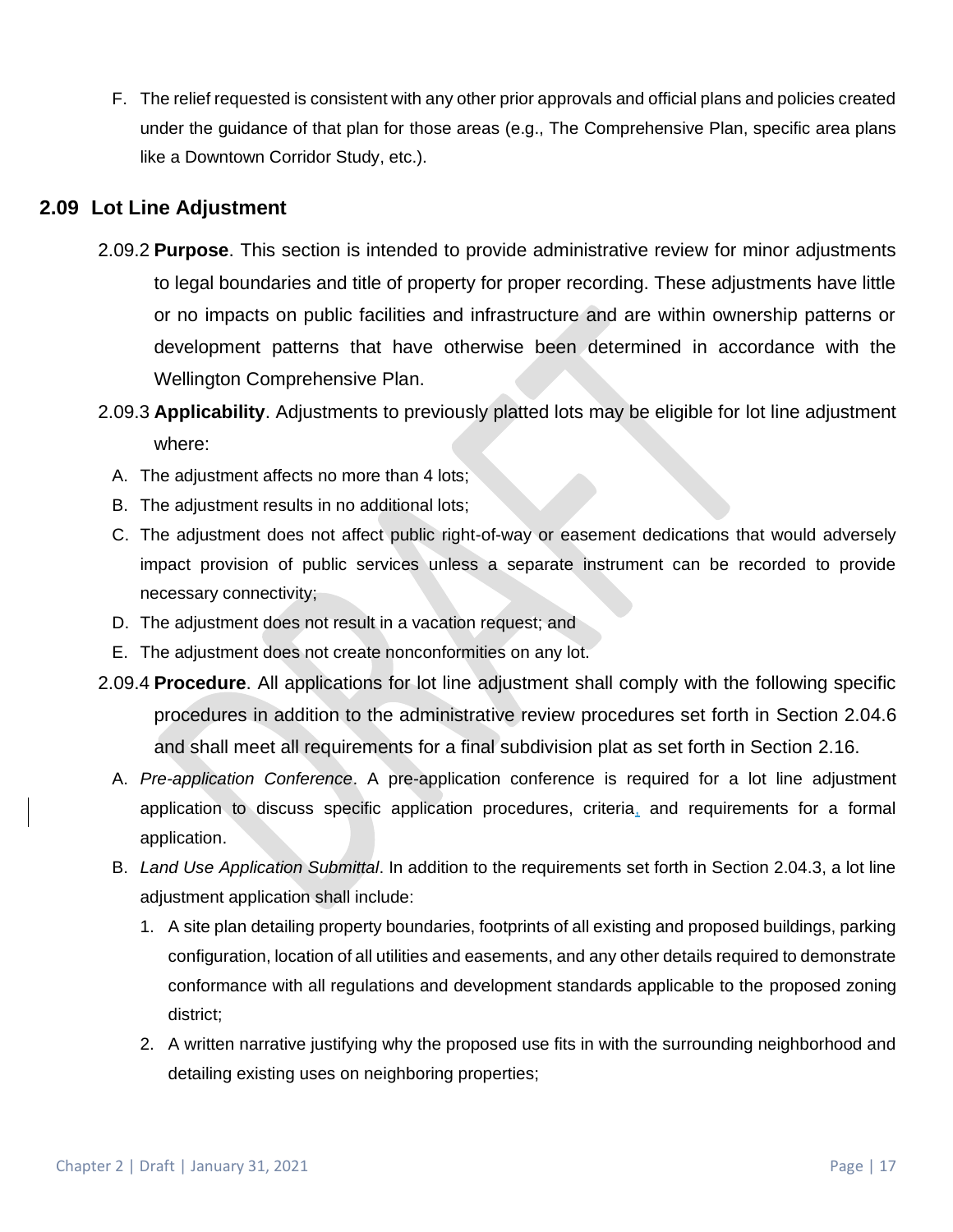- 3. Conceptual building plans, including elevations, exterior materials, doors, decks, etc., if applicable;
- 4. Any other information identified in the pre-application meeting.
- C. *Review and Approval*.
	- 1. Administrative Approval.
		- a. The Planning Director or designee shall either approve, approve with conditions, or deny the application.
		- b. Any information, exhibits, plans or elevations, whether conceptual or detailed, that are part of the application approved by the Planning Director or designee shall be considered a part of, and inseparable from, the approval. All development shall conform to the approved plans, unless otherwise provided for within this Land Use Code.

## 2.09.5 **Findings for Approval**.

- A. The lot line adjustment is consistent with the Comprehensive Plan and the intent stated in this Land Use Code;
- B. The lot line adjustment shall meet the intent of the zone district in which it is located and all criteria and regulations specified in that zone district, including but not limited to minimum lot size and setbacks;
- C. The lot line adjustment shall not result in new or increased nonconformities;
- D. The lot line adjustment shall mitigate, to the maximum extent possible, any negative impacts on existing and planned public facilities;
- E. The lot line adjustment has no effect on the conditions applied to the approval and does not violate any Code requirement; and
- F. The lot line adjustment is consistent with any other prior approvals and official plans and policies created under the guidance of that plan for those areas (e.g., The Comprehensive Plan, specific area plans like a Downtown Corridor Study, etc.).

## **2.10 Easement Adjustment**

- 2.10.2 **Purpose**. This section is intended to provide administrative review for minor adjustments to easements for proper recording. These adjustments have little or no impacts on public facilities and infrastructure and are within ownership patterns or development patterns that have otherwise been determined in accordance with the Wellington Comprehensive Plan.
- 2.10.3 **Applicability**. Easement adjustments, vacations, or additions may be eligible for administrative approval where: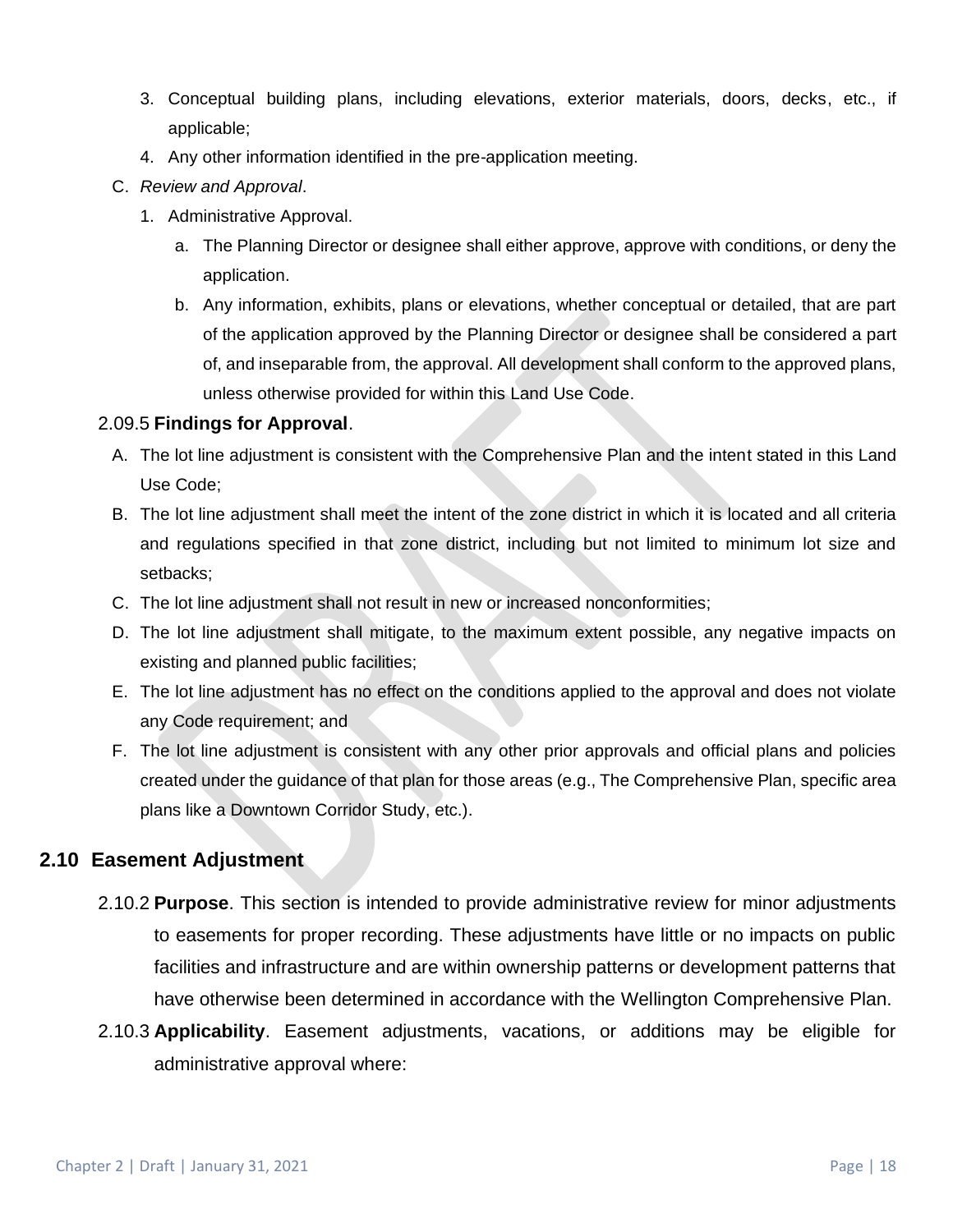- A. The revisions are due to field conditions that could not have been reasonably anticipated or were discovered at the time of the final plat which result in no material change to the application;
- B. The revisions are due to changes in the development program, and these changes will impact public facilities the same or similarly to the previously approved application; or
- C. The application contains sufficient documentation showing the easement holder concurs with a proposed adjustment or vacation.
- 2.10.4 **Procedure**. All applications for easement adjustment shall comply with the following specific procedures in addition to the administrative review procedures set forth in Section 2.04.6 and shall meet all requirements for a final subdivision plat as set forth in Section 2.16.
	- A. *Pre-application Conference*. A pre-application conference is required for an easement adjustment application to discuss specific application procedures, criteria, and requirements for a formal application.
	- B. *Land Use Application Submittal*. In addition to the requirements set forth in Section 2.04.3, an easement adjustment application shall include:
		- 1. A site plan detailing property boundaries, footprints of all existing and proposed buildings, parking configuration, location of all utilities and easements, and any other details required to demonstrate conformance with all regulations and development standards applicable to the proposed zoning district;
		- 2. A written narrative justifying why the proposed use fits in with the surrounding neighborhood and detailing existing uses on neighboring properties;
		- 3. Conceptual building plans, including elevations, exterior materials, doors, decks, etc., if applicable;
		- 4. Any other information identified in the pre-application meeting.
	- C. *Review and Approval*.
		- 1. Administrative Approval.
			- a. The Planning Director or designee shall either approve, approve with conditions, or deny the application.
			- b. Any information, exhibits, plans or elevations, whether conceptual or detailed, that are part of the application approved by the Planning Director or designee shall be considered a part of, and inseparable from, the approval. All development shall conform to the approved plans, unless otherwise provided for within this Land Use Code.

## 2.10.5 **Findings for Approval**.

D. The easement adjustment is consistent with the Comprehensive Plan and the intent stated in this Land Use Code;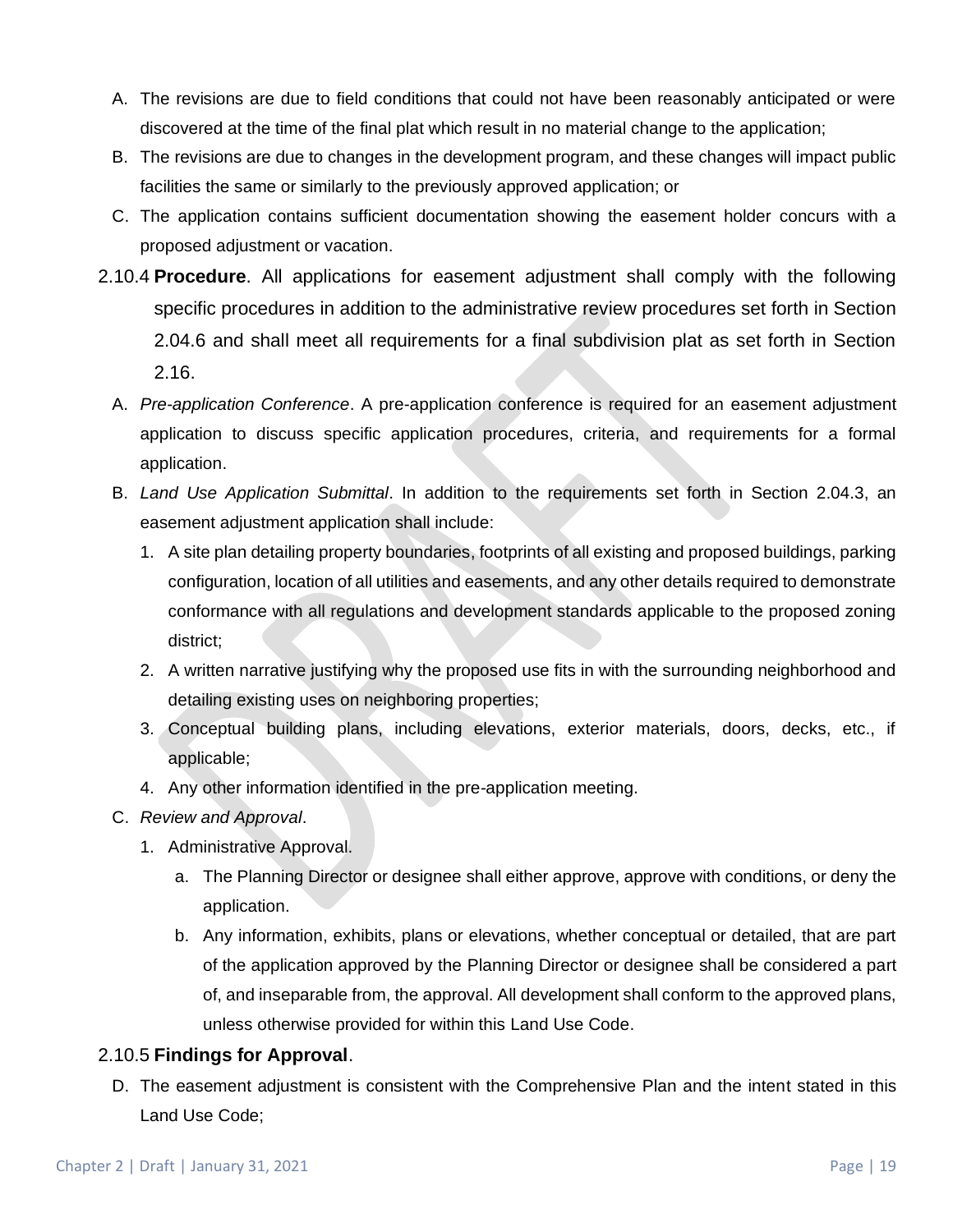- A. The easement adjustment shall meet the intent of the zone district in which it will be located and all criteria and regulations specified in that zone district, including but not limited to minimum lot size and setbacks;
- B. The easement adjustment shall not result in new or increased nonconformities;
- C. The easement adjustment shall mitigate, to the maximum extent possible, any negative impacts on existing and planned public facilities in surrounding neighborhood;
- D. The easement adjustment has no effect on the conditions applied to the approval and does not violate any Code requirement; and
- E. The easement adjustment is consistent with any other prior approvals and official plans and policies created under the guidance of that plan for these areas (e.g., The Comprehensive Plan, specific area plans like a Downtown Corridor Study, etc.).

## **2.11 Minor Deviation**

- 2.11.2 **Purpose**. This section is intended to allow minor deviation from approved permits/approvals for changes that are determined necessary to address technical or engineering considerations first discovered during development or use that were not reasonably anticipated during the initial approval process.
- 2.11.3 **Applicability**. Minor Deviations may not be sought for the following approved applications:
	- A. Amendments to Land Use Code:
	- B. Rezone Applications;
	- C. Administrative Adjustments;
	- D. Lot Line Adjustments;
	- E. Easement Adjustments;
	- F. Variances; or
	- G. Appeals.
- 2.11.4 **Procedure**. All applications for Minor Deviations shall comply with the following specific procedures in addition to the administrative review procedures set forth in Section 2.04.6.
	- A. *Pre-application Conference*. A pre-application conference is required for a minor deviation application to discuss specific application procedures, criteria, and requirements for a formal application.
	- B. *Land Use Application Submittal*. In addition to the requirements set forth in Section 2.04.3, a minor deviation application shall include:
		- 1. A site plan detailing property boundaries, footprints of all existing and proposed buildings, parking configuration, location of all utilities and easements, and any other details required to demonstrate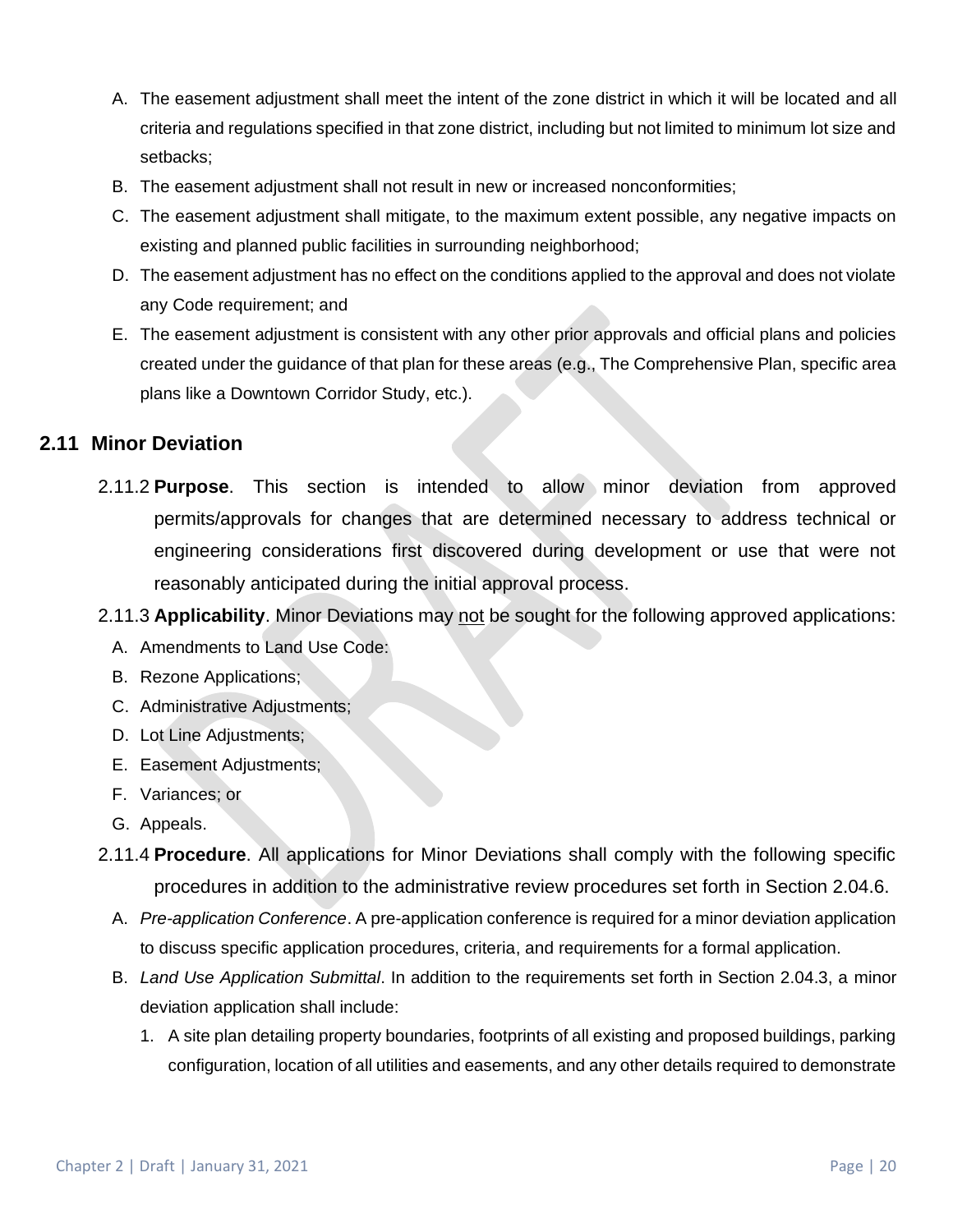conformance with all regulations and development standards applicable to the proposed zoning district;

- 2. A written narrative justifying why the proposed use fits in with the surrounding neighborhood and detailing existing uses on neighboring properties;
- 3. Conceptual building plans, including elevations, exterior materials, doors, decks, etc., if applicable;
- 4. Any other information identified in the pre-application meeting.
- C. *Review and Approval*.
	- 1. Administrative Approval.
		- a. The Planning Director or designee shall either approve, approve with conditions, or deny the application.
		- b. Any information, exhibits, plans or elevations, whether conceptual or detailed, that are part of the application approved by the Planning Director or designee shall be considered a part of, and inseparable from, the approval. All development shall conform to the approved plans, unless otherwise provided for within this Land Use Code.

#### 2.11.5 **Findings for Approval**.

- A. The relief requested is consistent with the Comprehensive Plan and the intent stated in this Land Use Code;
- B. The relief requested does not include increases in the amount of building floor area or reduction of the amount of open space set aside;
- C. The relief requested is based upon sound planning or urban design principles that are professionally recognized and shall not result in new or increased nonconformities;
- D. The relief requested is based on the context of the property, is not solely for the convenience of one particular application on the site, and is not generally applicable to other sites in the area;
- E. The relief requested is the minimum necessary to meet the intent and applicability of the zoning district and the intent of the minor deviation process; and
- F. The relief requested is consistent with any other prior approvals and official plans and policies created under the guidance of that plan for those areas. (e.g., The Comprehensive Plan, specific area plans like a Downtown Corridor Study, etc.).

## **2.12 Site Plan**

2.12.2 **Purpose and Applicability**. The site plan shall be submitted to apply for a building permit for all permitted principal uses of multi-family, commercial and industrial developments. The site plan shows lot arrangement and site design so the Town can make sure the site plan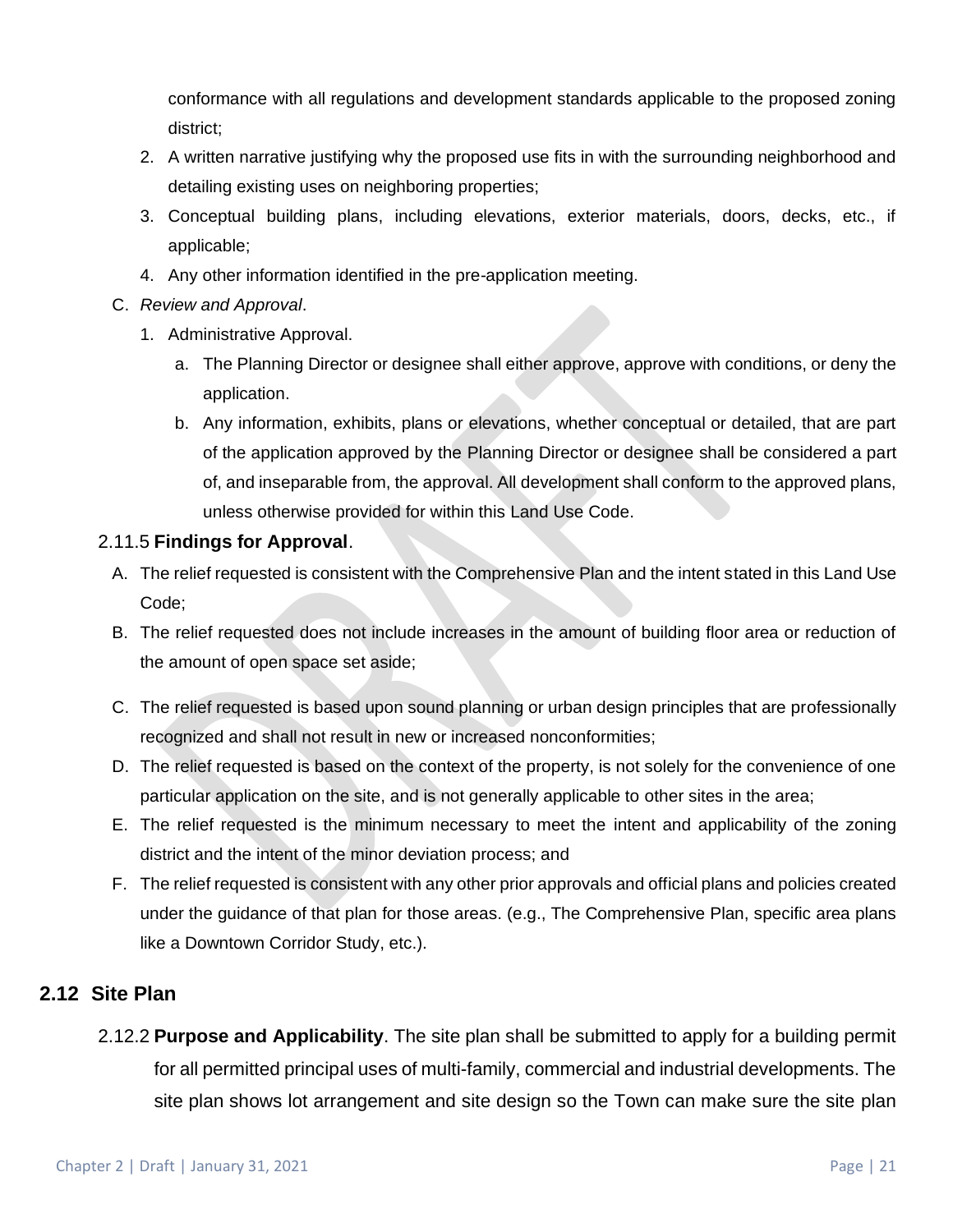complies with all Town regulations. A site plan shall also be submitted for any redevelopment, substantial changes to an existing site, changes that affect site circulation or access, and for any exterior modifications to an existing building within the C-2, Downtown Commercial District to show compliance with the Cleveland Avenue Architectural Standards. When a development requires approval as a conditional use, the site plan approval process shall be processed concurrently with the conditional use application. (Ord. 11-2007 [§1\)](https://library.municode.com/co/wellington/codes/municipal_code?nodeId=CH5FRCOSY_APX5-ACUSEST_S1PO) (Ord. No. [2-2013](https://library.municode.com/co/wellington/ordinances/municipal_code?nodeId=823117) , § 2, 3-26-13)

- 2.12.3 **Procedure**. All site plan applications shall comply with the following specific procedures in addition to the general procedures in Section 2.04.2
	- A. *Preapplication Conference.* A pre-application conference is required for a site plan application to discuss specific application procedures, criteria, and requirements for a formal application. This requirement may be waived at the discretion of the Planning Director or designee.
	- B. *Land Use Application Submittal*. In addition to the requirements set forth in Section 2.04.3, a site plan application shall include:
		- 1. Traffic study or waiver request. In accordance with the Standard Design Criteria and Standard Construction Requirements.
		- 2. Site plan map. The site plan map shall provide information per the site plan application checklist provided by the Planning Director or designee.
		- 3. Demonstrate, in written or graphic form, how the proposed structure is consistent with the Design and Development Standards found in Article 3 of this Chapter 16 of this Code.
		- 4. Final landscape plan per Section 5.04.
		- 5. Provide complete building elevations and perspective rendering, drawn to scale, with illustrations of all colors and identifying major materials to be used in the structures. In addition, Town staff may require building floor plans, sectional drawings, additional perspective drawings, models and/or computer visualizations when the impacts of a proposal warrant such information.
	- C. *Review and Approval*.
		- 1. Planning Commission Approval.
			- a. The Planning Commission shall review the application at a regular meeting. Staff shall present their staff report and recommendation.
			- b. The Planning Commission shall either approve, approve with conditions, or deny the application.
		- 2. Town Board consideration of appeals.
			- a. The Town Board shall consider any appeal within forty-five (45) days of the close of the appeal period, except an appeal associated with a concurrent development application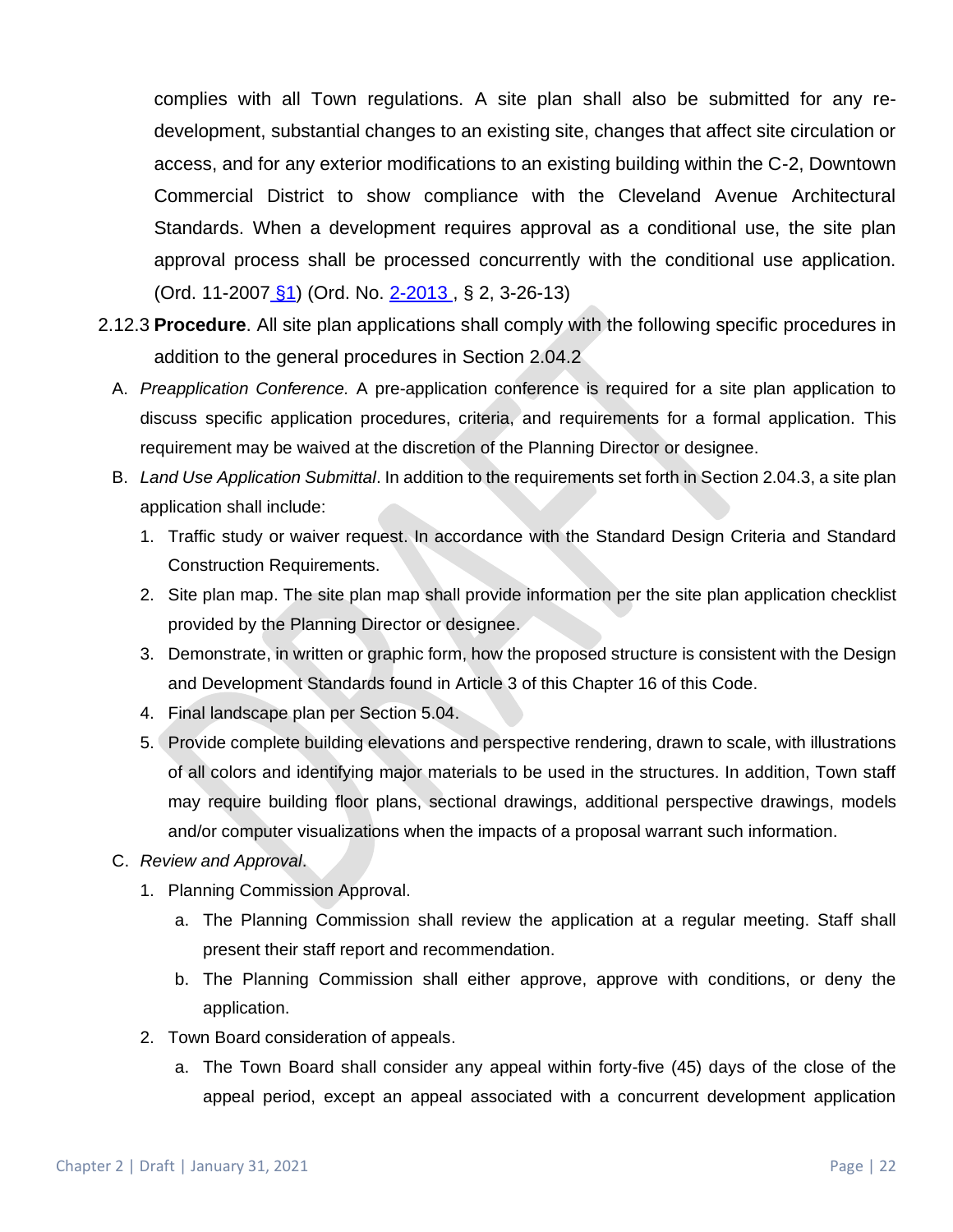requiring Town Board review or approval, which the Town Board shall consider with final action on the concurrent development application. The Town Board shall apply the site plan review criteria to either uphold, modify, or reverse the Planning Commission's decision.

- *D. Post Decision Actions.* Same as referenced in Section 2.04.3, in addition to the following:
	- 1. Any aggrieved party, who wishes to appeal the action shall file a written appeal stating the reasons why the Planning Commission action is incorrect. The applicant shall file the appeal with the Town Administrator/Clerk within seven (7) days of the meeting at which such action was taken.
- *E. Post Decision Actions.* Same as referenced in Section 2.04.3, in addition to the following:
	- 1. Memorandum of Agreement for Public Improvements. Staff may require that the applicant execute a MOAPI to assure the construction of on-site and off-site improvements as a condition of approval of the site plan. Guarantees in the site plan agreement shall be secured by an irrevocable letter of credit in an amount determined appropriate by Town staff.
	- 2. Building permit. A building permit shall be issued only when final site plan plans have been submitted, reviewed, and approved by the Department directors.
		- a. Exception. A building permit may be issued for the construction of a foundation and shell only for commercial and industrial uses to allow for the partial construction of a speculation building with unknown tenant and use.
	- 3. Certificate of Occupancy. When building construction and site development are completed in accordance with the approved site plan and building permits, a Certificate of Occupancy may be issued.
	- 4. Phasing and expiration of approval. The site plan shall be effective for a period of three (3) years from the date of approval, unless stated otherwise in the written site plan approval. Building permits shall not be issued based on site plans that have an approval date more than three (3) years old. For multi-phased plans, building permits shall not be issued based on an approval date more than three (3) years from the date of Phase I approval. (Ord. 11-2007 §1) (Ord. No. 13- 2011, § 1, 11-22-11)

## 2.12.4 **Findings for Approval**.

- A. The site plan is consistent with the Comprehensive Plan and the intent stated in this Land Use Code.
- B. The lot size and lot dimensions are consistent with what is shown on the approved final plat.
- C. No buildings or structures infringe on any easements.
- D. The proposed site grading is consistent with the requirements of  $\qquad \qquad$  (insert reference to any applicable adopted storm drainage criteria or master drainage plans).
- E. The density and dimensions shown conform with Article 5 of Chapter 16 of this Code, Density and Dimensional Standards, or the approved PUD requirements.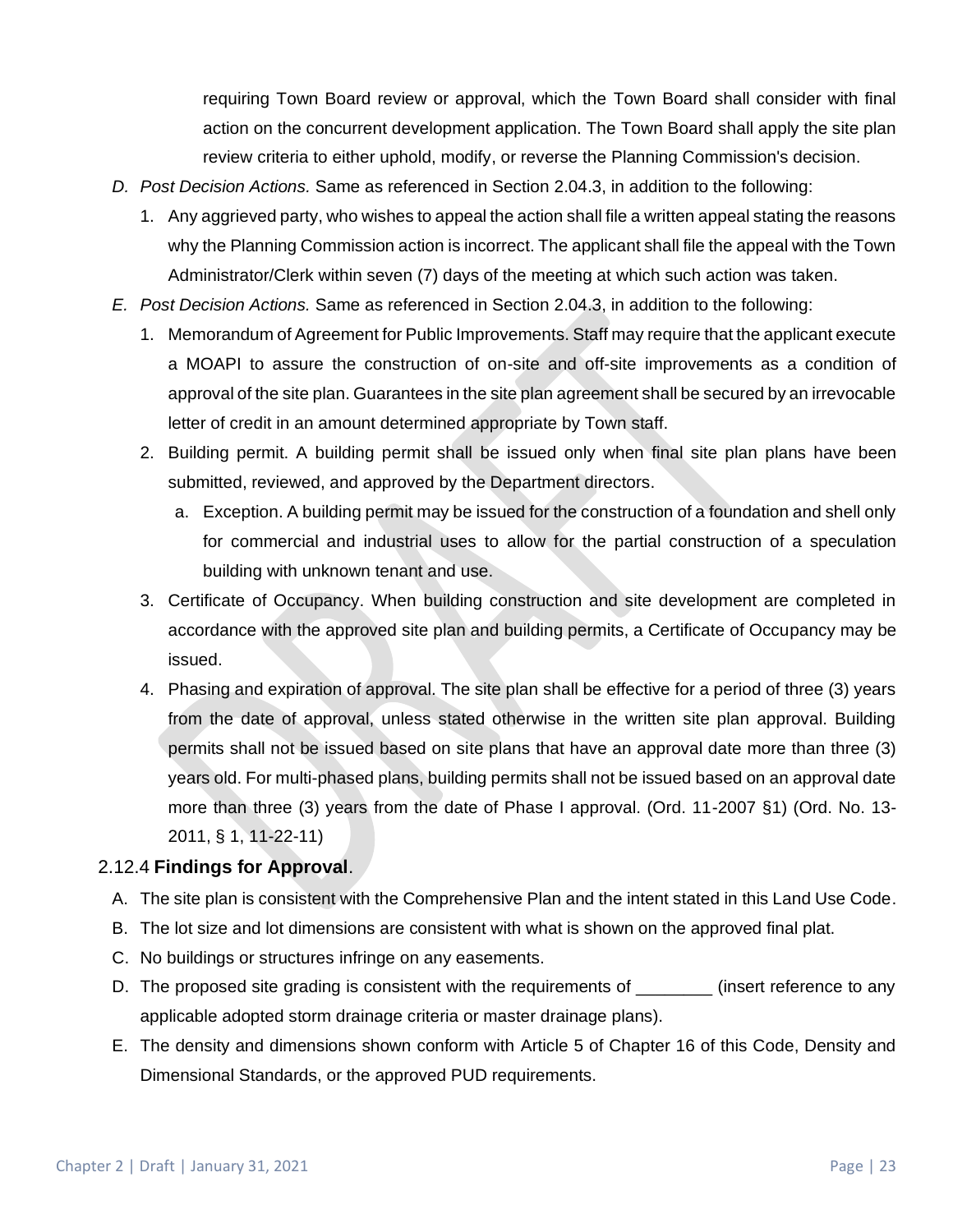F. The applicable Design and Development Standards have been adequately addressed and the proposed improvements conform with Article 3 of Chapter 16 of this Code. (Ord. 11-2007 §1)

#### 2.12.5 **Amendments to Approved Site Plans**.

- A. Minor variations in the location of structures, improvements or open space areas caused by engineering or other unforeseen difficulties may be reviewed and approved by the Town staff. Such changes shall not exceed ten percent (10%) of any measurable standard or modify the use, character, or density of an approved site plan. All plans so modified shall be revised to show the authorized changes and shall become a part of the permanent records of the Town.
- A. Changes to approved site plans that exceed the ten percent (10%) threshold, or other major modifications (such as changes in building size or footprint, relocation of access points, changes to required parking, etc.), shall be considered as a new site plan application. Such amendments shall require Planning Commission review and approval to become effective. A complete site plan application shall be prepared and submitted in compliance with the requirements set forth in this Section. (Ord. 11-2007 §1)

## **2.13 Plot Plan**

- 2.13.2 **Purpose and Applicability**. The plot plan shall be submitted to apply for a building permit for any building or structure constructed on a single-family home or duplex lot. The plot plan shows where the proposed building or structure will be located on the lot so the Town can make verify compliance with all Town regulations. (Ord. 11-2007  $§1$ )
- 2.13.3 **Procedure**. All plot plan applications shall comply with the following specific procedures in addition of the general procedures in Section 2.04.2
	- B. *Pre-application Conference*. A pre-application conference is not required for a plot plan application.
	- A. *Land Use Application Submittal*. In addition to the requirements set forth in Section 2.04.3, a plot plan application shall include:
		- 1. Plot plan map.
		- 2. Drainage information. Provide the Town with information regarding how the lot will drain, if requested by the Planning Director or designee. Submit a copy of the subdivision master drainage plan for the area of the lot, if available.
	- B. *Review and Approval*. The Planning Director or designee shall review the plot plan map and determine if it is consistent with the findings for approval. The Planning Director or designee will submit their determination to the Building Department to accompany the building permit application. (Ord. 11-2007 §1)
- 2.13.4 **Findings for Approval**.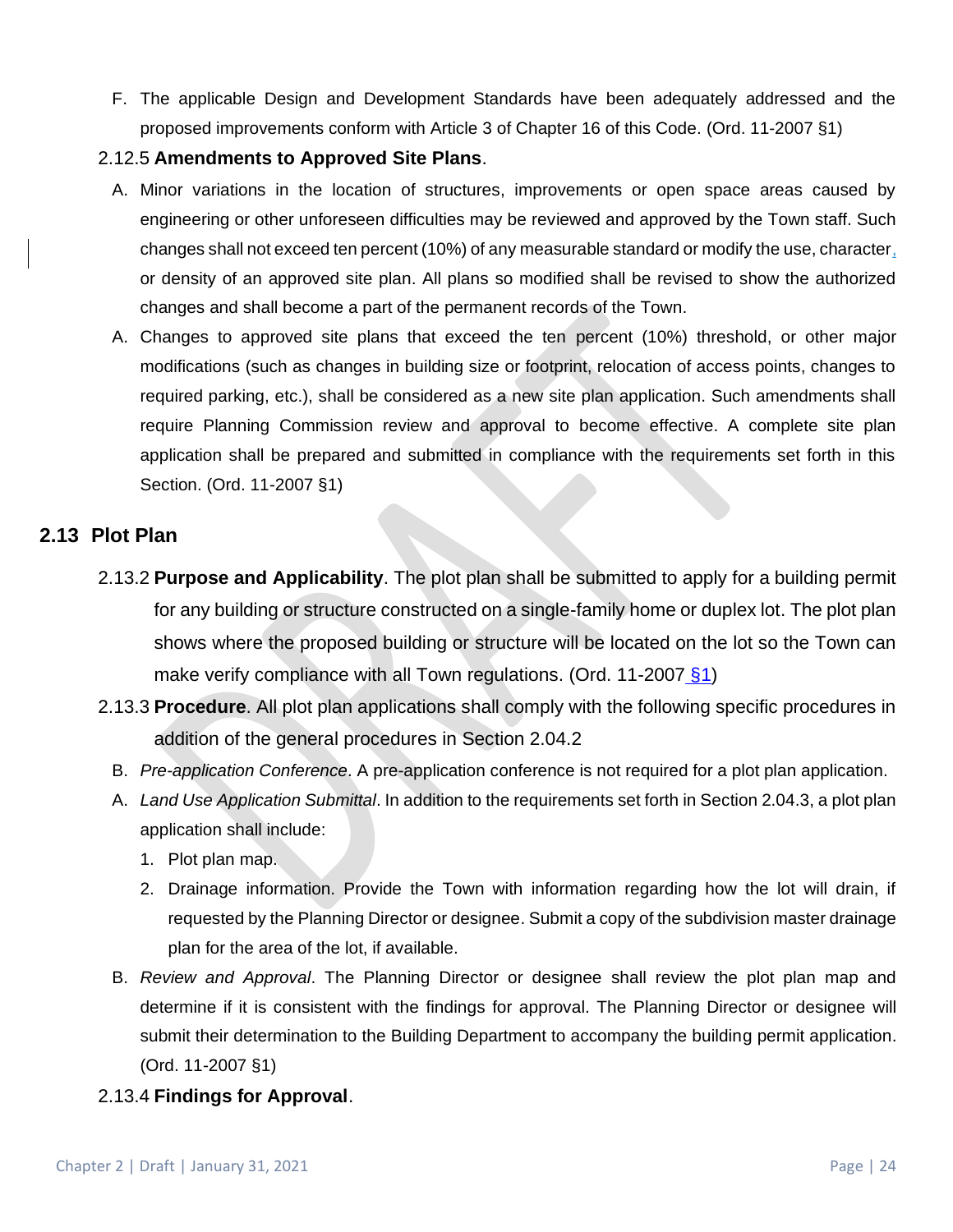- A. The plot plan is consistent with the Comprehensive Plan and the intent stated in this Land Use Code.
- B. The lot size and lot dimensions are consistent with what is shown on the approved final plat.
- C. No buildings or structures infringe on any easements.
- D. The proposed site grading is consistent with the subdivision grading and drainage plan, if applicable; otherwise, it shall meet the Town's approval.
- E. The density and dimensions shown conform with the Density and Dimensional Standards (Article 5 of Chapter 16 of this Code) or the approved PUD requirements.
- F. The applicable Design and Development Standards have been adequately addressed. (Ord. 11-2007 §1)

## **2.14 Sign Permit 1**

- A. Applications. Each sign permit requires a separate application. The applicant must file the application on a form furnished by the Building and Planning Department and include payment of the nonrefundable permit fee. The applicant must submit all information requested on the application form if applicable.
- B. Review.
	- 1. The Building and Planning Department will review a sign permit application to determine if it is complete. If the application is incomplete, the Building and Planning Department will provide a list of items necessary to complete the application within 7 business days after the application was submitted.
	- 2. The Building and Planning Department will review a complete sign permit application for compliance with this Section and render an administrative decision.
	- 3. The Building and Planning Department will act on an application by approving, approving with conditions, or denying the application within 30 days of the date the application is deemed complete.
- C. Approval Criteria. The Building and Planning Department will issue a sign permit if the proposed sign conforms with all applicable provisions of this Section and any conditions or stipulations of any applicable rezoning, special use permit, site plan, or development plan.
- D. Expiration. A sign permit becomes null and void if installation does not commence within 120 days from the date of permit approval. If work authorized by the permit is suspended or abandoned for 120

 $1$  This new subsection replaces the previous requirement for sign approval during site plan review from §16-14-40 with a new sign permit as recommended in the Codes Assessment Sign Code Recommendation 3: "Develop application process for a sign permit." The subsection provides for application submittals to be listed on the application. Specific submittals can be included in this subsection if preferred.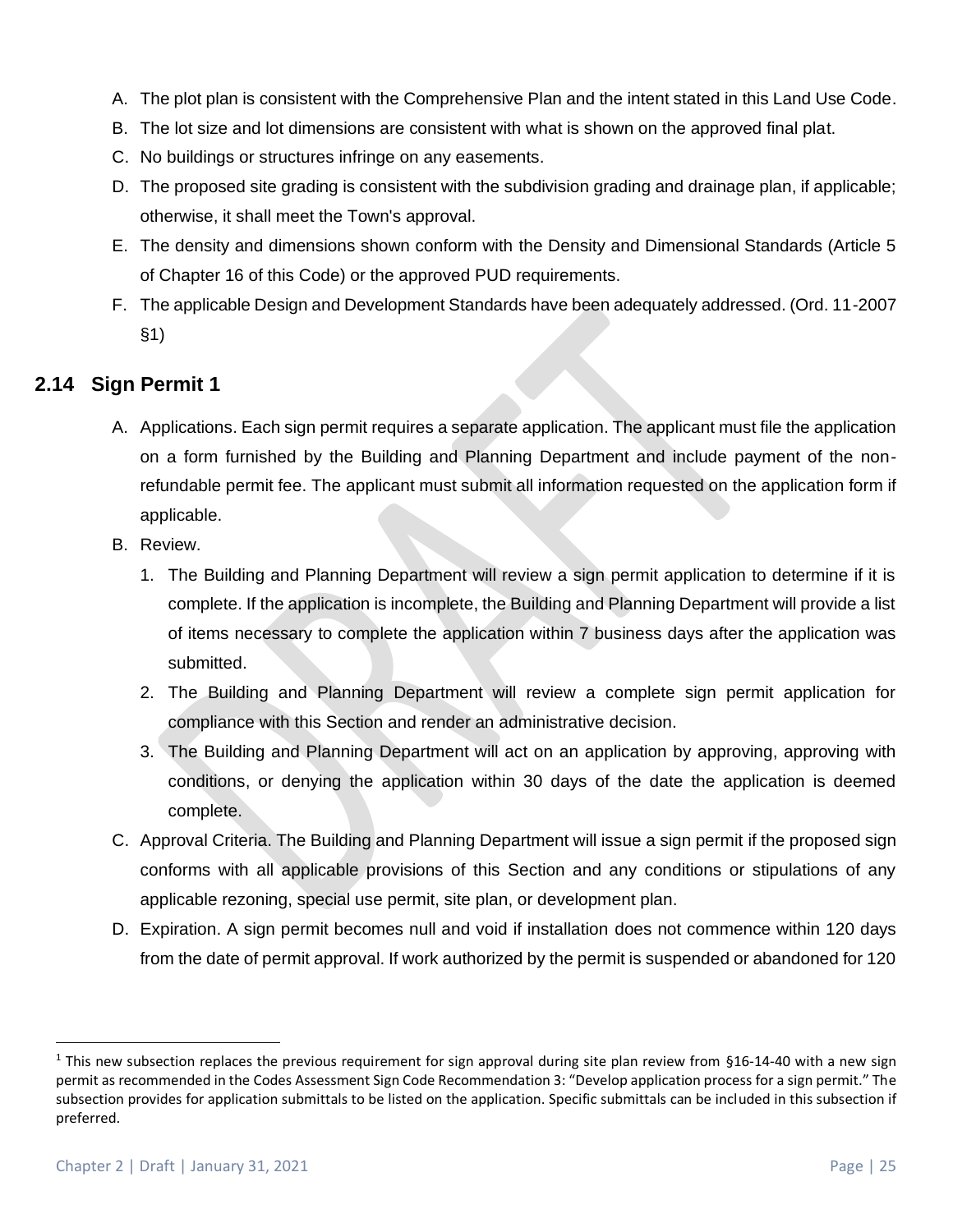days from the date the work commences, a new permit is required to complete the installation work, even if no changes are made to the original sign plan.

- E. Revocation. The Building and Planning Department may revoke a sign permit if:
	- 1. It is issued in error; or
	- 2. The sign or sign supporting structure is installed contrary to the approved plans or in violation of this Section.

## **2.15 Conditional Uses**

- 2.15.2 **Purpose**. Conditional Use approval provides flexibility and helps diversify uses within a zoning district. Specific conditional uses for each zone district are listed in Article 6.
- 2.15.3 **Applicability**. Because of their unusual or special characteristics, conditional uses require review and evaluation so that they may be located properly with respect to their effects on surrounding properties. The review process prescribed in this section assures compatibility and harmonious development between conditional uses, surrounding properties and the Town's goals and policies. Conditional uses may be permitted subject to conditions and limitations as the Town may prescribe to ensure that the location and operation of the conditional uses will be in accordance with the conditional use criteria. The scope and elements of any conditional use may be limited or qualified by the conditions applicable to the specific property. Where conditions cannot be devised to achieve these objectives, applications for conditional use permits shall be denied. (Ord. 11-2007 §1)
- 2.15.4 **Procedure.** All conditional use applications shall comply with the following specific procedures in addition to the general application procedures in Section 2.04.3.
	- A. *Pre-application Conference*. A pre-application conference is optional for a conditional use application to discuss specific application procedures, criteria, and requirements for a formal application.
	- B. *Land Use Application Submittal*. In addition to the requirements set forth in Section 2.04.3, a conditional use application shall include the following:
		- 1. A written statement and any graphics necessary to describe the precise nature of the proposed use and its operating characteristics and to illustrate how all conditional use review criteria have been satisfied.
		- 2. A map showing the proposed development of the site, including any applicable topography, building locations, parking, traffic circulation, usable open space, landscaped area and utilities and drainage features.
		- 3. Preliminary building plans and elevations sufficient to indicate the dimensions, general appearance, and scale of all buildings.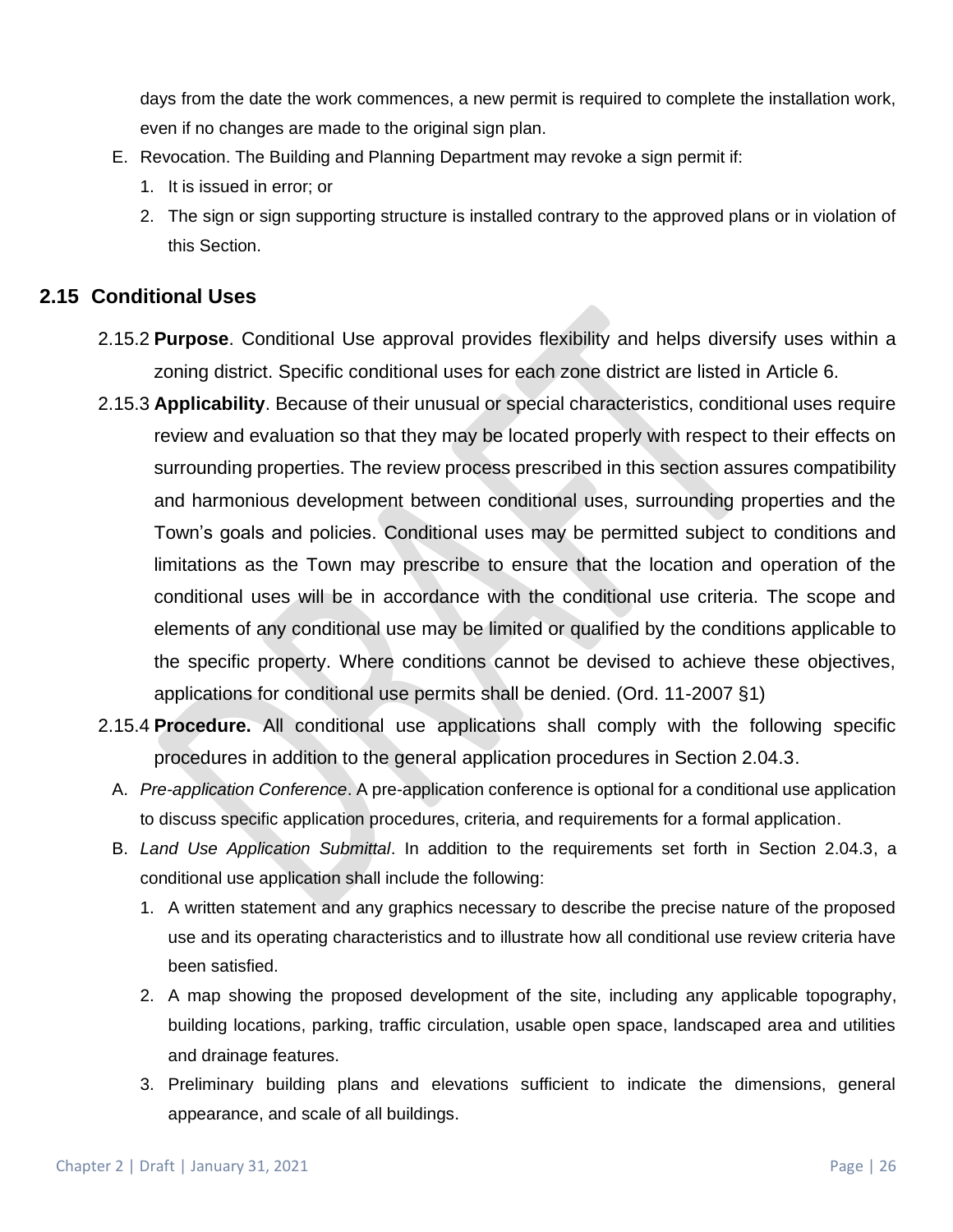- 4. Such additional material as the Planning Director or designee may prescribe or the applicant may submit pertinent to the application.
- *C. Review and Approval.* 
	- 1. Planning Commission Recommendation.
		- a. The Planning Commission shall hold a public hearing and review the application at a regular meeting. Public notice shall be given pursuant to Section 2.02. The applicant or their representative may be present at the meeting to present the proposal. Staff shall present their staff report and recommendation.
		- b. The Planning Commission shall either recommend approval, approval with conditions, or denial of the application to the Town Board, or continue the hearing pursuant to Section 2.02.4, with the requirement that the applicant submit changes or additional information which they find necessary to determine whether the application complies with the Town's regulations, goals, and policies.
		- c. A copy of the Planning Commission recommendation shall be sent to the Town Board with the applicant to be reviewed during a public hearing by the Town Board at a regularly scheduled board meeting.
	- 2. Town Board Approval.
		- a. The Town Board shall hold a public hearing and review the application at a regular meeting. Public notice shall be given pursuant to Section 2.02. The applicant or their representative may be present at the meeting to present the proposal. Staff shall present their staff report and recommendation.
		- b. The Town Board shall either approve, approve with conditions, or deny the application, or continue the hearing pursuant to Section 2.02.4, with the requirement that the applicant submit changes or additional information which they find necessary to determine whether the application complies with the Town's regulations, goals, and policies.
		- c. Any information, exhibits, plans or elevations, whether conceptual or detailed, that are part of the application approved by the Town Board shall be considered a part of and inseparable from the approval. All development shall conform to the approved plans, unless otherwise provided for within this Land Use Code.

## 2.15.5 **Findings for Approval**.

- A. The conditional use is consistent with the Comprehensive Plan and the intent stated in this Land Use Code;
- B. The conditional use will be adequately served with public utilities, services and facilities (i.e., water, sewer, electric, schools, street system, fire protection, public transit, storm drainage, refuse collection,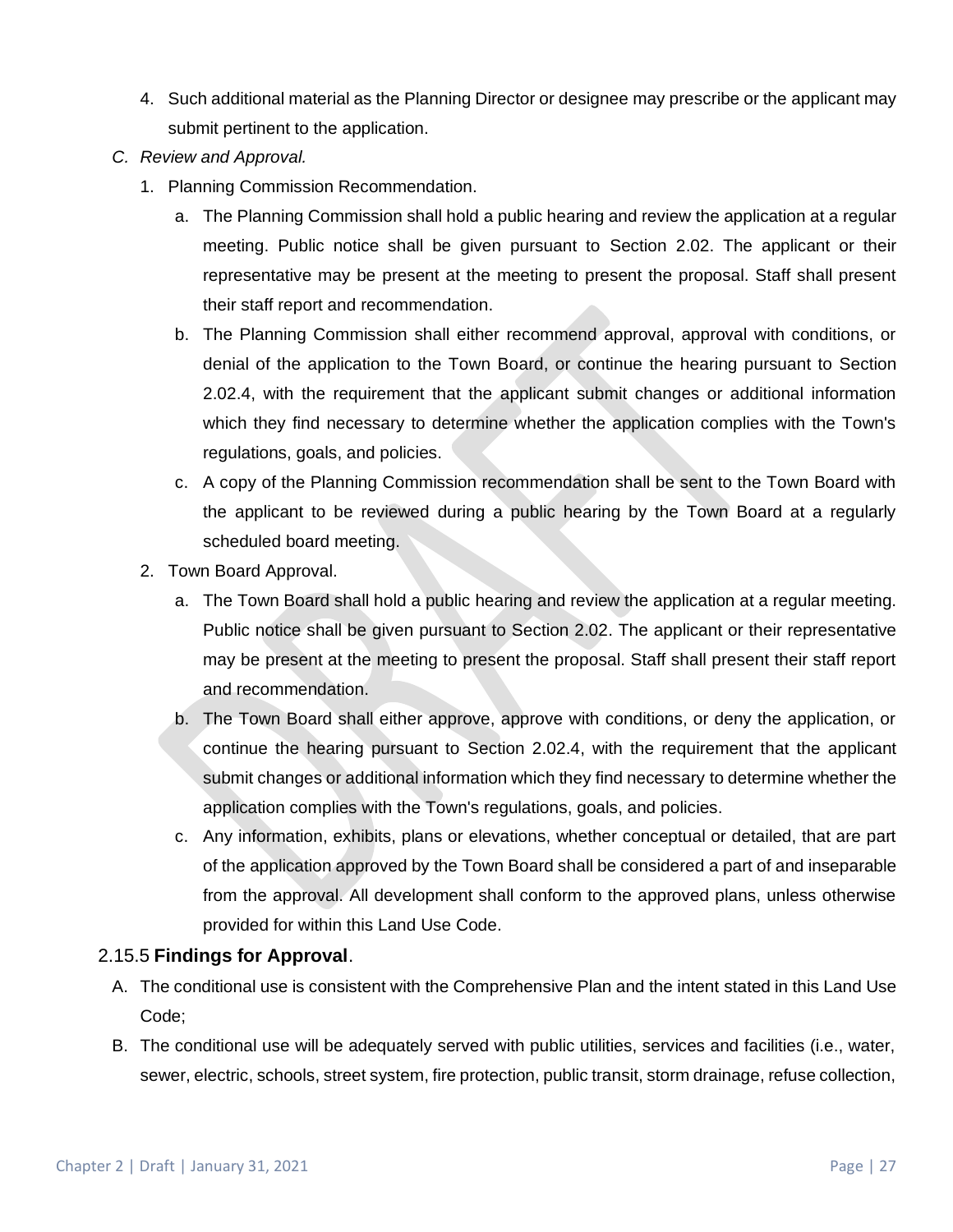parks system, etc.) and not impose an undue burden above and beyond those of the permitted uses of the district.

- C. The conditional use will not substantially alter the basic character of the district in which it is in or jeopardize the development or redevelopment potential of the district.
- D. The conditional use will result in efficient on- and off-site traffic circulation which will not have a significant adverse impact on the adjacent uses or result in hazardous conditions for pedestrians or vehicles in or adjacent to the site.
- E. Potential negative impacts of the conditional use on the rest of the neighborhood or of the neighborhood on the conditional use have been mitigated through setbacks, architecture, screen walls, landscaping, site arrangement or other methods. The applicant shall satisfactorily address the following impacts or state a negligible impact:
	- 1. Traffic;
	- 2. Activity levels;
	- 3. Light;
	- 4. Noise;
	- 5. Odor;
	- 6. Building type, style and scale;
	- 7. Hours of operation;
	- 8. Dust; and
	- 9. Erosion control.
- F. The applicant has submitted evidence that all applicable local, state, and federal permits have been or will be obtained. (Ord. 11-2007 §1)

## **2.16 Minor Subdivisions**

## *Minor Subdivision Plat*

- 2.16.2 **Purpose**. The purpose of the minor subdivision plat is to provide an administrative process for subdivision of land that meets the requirements of the applicability section below.
- 2.16.3 **Applicability.** A minor subdivision shall be defined as a subdivision of land that meets the following conditions:
	- A. The property has previously been platted within the Town;
	- B. The entire tract to be subdivided is five (5) acres or less in size;
	- C. The resulting subdivision will produce four (4) or fewer additional lots; and
	- D. There will be no exceptions to the Subdivision Design Standards. (Ord. 11-2007 §1)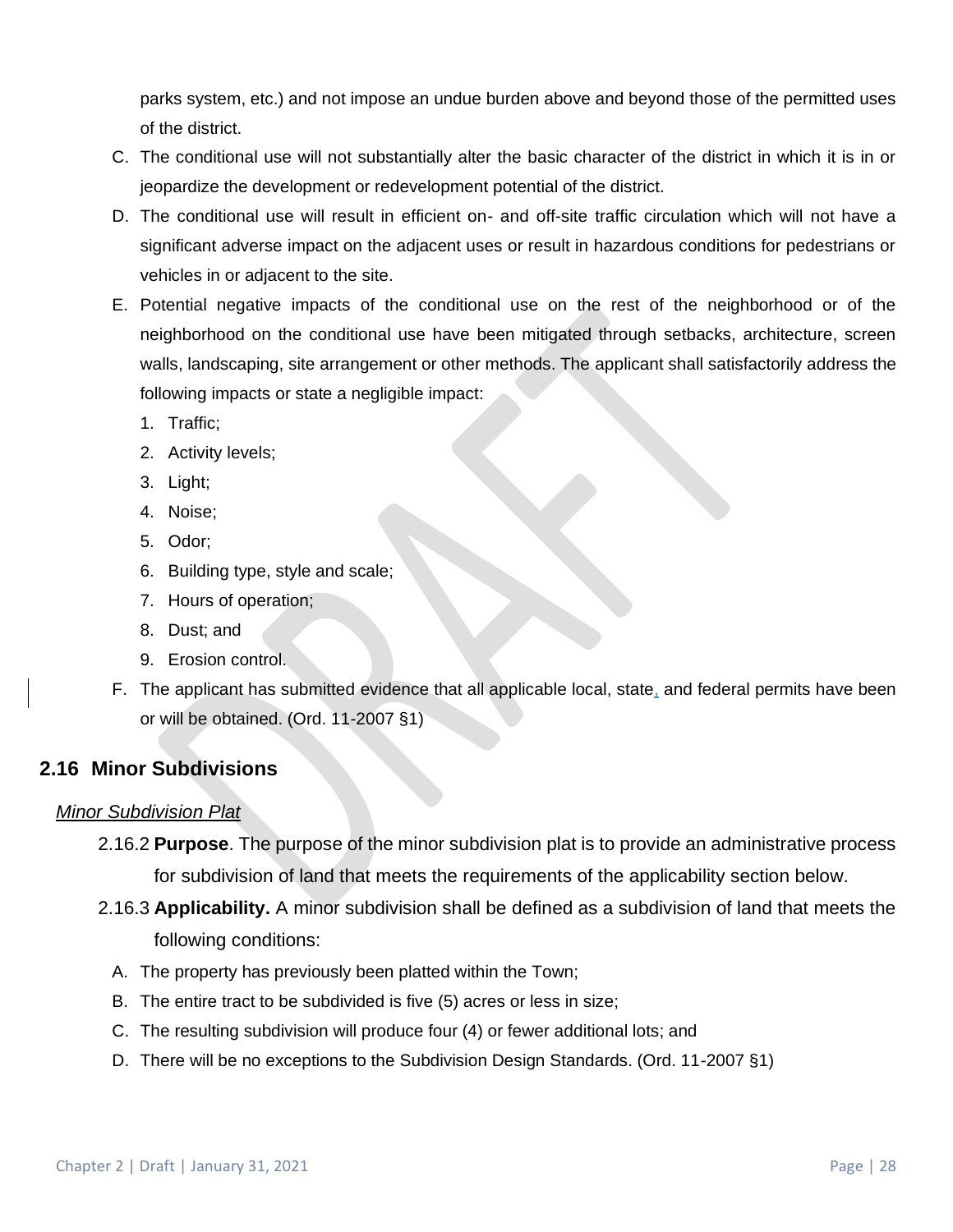- 2.16.4 **Procedure**. All minor subdivisions shall comply with the following specific procedures in addition to the general procedures in Section 2.04.3
	- A. *Pre-application Conference*. A pre-application conference is required for a minor subdivision application to discuss specific application procedures, criteria, and requirements for a formal application.
	- B. *Land Use Application Submittal*. In addition to the requirements set forth in Section 2.04.3, a minor subdivision application shall include:
		- 1. Minor subdivision plat.
		- 2. General development information. Provide a written description addressing how the proposed development conforms with the Design and Development Standards, Chapters 16 and 17 of this Code and the Comprehensive Plan.
	- C. *Review and Approval*.
		- 1. Administrative Approval.
			- a. The Planning Director or designee shall either approve, approve with conditions, or deny the application.
			- b. Any information, exhibits, plans or elevations, whether conceptual or detailed, that are part of the application approved by the Planning Director or designee shall be considered a part of, and inseparable from, the approval. All development shall conform to the approved plans, unless otherwise provided for within this Land Use Code.

## 2.16.5 **Findings for Approval**.

- 1. The minor subdivision is consistent with the Comprehensive Plan and the intent stated in this Land Use Code;
- 2. The minor subdivision meets the intent of the zone district in which it will be located and all criteria and regulations specified in that zone district, including but not limited to minimum lot size and setbacks;
- 3. The minor subdivision does not result in new or increased nonconformities;
- 4. The minor amendment mitigates, to the maximum extent possible, any negative impacts on existing and planned public facilities in surrounding neighborhood;
- 5. The minor amendment has no effect on the conditions applied to the approval of the plat and does not violate any requirement of the Code; and
- 6. The administrative plat is consistent with any other prior approvals and official plans and policies created under the guidance of that plan for these areas (e.g., The Comprehensive Plan, specific area plans like a Downtown Corridor Study, etc.).

## **2.17 Major Subdivisions**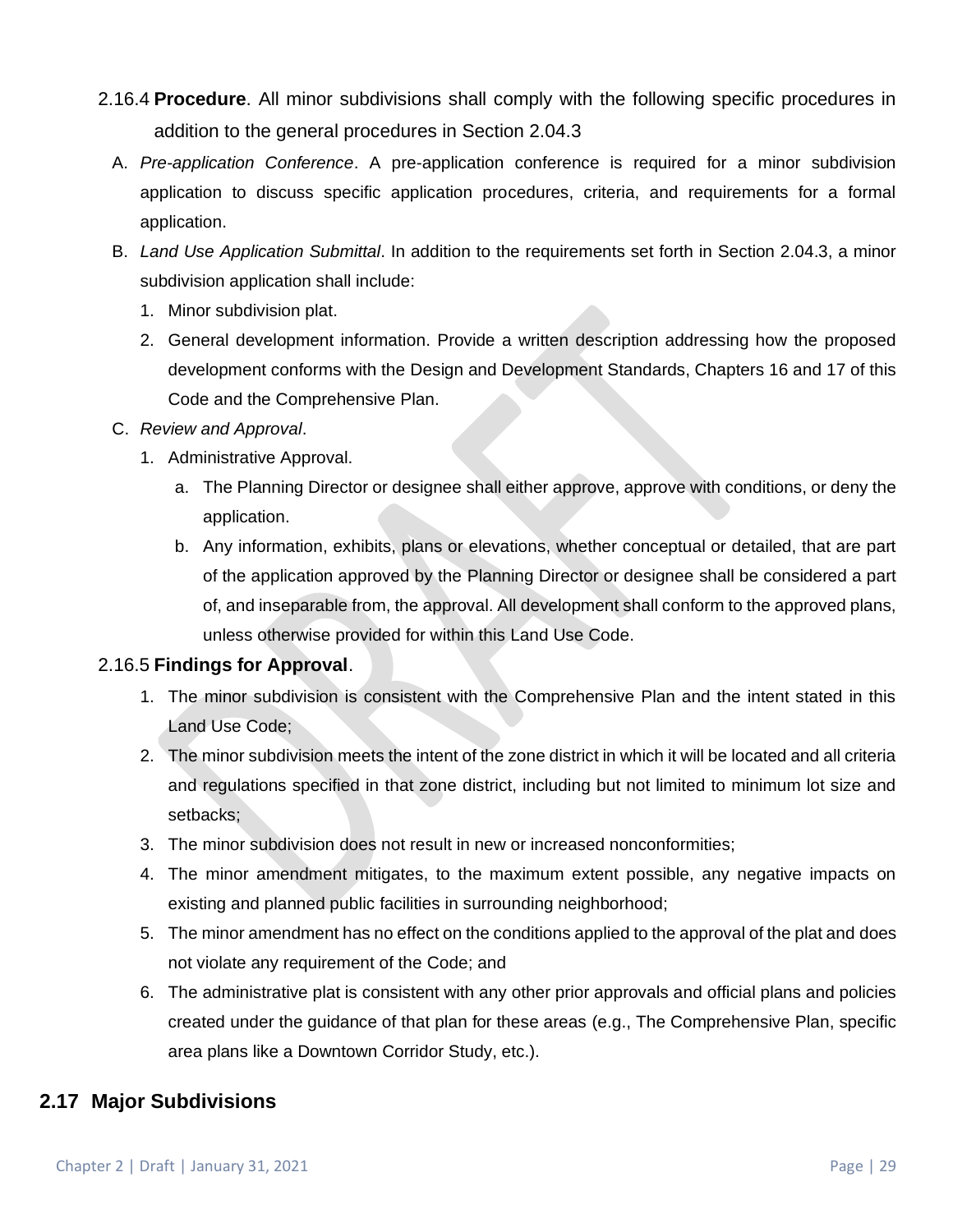#### *Preliminary Plat*

- 2.17.2 **Purpose**. The purpose of the major subdivision preliminary plat is to provide the Town with an overall master plan for the proposed development. (Ord. 11-2007 §1)
- 2.17.3 **Applicability**. A major subdivision shall be defined as a subdivision of land results in more than four (4) additional lots.
- 2.17.32.17.4 **Procedure**. All major subdivision preliminary plat applications shall comply with the following specific procedures in addition to the general procedures in Section 2.04.3.
	- A. *Pre-application Conference*. A pre-application conference is required for a major subdivision preliminary plat application to discuss specific application procedures, criteria, and requirements for a formal application.
	- B. *Land Use Application Submittal*. In addition to the requirements set forth in Section 2.04.3, a major subdivision application shall include:
		- 1. Preliminary plat.
		- 2. General development information. Provide a written description of the existing conditions on the site and the proposed development, including an explanation of how the plan is consistent with the Land Use Code and Comprehensive Plan.
		- 3. Preliminary grading and drainage plan and report. This plan and report must be certified by a Colorado-registered professional engineer, including storm drainage concepts such as locations for on-site detention or downstream structural improvements and soil erosion and sedimentation control plans and specifications. It must also discuss the impacts on and to any existing floodways and/or floodplains on and adjacent to the site as well as any FEMA applications required.
		- 4. Preliminary utility plan. This plan shall be prepared by a registered professional engineer. It is necessary that the engineer consult with the appropriate utility service providers regarding the design of all utilities through the subdivision. Town utilities shall be designed in conformance with the Town's Standard Design Criteria and Standard Construction Requirements.
		- 5. Preliminary landscape and open space plan per Section 5.04.
		- 6. Traffic study. This study must be prepared by a professional traffic engineer in conformance with the Division 1 Section 01300 Standard Design Criteria and Standard Construction Requirements.
		- 7. Draft of proposed covenants and architectural design guidelines.
		- 8. Mineral, oil and gas rights documentation. Evidence that the surface owner has contacted all lessees of mineral, oil and gas rights associated with the site and is working towards resolution. Included in the evidence must be the name of the current contact person, their phone number and mailing address.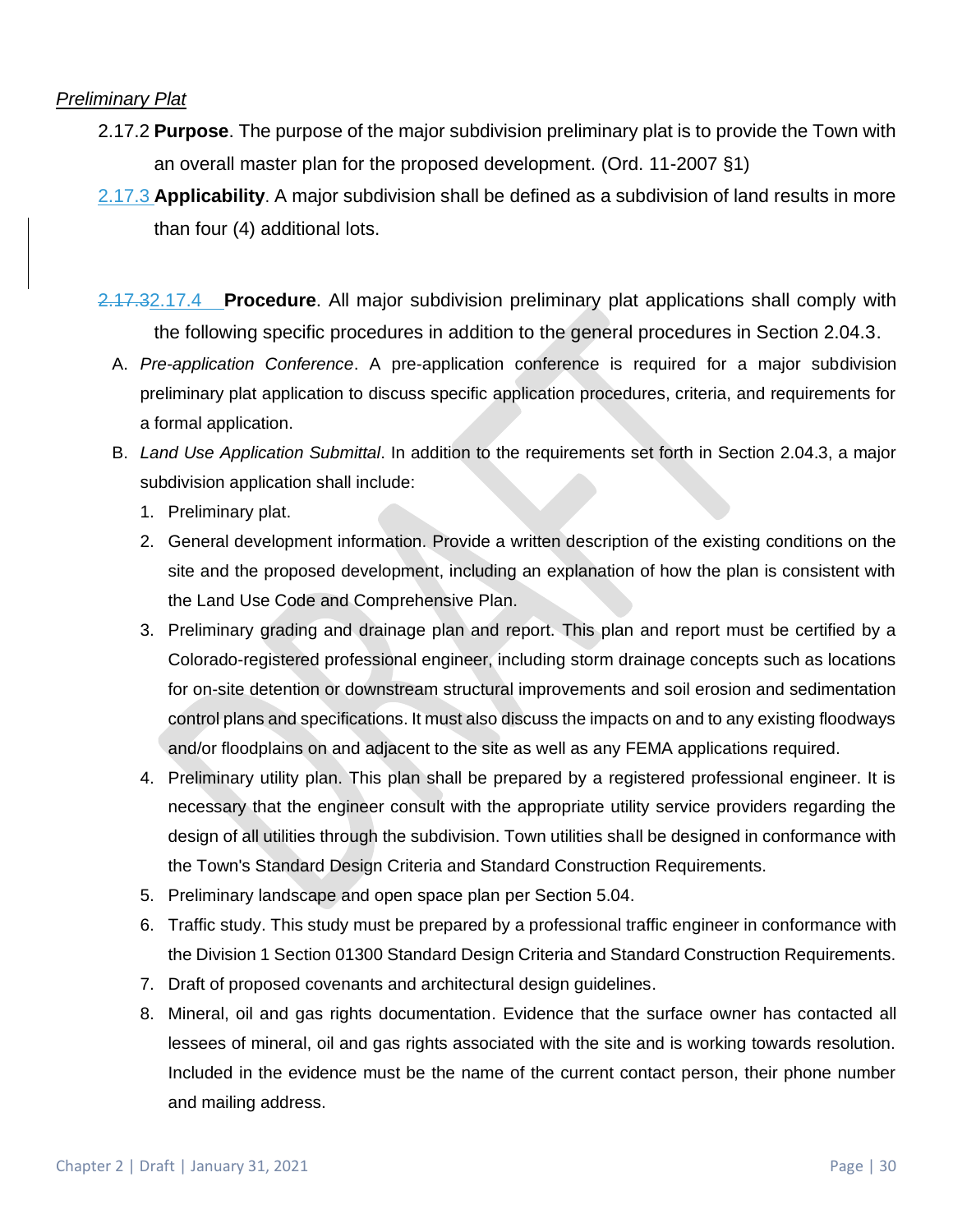- 9. Soils report.
- C. *Review and Approval*.
	- 1. Planning Commission Recommendation.
		- a. The Planning Commission shall hold a public hearing and review the application at a regular meeting. Public notice shall be given pursuant to Section 2.02. The applicant or their representative may be present at the meeting to present the proposal. Staff shall present their staff report and recommendation.
		- b. The Planning Commission shall either recommend approval, approval with conditions, or denial of the application to the Town Board, or continue the hearing pursuant to Section 2.02.4, with the requirement that the applicant submit changes or additional information which they find necessary to determine whether the application complies with the Town's regulations, goals, and policies.
		- c. A copy of the Planning Commission recommendation shall be sent to the Town Board with the applicant to be reviewed during a public hearing by the Town Board at a regularly scheduled board meeting.
	- 2. Town Board Approval.
		- a. The Town Board shall hold a public hearing and review the application at a regular meeting. Public notice shall be given pursuant to Section 2.02. The applicant or their representative may be present at the meeting to present the proposal. Staff shall present their staff report and recommendation.
		- b. The Town Board shall either approve, approve with conditions, or deny the application, or continue the hearing pursuant to Section 2.02.4, with the requirement that the applicant submit changes or additional information which they find necessary to determine whether the application complies with the Town's regulations, goals, and policies.
		- c. Any information, exhibits, plans or elevations, whether conceptual or detailed, that are part of the application approved by the Town Board shall be considered a part of and inseparable from the approval. All development shall conform to the approved plans, unless otherwise provided for within this Land Use Code.

#### 2.17.42.17.5 **Findings for Approval**.

- A. The preliminary plat represents a functional system of land use and is consistent with the rationale and criteria set forth in this Code and the Comprehensive Plan.
- B. The land use mix within the project conforms to the Town's Zoning District Map and furthers the goals and policies of the Comprehensive Plan including:
	- 1. The proposed development promotes the Town's small town, rural character;
	- 2. Proposed residential development adds diversity to the Town's housing supply;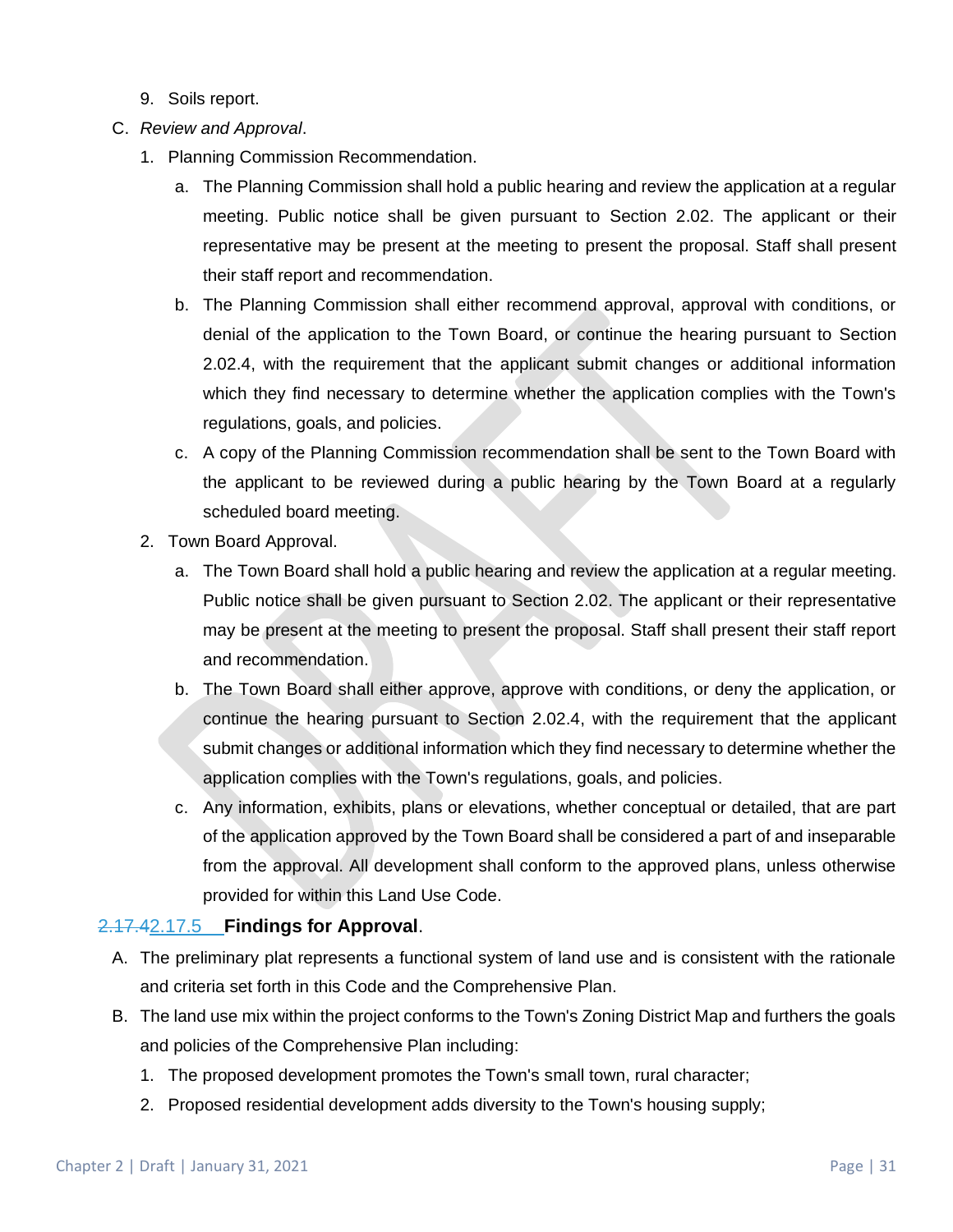- 3. Proposed commercial development will benefit the Town's economic base;
- 4. Parks and open space are incorporated into the site design;
- 5. The proposed project protects the Town's environmental quality; and
- 6. The development enhances cultural, historical, educational and/or human service opportunities.
- C. The utility design is adequate at a capacity that promotes the Town's character while strengthening the Town's vitality.
- D. The transportation design meets the intent of the Comprehensive Plan to provide increased connectivity, reduce traffic impacts, and encourage walkability.
- E. Negative impacts on adjacent land uses have been identified and satisfactorily mitigated.
- F. There is a need or desirability within the community for the applicant's development and the development will help achieve a balance of land use and/or housing types within the Town, according to the Town's goals. (Ord. 11-2007 §1)

#### *Final Plat*

- 2.17.52.17.6 **Purpose**. The purpose of the final plat is to complete the subdivision of land consistent with the technical standards. (Ord. 11-2007 §1)
- 2.17.62.17.7 **Procedure**. All major subdivision preliminary plat applications shall comply with the following specific procedures in addition to the general procedures in Section 2.04.3.
	- A. *Pre-application Conference*. A pre-application conference is not required for a major subdivision final plat application.
	- B. *Land Use Application Submittal*. In addition to the requirements set forth in Section 2.04.3, a major subdivision application shall include:
		- 1. Final plat.
		- 2. General development information. Provide a written description confirming that the final plat conforms with the preliminary plat. In addition, the description shall address how the proposed development conforms with the Design and Development Standards.
		- 3. Complete engineering plans and specifications.
			- a. *Construction plans and profiles*.
			- b. *Structure details*. Sufficient data shall be given to construction of major structures and road appurtenances such as bridges, culverts, gutters, drives, walks, cross pans, etc.; detail shall include orientation line and grade, cross-sections, dimensions, reinforcement schedules, materials, quality specification, etc.
			- c. *Sewage collection and water supply distribution plans, profiles and specifications*. The plans, profiles and specifications shall be prepared by a registered professional engineer and shall conform to the Standard Design Criteria and Standard Construction Requirements.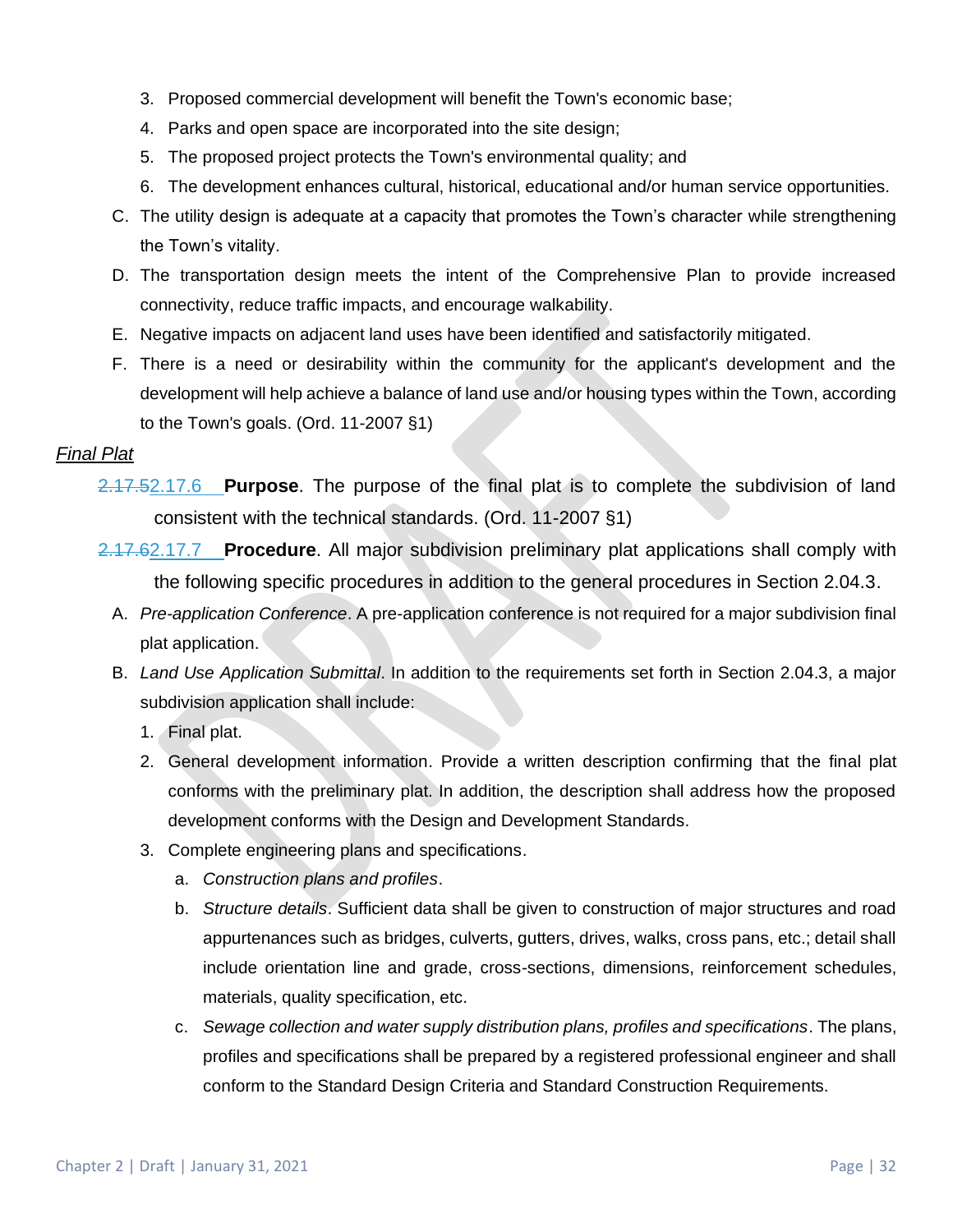- d. *Final drainage plans and reports*. Based upon the approved preliminary drainage plan, a final report is to be submitted in accordance with applicable storm drainage design criteria as determined at the initial preapplication conference.
- e. *Final grading plan*.
- f. *Soils reports*. The soils reports shall detail special foundation requirements (shall be submitted after overlot grading is complete) and pavement design (may be submitted prior to building permit).
- g. *Final street lighting plan*. A final street lighting plan shall be prepared in conjunction with the electric utility. The plan must specify the number, kind and approximate location of street lights.
- h. *Final landscape plan*.
- 4. Special documents (as needed).
	- a. Special improvement district documents.
	- b. Maintenance bonds.
	- c. Special agreements (as may be required by the Town).
	- d. Work in Right-of-Way permit (from the Town).
	- e. Floodplain Use permit (from the Town).
	- f. Grading permit (from the Town).
	- g. State Highway Utility permit (from Colorado Department of Transportation).
	- h. State Highway Access permit (from Colorado Department of Transportation).
	- i. Construction Dewatering permit (from Colorado Department of Public Health and Environment).
	- j. 404 permit (from Army Corps of Engineers).
	- k. Air Pollution Emission Notice (APEN) (from Colorado Department of Public Health and Environment).
	- l. Work in Ditch Right-of-Way permit (from individual ditch companies).
	- m. Rare Species Occurrence Survey (from U.S. Fish and Wildlife Service).
	- n. Approved adjudication of water rights and a plan of augmentation (if applicable).
	- o. Protective covenants, homeowners' association (HOA) documents, articles of incorporation for HOA, and Architectural Design Guidelines finalized and in a form for recording. If there are open space areas to remain in private ownership within the subdivision, the HOA documents must have in place a mechanism which will assure maintenance will be funded in perpetuity.
	- p. FEMA-approved applications (i.e., Conditional Letter of Map Revisions [CLOMR] or Letter of Map Revisions [LOMR]).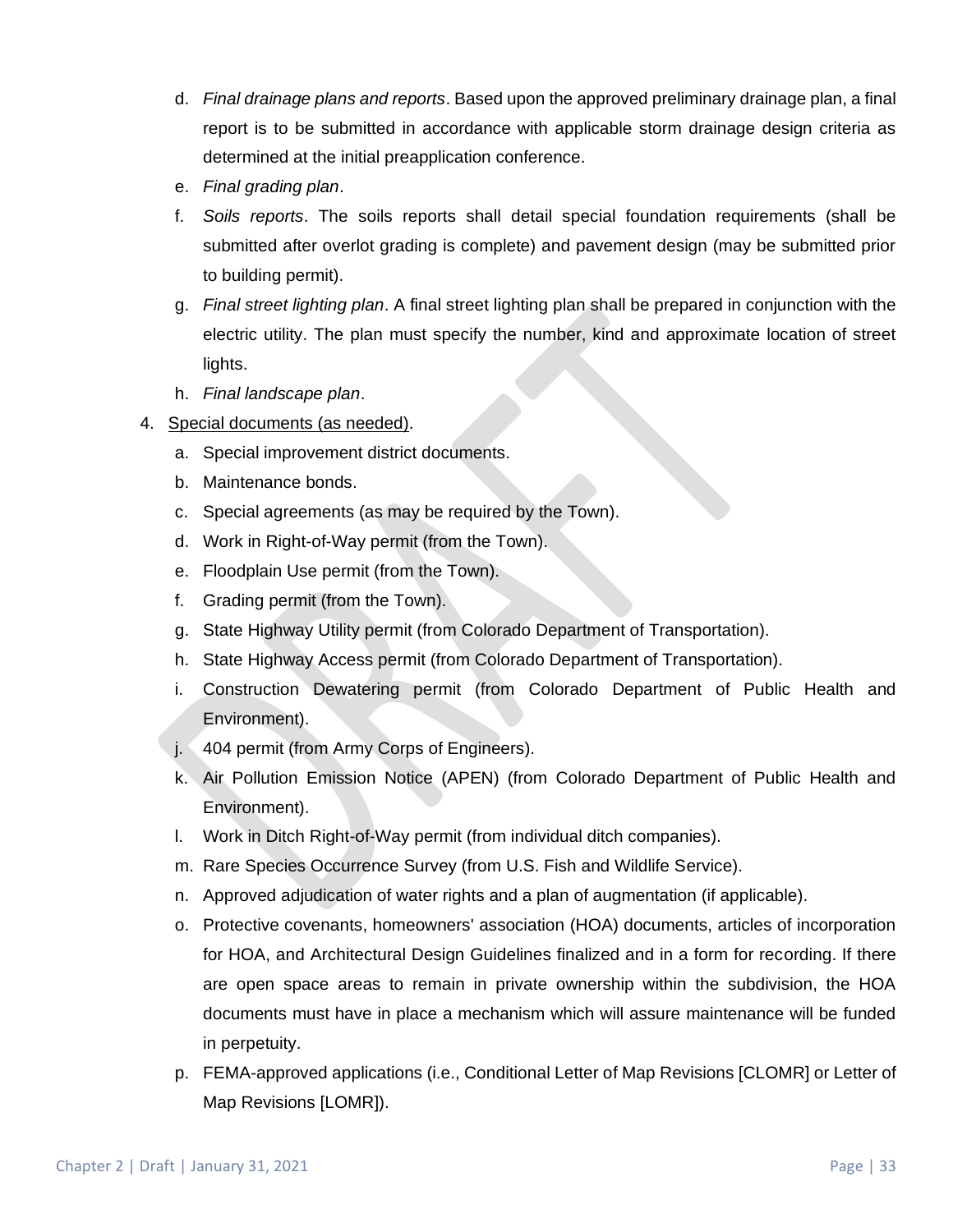- q. Documentation showing who will own and maintain the open space.
- r. Documentation for dedication of public sites for open space or other civic purposes.
- 5. "Clean" final plat for addressing.
	- a. Title of project.
	- b. North arrow, scale (not greater than 1 "=100') and date of preparation.
	- c. Vicinity map.
	- d. Lot and block numbers, numbered in consecutive order.
	- e. Rights-of-way and street names.
	- f. Property boundary.
- C. *Review and Approval*.
	- 1. Planning Commission Recommendation.
		- a. The Planning Commission shall hold a public hearing and review the application at a regular meeting. Public notice shall be given pursuant to Section 2.02. The applicant or their representative may be present at the meeting to present the proposal. Staff shall present their staff report and recommendation.
		- b. The Planning Commission shall either recommend approval, approval with conditions, or denial of the application to the Town Board, or continue the hearing pursuant to Section 2.02.4, with the requirement that the applicant submit changes or additional information which they find necessary to determine whether the application complies with the Town's regulations, goals, and policies.
		- c. A copy of the Planning Commission recommendation shall be sent to the Town Board with the applicant to be reviewed during a public hearing by the Town Board at a regularly scheduled board meeting.
	- 2. Town Board Approval.
		- a. The Town Board shall hold a public hearing and review the application at a regular meeting. Public notice shall be given pursuant to Section 2.02. The applicant or their representative may be present at the meeting to present the proposal. Staff shall present their staff report and recommendation.
		- b. The Town Board shall either approve, approve with conditions, or deny the application, or continue the hearing pursuant to Section 2.02.4, with the requirement that the applicant submit changes or additional information which they find necessary to determine whether the application complies with the Town's regulations, goals, and policies.
		- c. Any information, exhibits, plans or elevations, whether conceptual or detailed, that are part of the application approved by the Town Board shall be considered a part of and inseparable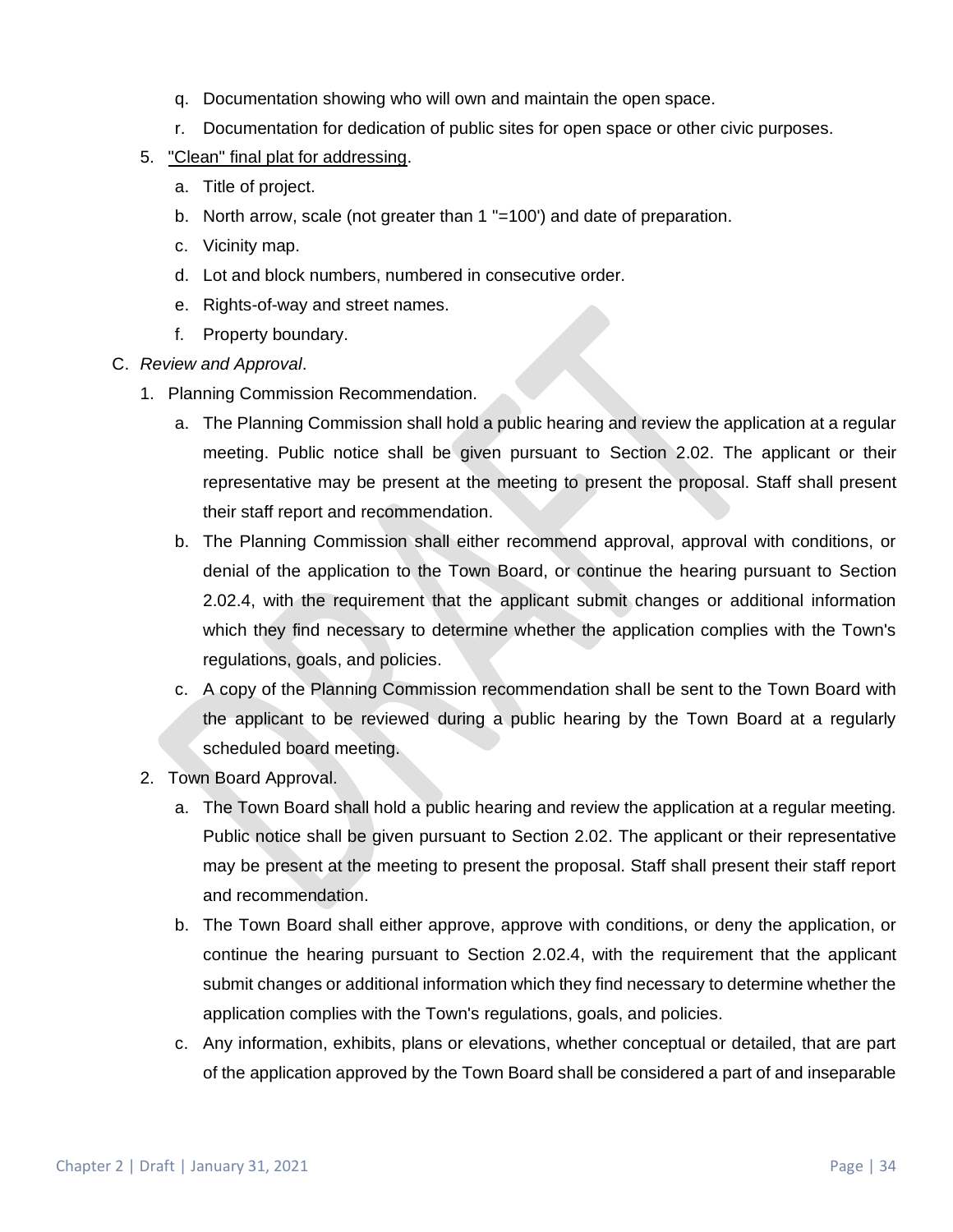from the approval. All development shall conform to the approved plans, unless otherwise provided for within this Land Use Code.

- D. *Post Decision Actions*. The applicant shall submit the following documentation to the Town Planner following final decision of the major subdivision final plat:
	- 1. List of contractors. List of all contractors that will be performing the improvements.
	- 2. Proof of insurance. Proof of workers' comprehensive insurance and liability insurance for each contractor.
	- 3. Open space deed restriction. Areas designated as open space shall be protected by a deed restriction or other appropriate method to ensure that they cannot be subdivided or developed in the future and will remain as open space in perpetuity.
	- 4. Other certificates, affidavits, enforcements, or deductions. As required by the Planning Commission or Town Board. (Ord. 11-2007 §1)
	- 5. Memorandum of Public Improvements (MOAPI). This agreement assures construction of the required improvements. This document shall be signed by the developer and the Town, the signatures shall be notarized and the document shall be recorded by the Town Administrator/Clerk with the County Clerk and Recorder.
	- 6. General warranty deed. This deed conveys to the Town all public lands other than streets shown on the plat or, in lieu of a deed, a check in an amount to be determined by the Town.
	- 7. Improvements guarantee. Letter of credit from a bank in Colorado or other acceptable collateral in the amount stipulated to in the MOAPI or other agreements or contracts, posted in favor of the Town in an amount sufficient to assure construction of public improvements.

## 2.17.72.17.8 **Findings for Approval**.

- A. The final plat conforms with the approved preliminary plat and incorporates recommended changes, modifications and conditions attached to the approval of the preliminary plat unless otherwise approved by the Town Board.
- A. The development will substantially comply with the Design and Development Standards as set forth in Chapter 16, Article 3 of this Code.
- B. All applicable technical standards have been met. (Ord. 11-2007 §1)

## **2.18 Planned Unit Development (PUD)**

- 2.18.2 **Purpose**. The Planned Unit Development (PUD) permits and encourages innovative design and high quality, master-planned developments on large parcels of land.
- 2.18.3 **Applicability**. Planned Unit Developments may be eligible for approval pursuant to the requirements established in this section.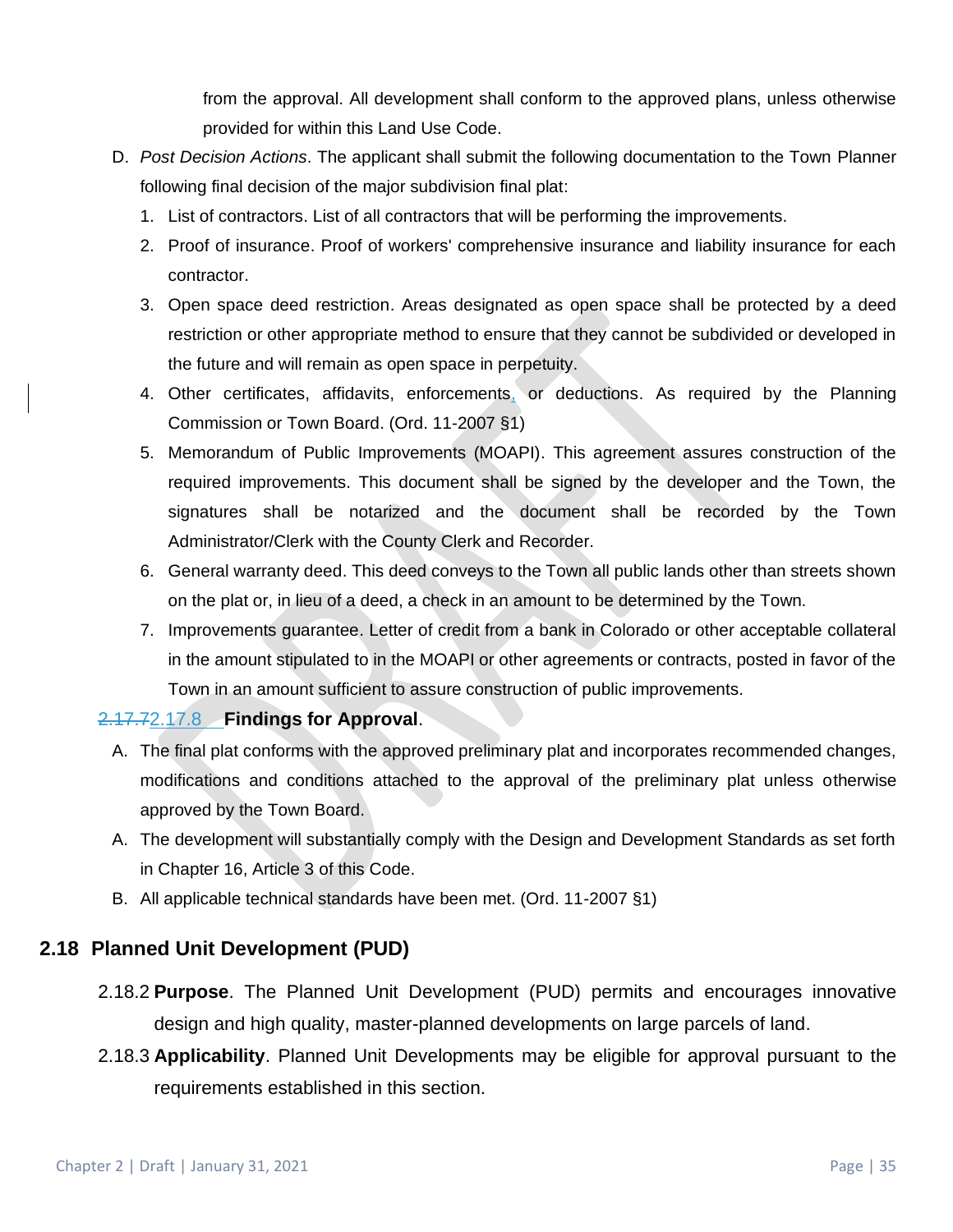- 2.18.4 **General PUD Requirements**. Properties utilizing the PUD Overlay District shall be subject to the following:
	- A. The area of land for the PUD may be controlled by one (1) or more landowners and must be developed under unified control or a unified plan of development.
	- B. Any areas designated as private streets and/or common open space, including land, an area of water or a combination of land and water within the site designated for a PUD, shall be designed and intended primarily for the use or enjoyment of residents, occupants and owners of the PUD; and provisions shall be made for the establishment of an organization for the ownership and maintenance of such private streets and/or common open space areas unless other adequate arrangements for the ownership and maintenance thereof are provided in a manner acceptable to the Town.
	- C. All requirements set forth in this Code otherwise applicable to the area of land proposed for a PUD shall govern, except to the extent that the unified plan of development for residential, commercial, educational, recreational, or industrial uses or any combination thereof may propose exceptions in lot size, bulk, type of use, density, lot coverage, open space, or other standards within the existing land use regulations.
	- D. No PUD may be approved by the Town without the written consent of the landowner whose property is included within the PUD.

## 2.18.5 **General PUD Procedure**.

- A. All PUD applications shall be submitted and processed simultaneously with the processing of subdivision applications for the property per the procedures set forth in Section 2.16. In addition, an application for a rezone shall be processed per Section 2.07.
- B. Rezoning to a PUD shall occur concurrently with a preliminary plat/preliminary PUD development plan. Public hearings for the zoning of a property as a PUD and for preliminary PUD development plan approval may be combined or can occur separately.
- C. Development within a PUD cannot occur unless and until a final plat for the portion of the property to be developed has been approved and recorded as provided in Section 2.16.
- D. Upon approval of a final PUD development plan, the Town Board shall adopt an ordinance establishing the PUD Overlay District for the property in accordance with that plan.
- E. In addition to all of the information required as part of the sketch plan, preliminary plat and final plat application packages, applications for a PUD development plan and PUD Overlay District shall include additional information as outlined below.

#### *Sketch PUD Development Plan*

2.18.6 **Purpose**. The purpose of the sketch PUD development plan is to provide the Town with a preliminary master plan concept for the proposed development.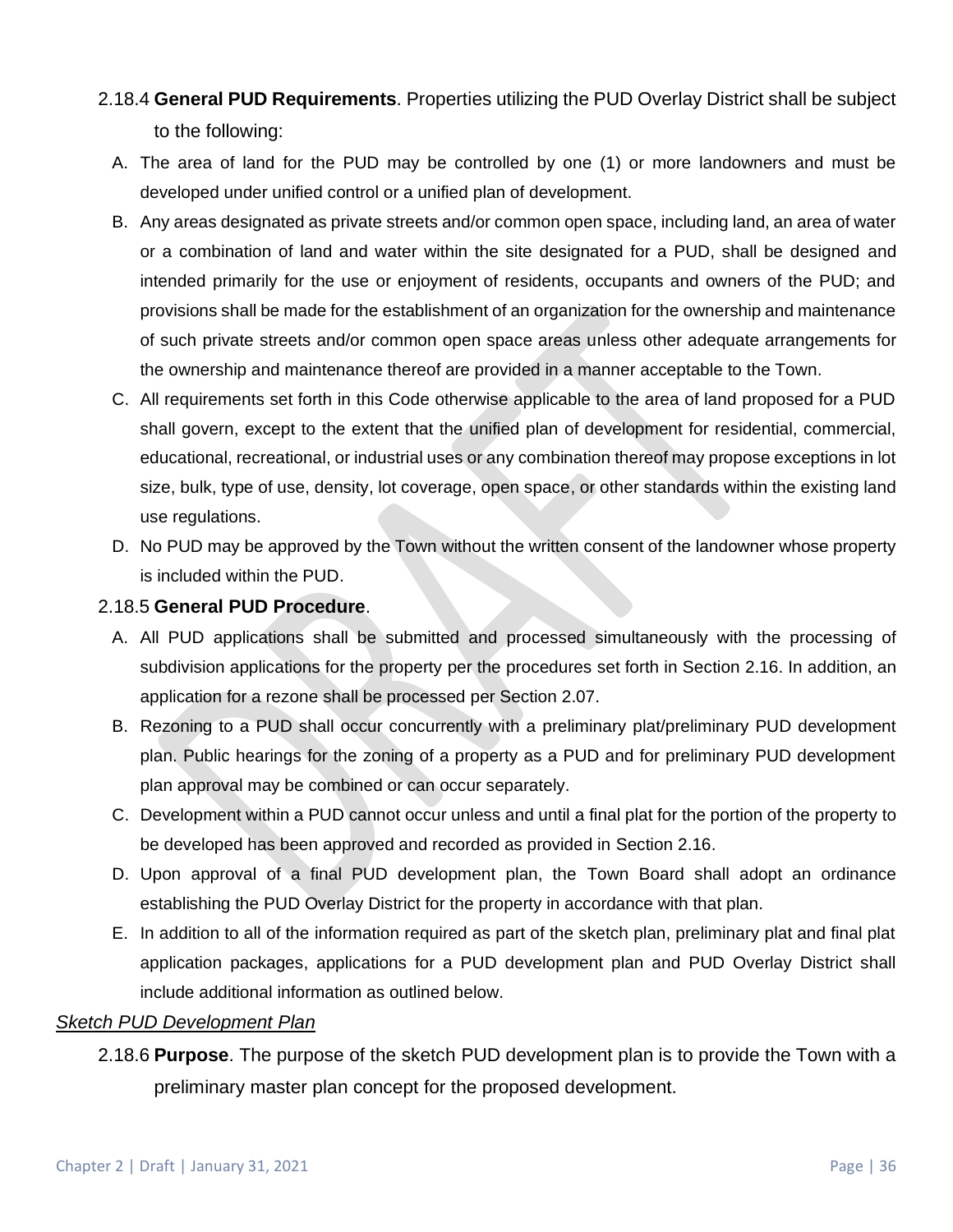- 2.18.7 **Procedure**. All sketch PUD development plan applications shall comply with the following specific procedures in addition to the general procedures in Section 2.04.3.
	- A. *Pre-application Conference*. A pre-application conference is required for a sketch PUD development plan application to discuss specific application procedures, criteria, and requirements for a formal application.
	- B. *Land Use Application Submittal*. In addition to the requirements set forth in Section 2.04.3, a major subdivision application shall include:
		- 1. A written PUD description as part of the general development information, which includes:
			- a. A list of all subdivision regulation exceptions proposed for the PUD.
			- b. Identification of the underlying zoning districts for the property and a description of any proposed modifications and/or restrictions to the allowed uses and/or standards within the districts. If any conditional uses are requested, explain how the conditional use review criteria will be addressed.
			- c. Identification and explanation of the benefits which will be provided by the PUD to offset the impact of the modifications requested (i.e., if the minimum lot size is decreased, additional functional, centrally located common open space will be provided; or if the width of the local street right-of-way is decreased by eliminating on-street parking, then there will be designated parking areas within five hundred [500] feet of all residences, etc.). All proposed benefits must offset the proposed modifications.
			- d. An explanation of how the proposed PUD will be compatible with adjacent neighborhoods which now exist or are proposed in the future. Describe any proposed buffering techniques which serve to achieve such compatibility.
			- e. Any additional relevant information which the Town may deem necessary.
	- C. *Review and Approval*.
		- 1. Administrative Approval.
			- a. The Planning Director or designee shall either approve, approve with conditions, or deny the application.
			- b. Any information, exhibits, plans or elevations, whether conceptual or detailed, that are part of the application approved by the Planning Director or designee shall be considered a part of, and inseparable from, the approval. All development shall conform to the approved plans, unless otherwise provided for within this Land Use Code.

## *Preliminary PUD Development Plan*

2.18.8 **Purpose.** The purpose of the preliminary PUD development plan is to provide the Town with an overall master plan with preliminary engineering detail to ensure all provisions of this Land Use Code can be met.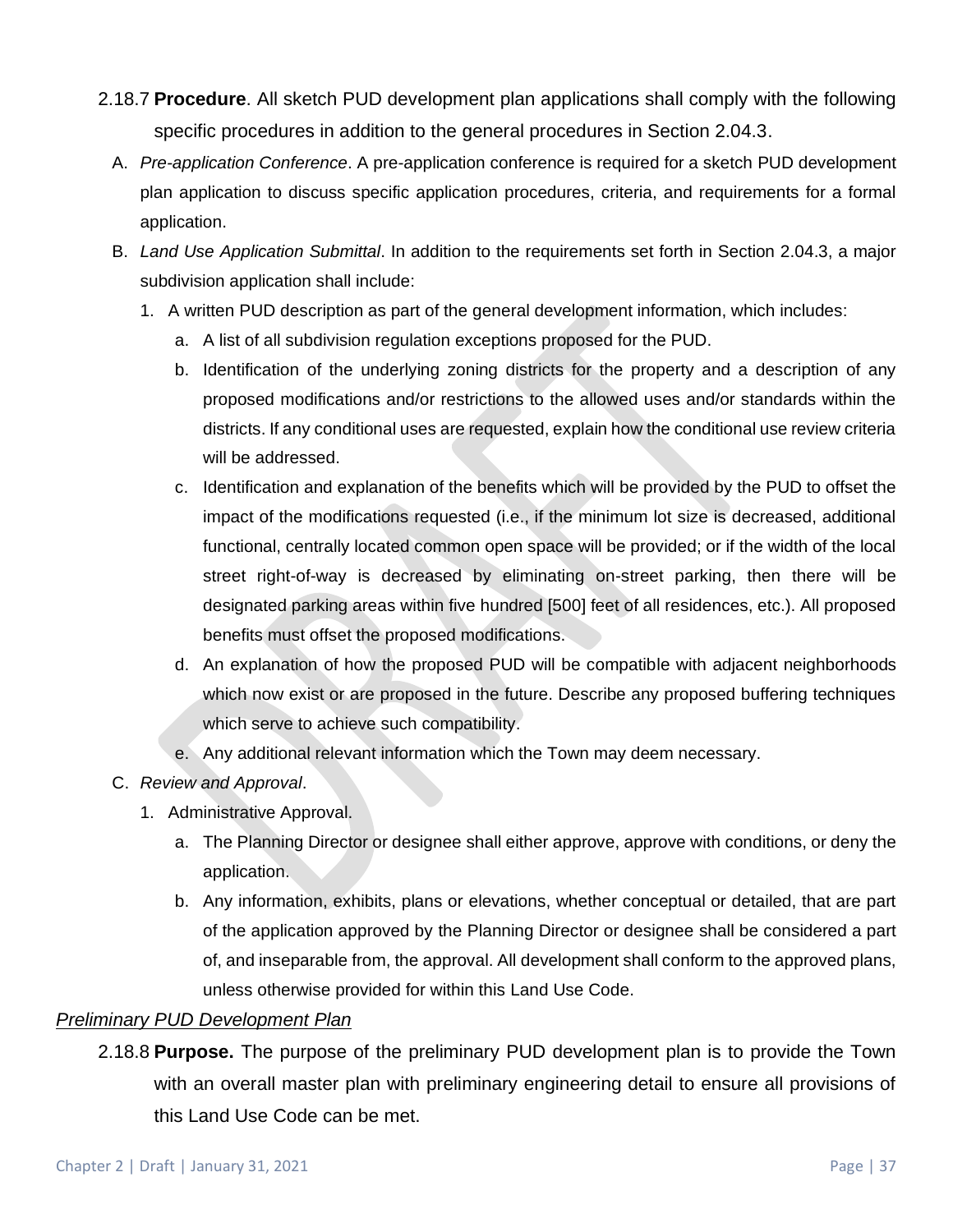- 2.18.9 **Procedure**. All preliminary PUD development plan applications shall comply with the following specific procedures in addition to the general procedures in Section 2.04.3.
	- A. *Pre-application Conference*. A pre-application conference is not required for a preliminary PUD development plan application.
	- B. *Land Use Application Submittal*. In addition to the requirements set forth in Section 2.04.3, a major subdivision application shall include:
		- 1. A written PUD description as part of the general development information which includes:
			- a. A list of all subdivision regulation exceptions being proposed for the PUD and an explanation of why such exceptions are justified.
			- b. Identification of the underlying zoning districts for the property and a description of any proposed modifications and/or restrictions to the allowed uses and/or standards within the districts. Provide a comparison between the proposed preliminary PUD plan to the elements and standards of the underlying zone districts as contained in this Chapter. If any conditional uses are requested, explain how the conditional use review criteria will be addressed.
			- c. A description of how the proposed PUD overlay rezoning satisfies one (1) or more of the criteria for amendments to the official zoning map.
			- d. Identification and an explanation of the benefits which will be provided by the PUD to offset the impact of the modifications requested. The proposed benefits must offset the proposed modifications.
			- e. An explanation of how the proposed PUD will be compatible with adjacent neighborhoods which now exist or are proposed in the future. Buffering techniques which serve to achieve such compatibility shall be described.
			- f. An explanation of how the preliminary PUD development plan is consistent with the sketch PUD development plan or, if there are differences, the rationale for the changes.
			- g. Draft copies of owners' association documents (covenants, conditions, restrictions, and any architectural design guidelines) that provide an acceptable program for the continuing maintenance of open space, recreational areas, walkways, and private streets within the PUD that detail the type of organizational structure responsible for such ongoing maintenance and that provide for architectural review based on the design guidelines.
			- h. Any additional relevant information which the Town may deem necessary.
		- 2. Preliminary PUD development plan map. The preliminary PUD development plan map shall be prepared using the preliminary plat map as the base. The base shall include a clear graphic or written representation of:
			- a. All principal, conditional and accessory uses within each land use category within the PUD (i.e., single-family, multi-family, commercial, etc.), either listed specifically or by reference to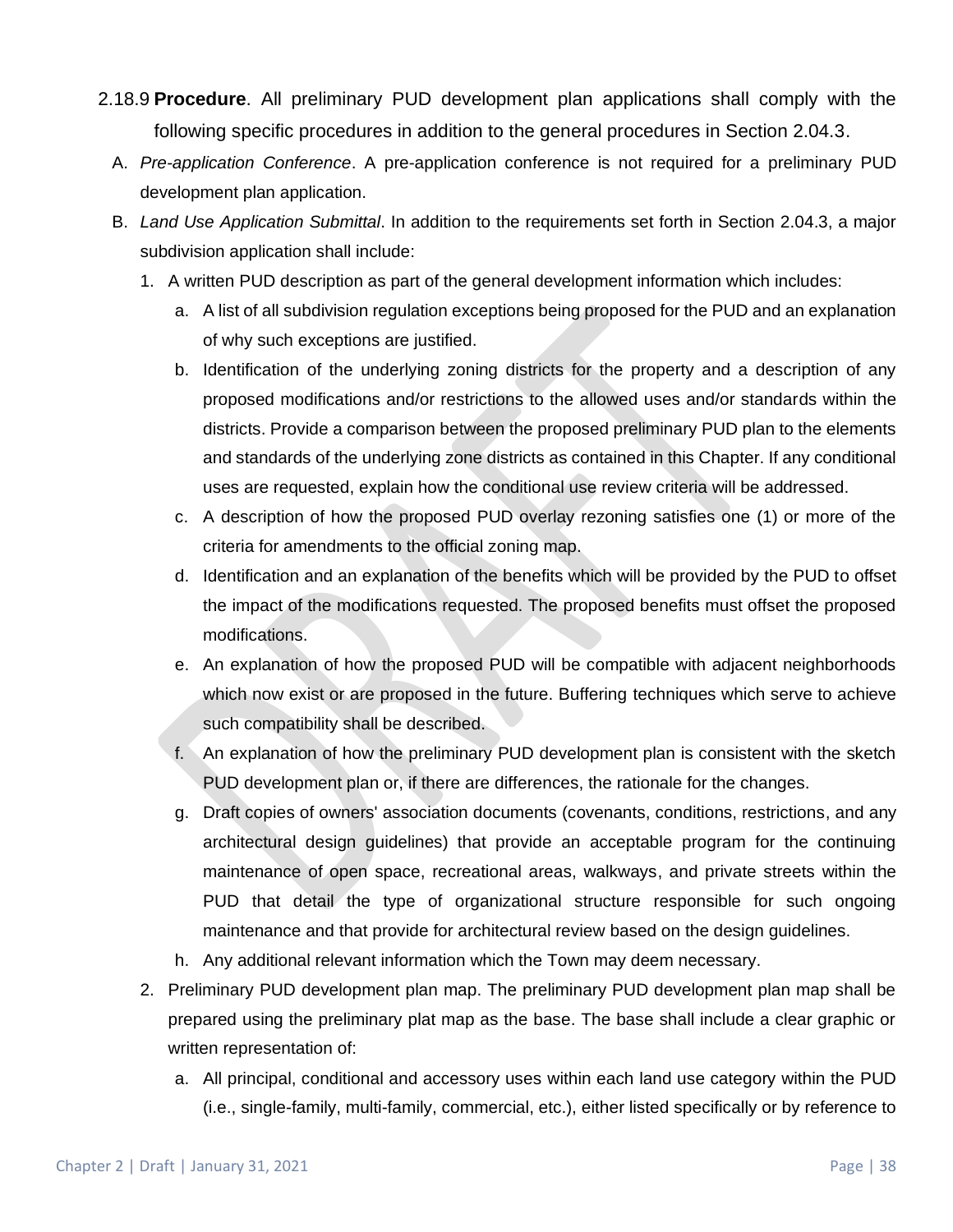the zoning districts within the Town. In particular, any modifications to the principal, conditional, and accessory uses of the underlying zone districts shall be noted.

- b. Standards for principal and accessory uses within each land use category, to include:
	- i. Minimum lot area.
	- ii. Maximum lot coverage.
	- iii. Maximum floor area ratio (total floor area to total lot area).
	- iv. Maximum building height.
	- v. Parking requirements for principal, accessory, and conditional uses.
	- vi. Any additional relevant information which the Town may deem necessary.
- c. Proposed phasing for the development.

#### C. *Review and Approval*.

- 1. Planning Commission Recommendation.
	- a. The Planning Commission shall hold a public hearing and review the application at a regular meeting. Public notice shall be given pursuant to Section 2.02. The applicant or their representative may be present at the meeting to present the proposal. Staff shall present their staff report and recommendation.
	- b. The Planning Commission shall either recommend approval, approval with conditions, or denial of the application to the Town Board, or continue the hearing pursuant to Section 2.02.4, with the requirement that the applicant submit changes or additional information which they find necessary to determine whether the application complies with the Town's regulations, goals, and policies.
	- c. A copy of the Planning Commission recommendation shall be sent to the Town Board with the applicant to be reviewed during a public hearing by the Town Board at a regularly scheduled board meeting.
- 2. Town Board Approval.
	- a. The Town Board shall hold a public hearing and review the application at a regular meeting. Public notice shall be given pursuant to Section 2.02. The applicant or their representative may be present at the meeting to present the proposal. Staff shall present their staff report and recommendation.
	- b. The Town Board shall either approve, approve with conditions, or deny the application, or continue the hearing pursuant to Section 2.02.4, with the requirement that the applicant submit changes or additional information which they find necessary to determine whether the application complies with the Town's regulations, goals, and policies.
	- c. Any information, exhibits, plans or elevations, whether conceptual or detailed, that are part of the application approved by the Town Board shall be considered a part of and inseparable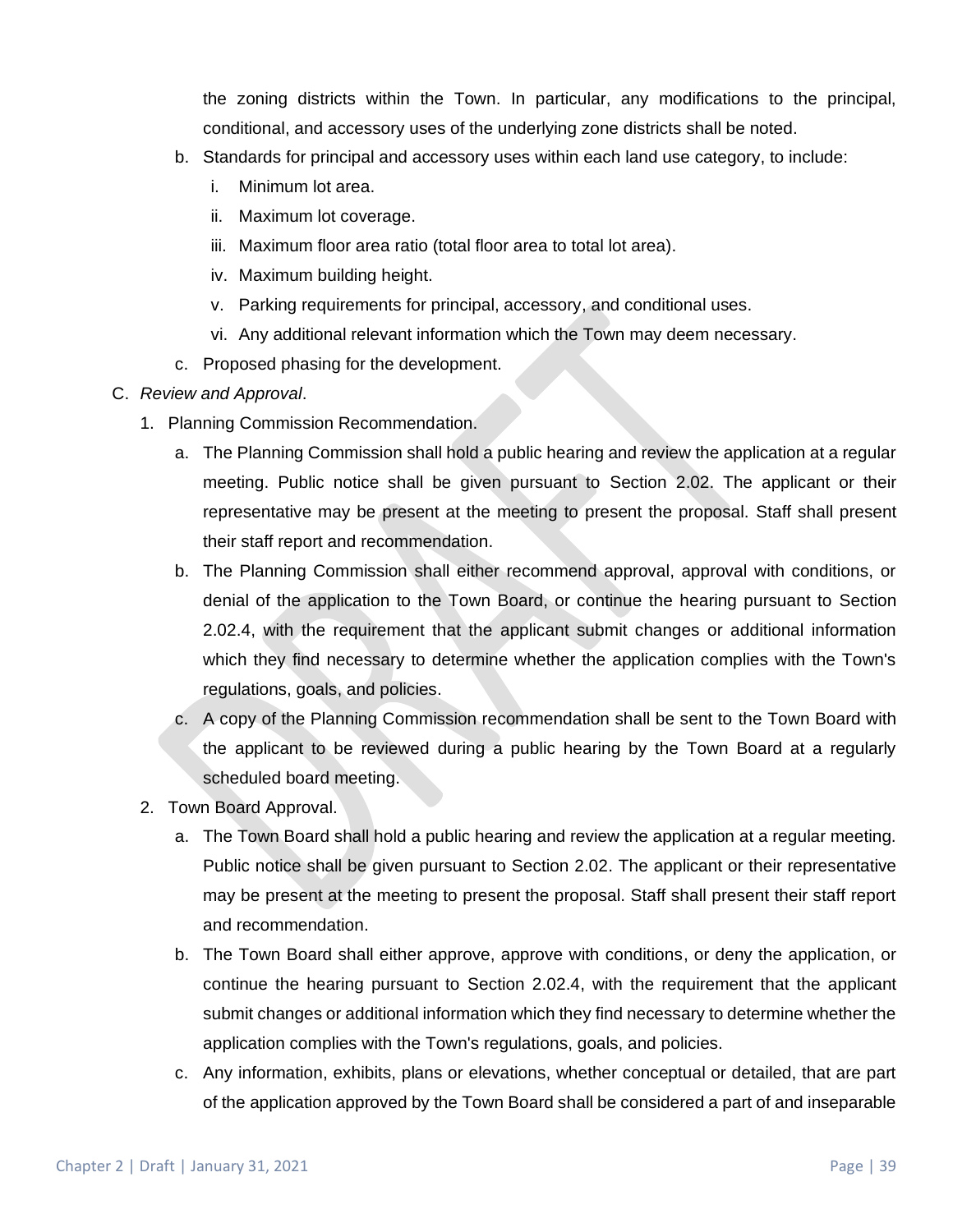from the approval. All development shall conform to the approved plans, unless otherwise provided for within this Land Use Code.

### *Final PUD Development Plan*

- 2.18.10 **Purpose**. The purpose of the final PUD development plan is to complete the subdivision of land consistent with the technical standards.
- 2.18.11 **Procedure**. All final PUD development plan applications shall comply with the following specific procedures in addition to the general procedures in Section 2.04.3.
	- A. *Pre-application Conference*. A pre-application conference is not required for a final PUD development plan application.
	- B. *Land Use Application Submittal*. In addition to the requirements set forth in Section 2.04.3, a major subdivision application shall include:
	- C. A written PUD description as part of the general development information, based on the materials submitted for the preliminary PUD development plan and on comments received from the Town at the time of preliminary plan review. All of the items listed above for the preliminary PUD development plan in finalized form shall be included. An explanation shall also be included of how the final PUD development plan is consistent with the preliminary PUD development plan, or if there are differences, the rationale for the changes.
	- D. A final PUD development plan map. The final PUD development plan map using the final plat map as the base shall be prepared.
	- E. Any additional relevant information which the Town may deem necessary.

## 2.18.12 **Findings for Approval**.

- A. *Sketch PUD development plan review criteria*. The following review criteria will be used by the Town staff, Planning Commission and Town Board to evaluate all PUD applications at the time of sketch PUD plan/sketch plan review:
	- 1. The proposed benefits offset the proposed exceptions to the zoning and subdivision standards, and the exceptions are in the best interest of the public health, safety, and welfare.
	- 2. The proposed PUD conforms to the PUD restrictions, and the proposed zoning is compatible with the surrounding land uses.
	- 3. The PUD proposes creative and innovative design and high-quality development, thereby protecting and promoting public safety, convenience, health, and general welfare.
	- 4. The uses and densities in the proposed PUD are compatible and will be effectively integrated with adjacent neighborhoods which now exist or are proposed in the future.
	- 5. The proposed PUD is in general conformance with the Comprehensive Plan.
	- 6. One (1) or more of the criteria for amendment of the official zoning map has been satisfied.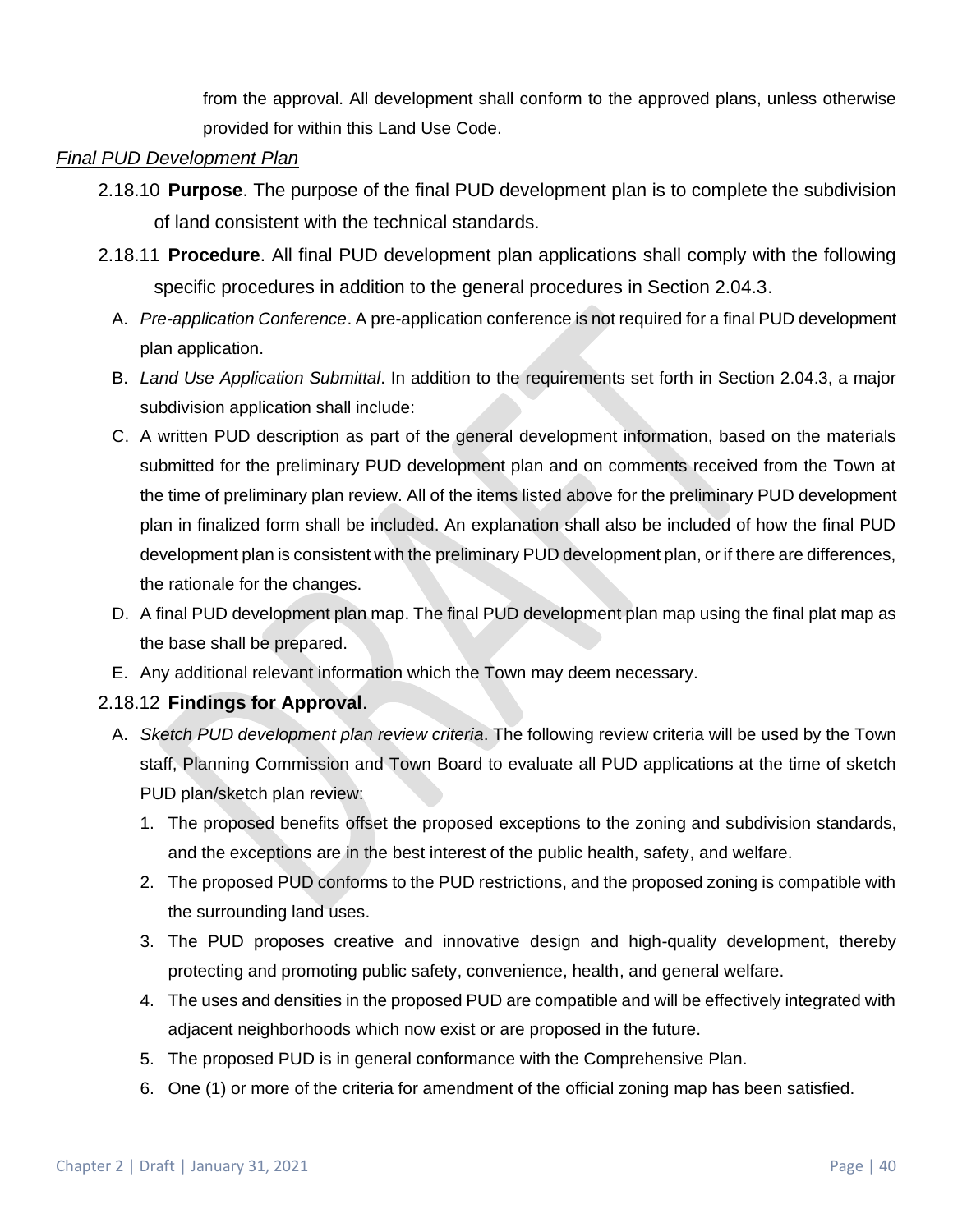- B. *Preliminary PUD development plan review criteria*. In addition to all of the review criteria for a sketch PUD development plan, the following review criteria will be used by the Town staff and Town Board to evaluate all PUD applications at the time of the preliminary PUD plan/preliminary plat:
	- 1. The preliminary PUD development plan is substantially consistent with the sketch development plan as approved by the Town Board.
	- 2. All sketch PUD development plan conditions of approval have been adequately addressed on the preliminary PUD development plan.
- C. *Final PUD development plan review criteria*. In addition to all of the review criteria for a preliminary PUD development plan, the following review criteria will be used by the Town staff and Town Board to evaluate all PUD applications at the time of the final PUD plan/final plat:
	- 1. The final PUD development plan is substantially consistent with the preliminary PUD development plan as approved by the Town Board.
	- 2. All preliminary PUD development plan conditions of approval have been adequately addressed on the final PUD development plan.
		- a. Compliance with PUD Overlay District/final development plan. The Town Board may initiate the process to repeal the ordinance establishing the PUD Overlay District if:
			- i. The project for which the PUD overlay zone was established is not carried out pursuant to the approved final PUD development plan; provided, however, that the Town Board may approve appropriate modifications to the final PUD development plan from time to time prior to completion of the proposed development; or
			- ii. Building activity for the PUD Overlay District has not commenced within a period of one (1) year after the effective date of the creating ordinance, unless otherwise approved by the Town Board. (Ord. 11-2007 §1)

## **2.19 Condominium/Townhome Plat**

- 2.19.2 **Purpose**. Condominium or townhome plat approval is intended for adjustments to legal boundaries, easements, and title of property for proper recording. These adjustments have little or no impacts on public facilities and infrastructure and are within ownership patterns or development patterns that have otherwise been determined in accordance with the Wellington Comprehensive Plan.
- 2.19.3 **Applicability**. Condominiumization or Townhome Plats may be eligible for administrative approval where:
	- A. The subdivision is a condominiumization or townhome subdivision.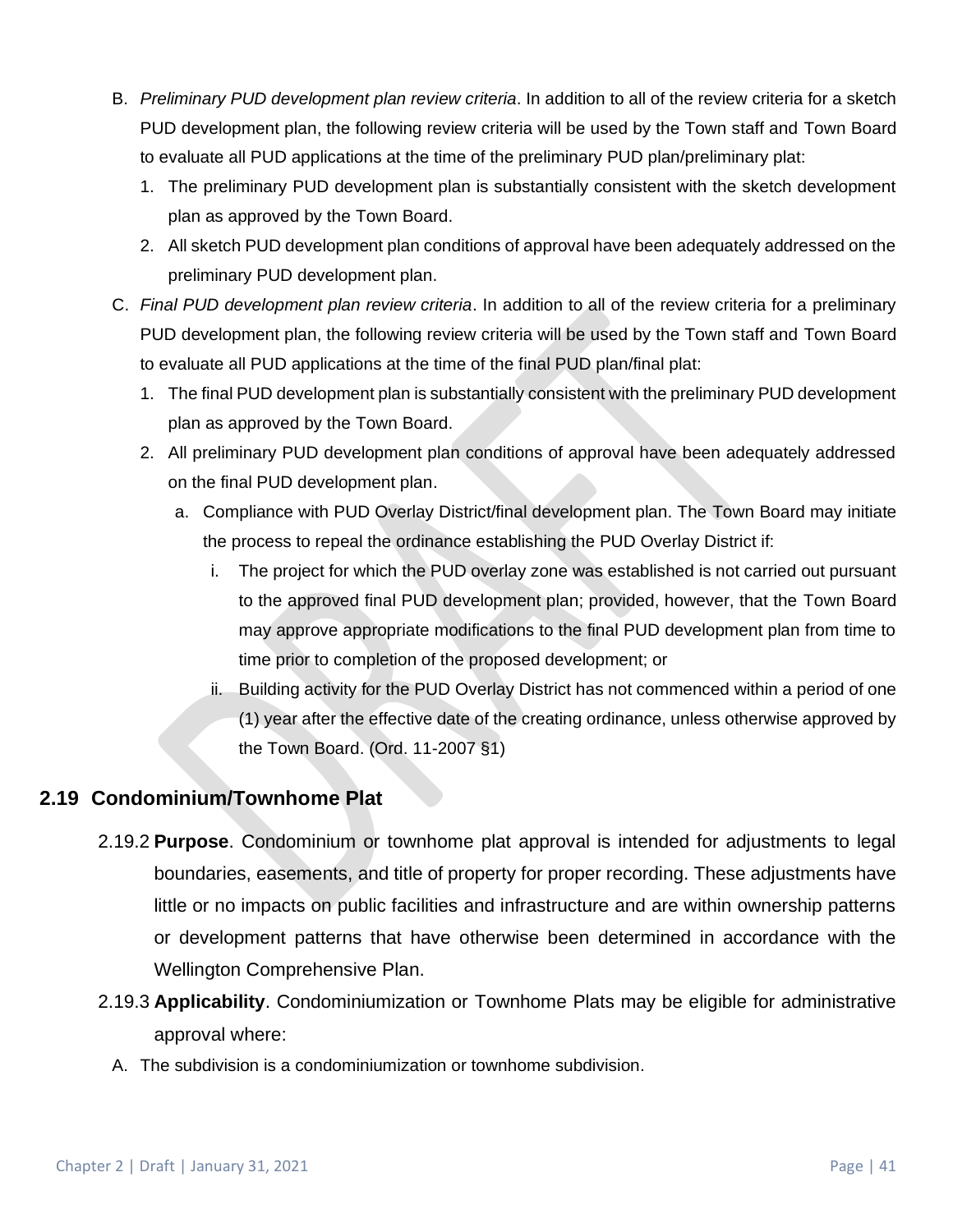- 2.19.4 **Procedure**. All applications for administrative plat review shall comply with the following specific procedures in addition to the administrative review procedures set forth in Section 2.04.4 and shall meet all requirements for a final subdivision plat as set forth in Section 2.16.
	- A. *Pre-application Conference*. A pre-application conference is required for a condominium or townhome plat application to discuss specific application procedures, criteria, and requirements for a formal application.
	- B. *Application Submittal*. The condominium or townhome plat application shall follow the requirements established in Section 2.08.3.B.
	- C. *Review and Approval*. The condominium or townhome plat shall follow the requirements established in Section 2.08.3.C.
- 2.19.5 **Additional Standards – Condominiumization**. For final condominiumization approval the following additional provisions are needed:
	- A. A map showing all common areas (general and limited common elements) and usages of the building and grounds, for the interior division of the building showing horizontal and vertical boundaries of all units, including a distance from a building corner to a property corner or other survey reference; and
	- B. A copy of the declaration applicable to the condominium project, as defined in Section 38-33-105, C.R.S. 1973, as amended and/or as may be required pursuant to the Colorado Common Interest Ownership Act, C.R.S. 38-33.3-101 et.seq., as amended.
	- C. A copy of the condominium association Articles of Incorporation, bylaws, and covenants. The bylaws and declaration of covenants shall contain the information required by the Condominium Ownership Act of the State of Colorado and the Colorado Common Interest Ownership Act, if applicable. All condominium projects shall comply with this requirement.
	- D. A management plan that states:
		- 1. The responsible party for managing the common area;
		- 2. Provisions for selecting, appointing, and securing management; and
		- 3. Responsibilities and duties of the management entity.
	- E. A maintenance plan that states:
		- 1. The responsible entity for repair and maintenance of common areas;
		- 2. What will be included in the maintenance program, including but not limited to provisions for snow removal, trash removal, maintenance of pools, hot tubs, common areas and other amenities; and
		- 3. The mechanism used to fund the management and maintenance activities of the development.
	- F. In addition, if there are any restrictive covenants, conditions, or restrictions other than specified in the declaration, they shall be filed concurrently with the filing of the final plat.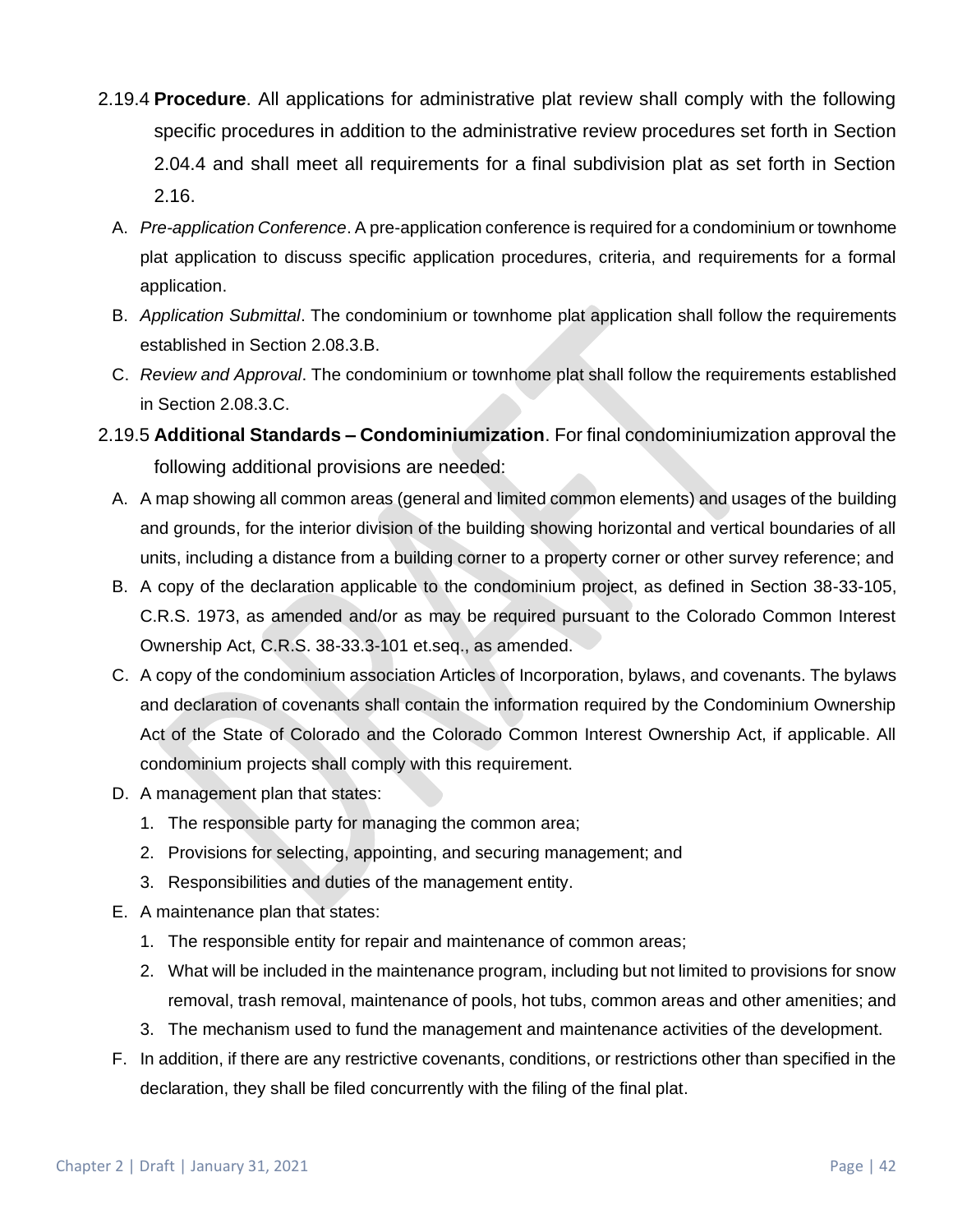## 2.19.6 **Additional Standards – Townhomes**.

- A. A townhome lot may be subdivided prior to the construction of the foundation provided that:
	- 1. The final plat of any such townhome lot shall contain a plat note that provides as follows:
		- a. Pursuant to Section 4.02.8.G of the Town of Wellington Code, the townhome lot identified hereon as " \_\_\_\_\_\_\_\_\_\_\_\_\_\_\_\_" has been subdivided prior to the construction of the townhome or its foundation. Pursuant to said section, the owner(s) of the townhome lot, as well as the owner(s) of any property that abuts the townhome lot must, within ninety (90) days after the construction of the foundation for the townhome, have a survey of the location of the foundation prepared and make a subdivision plat amendment application to the Town that shall cause the townhome lot depicted on the plat to be coterminous with the foundation of the townhome as constructed; and
	- 2. Within ninety (90) days after the construction of the foundation for the townhome, the owner(s) of the townhome lot shall have a survey of the location of the foundation prepared and, along with the owner(s) of any property that abuts the townhome lot, shall make and pursue to completion an application to the Town to amend the plat of the townhome that causes the townhome lot to be coterminous with the foundation of the townhome as constructed.
- B. With respect to a townhome lot that has been subdivided prior to the construction of the townhome or its foundation, it is unlawful:
	- 1. For the owner(s) of the lot to fail to, within ninety (90) days after the construction of the foundation, have a survey of the location of the foundation prepared; and
	- 2. For the owner(s) of the lot and the owner(s) of any property that abuts the townhome lot, to fail to, within ninety (90) days after the construction of the foundation, make and pursue to completion an application to the Town to amend the plat of the townhome lot that causes the townhome lot to be coterminous with the foundation of the townhome as constructed.
- C. For final townhome plat approval the following additional provisions are needed:
	- 1. A map showing all common areas (general, limited common area), usages of the building and grounds, and the building showing horizontal boundaries for the interior division of all unit;
	- 2. A copy of the Townhome Association Articles of Incorporation, bylaws, and covenants;
	- 3. A management plan that states:
		- a. The responsible party for managing the common area;
		- b. Provisions for selecting, appointing, and securing management; and
		- c. Responsibilities and duties of the management entity.
	- 4. A maintenance plan that states:
		- a. The responsible entity for repair and maintenance of common areas;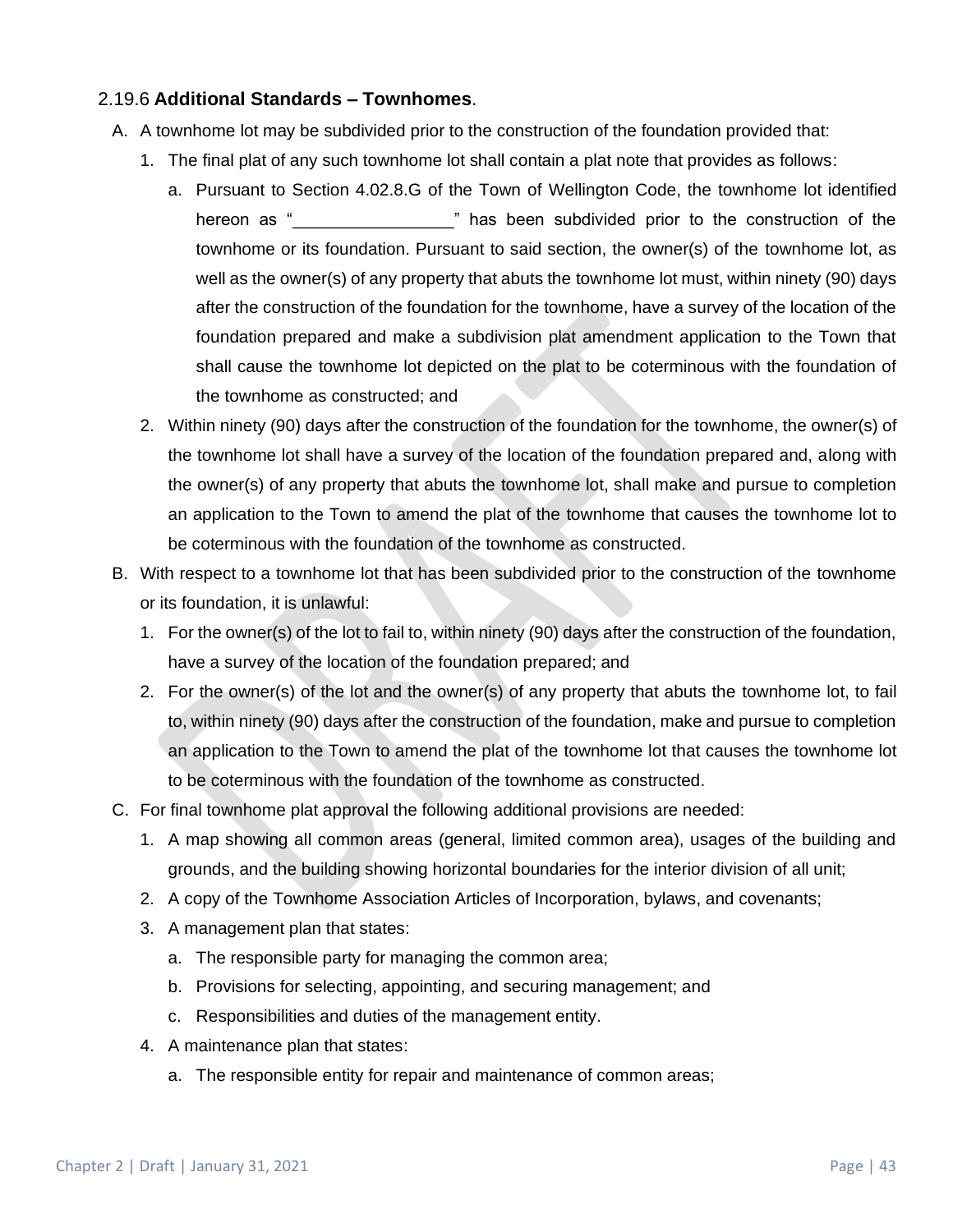- b. What will be included in the maintenance program, including but not limited to provisions for snow removal, trash removal, maintenance of pools, hot tubs, common areas and other amenities; and
- c. The mechanism used to fund the management and maintenance activities of the development.
- D. In addition, if there are any restrictive covenants, conditions, or restrictions other than specified in the declaration, they shall be filed concurrently to filing of the final plat; and
- E. A copy of the declaration applicable to the townhome project, as defined in Section 38-33-105, C.R.S. 1973, as amended and/or as may be required pursuant to the Colorado Common Interest Ownership Act, C.R.S. 38-33.3-101 et. seq., as amended.

## 2.19.7 **Findings for Approval**.

- A. The condominium or townhome plat is consistent with the Comprehensive Plan and the intent stated in this Land Use Code;
- B. The condominium or townhome plat shall be meet the intent of the zone district in which it will be located and all criteria and regulations specified in that zone district, including but not limited to minimum lot size and setbacks;
- C. The condominium or townhome plat shall not result in new or increased nonconformities;
- D. The condominium or townhome plat shall mitigate, to the maximum extent possible, any negative impacts on existing and planned public facilities in surrounding neighborhood;
- E. The condominium or townhome plat has no effect on the conditions applied to the approval of the plat and does not violate any Code requirement; and
- F. The condominium or townhome plat is consistent with any other prior approvals and official plans and policies created under the guidance of that plan for these areas (e.g., The Comprehensive Plan, specific area plans like a Downtown Corridor Study, etc.).

## **2.20 Revised Final Plat**

- 2.20.2 **Purpose**. Revised final plat approval is intended for revisions to legal boundaries, easements, and title of property for proper recording. These revisions are within ownership patterns or development patterns that have otherwise been determined in accordance with the Wellington Comprehensive Plan.
- 2.20.3 **Applicability**. Revisions to a previously approved final plat may be eligible for administrative approval where:
	- A. The revisions are due to field conditions that could not have been reasonably anticipated or were discovered at the time of the final plat which results in no material change to the application; or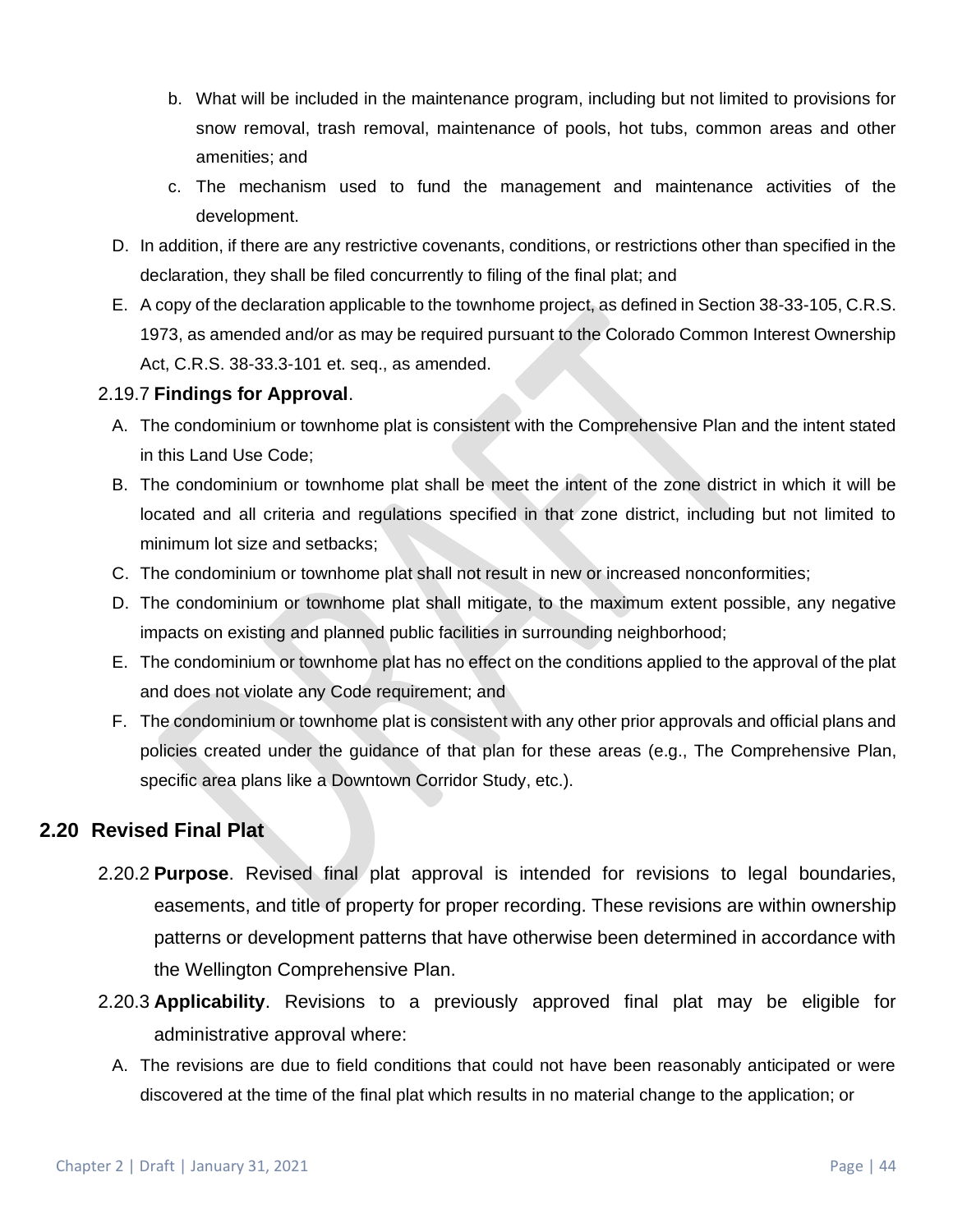- B. The revisions are due to changes in the development program, and these changes will result in no additional lots and will impact public facilities the same or similarly to the previously approved application.
- 2.20.4 **Procedure**. All revised final plat applications shall comply with the following specific procedures in addition to the administrative review procedures set forth in Section 2.04.4 and shall meet all requirements for a final subdivision plat as set forth in Section 2.16.
	- A. *Pre-application Conference*. A pre-application conference is required for a revised final plat application to discuss specific application procedures, criteria, and requirements for a formal application.
	- B. *Application Submittal*. The revised final plat application shall follow the requirements established in Section 2.08.3.B.
	- C. *Review and Approval*. The revised final plat application shall follow the requirements established in Section 2.08.3.C.

## 2.20.5 **Findings for Approval**.

- D. The revised final plat is consistent with the Comprehensive Plan and the intent stated in this Land Use Code;
- A. The revised final plat shall be meet the intent of the zone district in which it will be located and all criteria and regulations specified in that zone district, including but not limited to minimum lot size and setbacks;
- B. The revised final plat shall not result in new or increased nonconformities;
- C. The administrative plat shall mitigate, to the maximum extent possible, any negative impacts on existing and planned public facilities in surrounding neighborhood;
- D. The revised final plat has no effect on the conditions applied to the approval of the plat and does not violate any Code requirement; and
- E. The revised final plat is consistent with any other prior approvals and official plans and policies created under the guidance of that plan for these areas (e.g., The Comprehensive Plan, specific area plans like a Downtown Corridor Study, etc.).

## **2.21 Annexation**

2.21.2 **Purpose**. This Section establishes the procedure to bring land under the jurisdiction of the Town in compliance with the Colorado Municipal Annexation Act of 1965, as amended. (Ord. 11-2007 §1)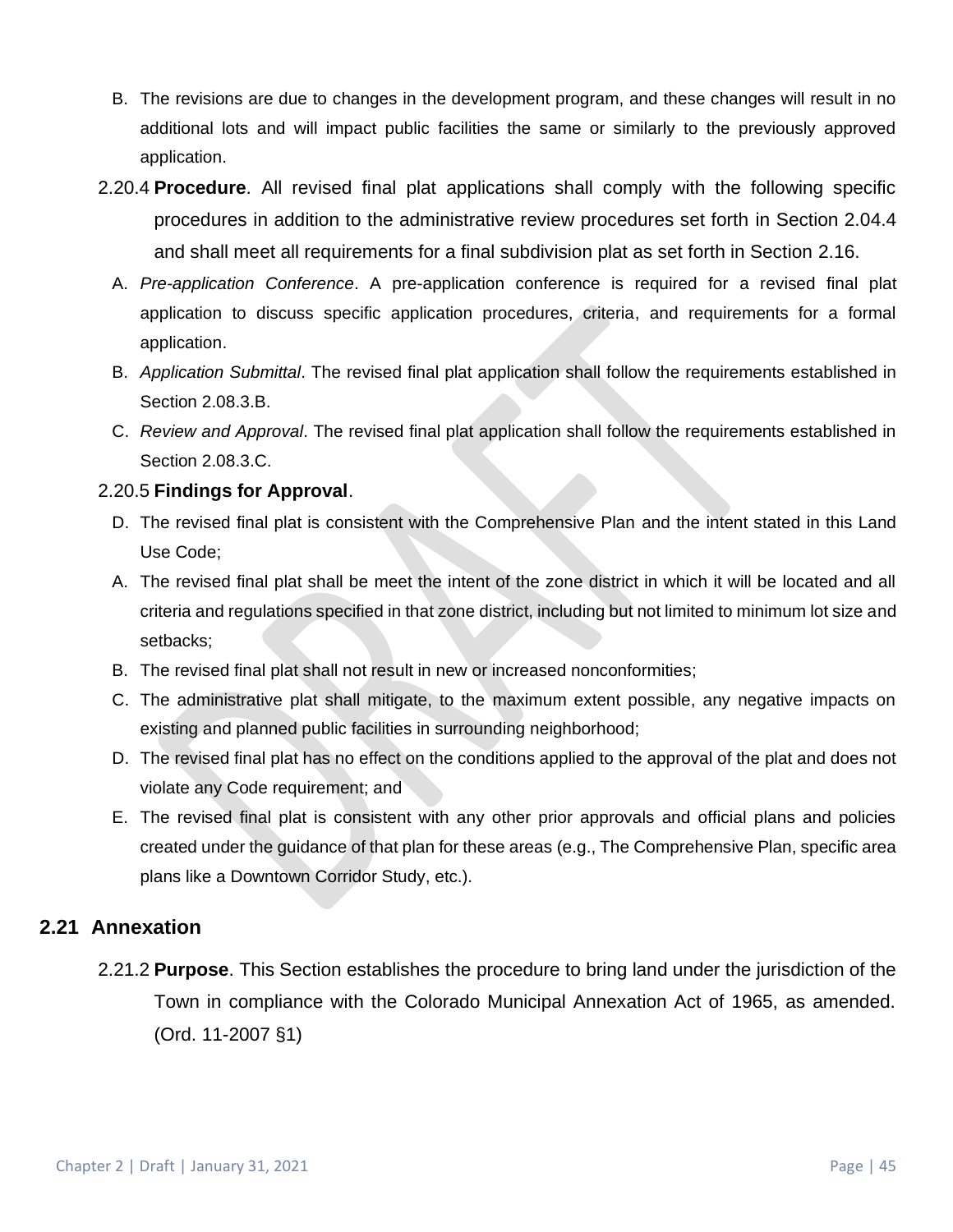- 2.21.3 **Responsibilities of Applicant**. In addition to other duties imposed upon all applicants by this Code and the Colorado Municipal Annexation Act of 1965, as amended, all applicants shall have the following responsibilities:
	- A. The applicant is responsible for having a representative at all meetings where the request is reviewed. Failure to have a representative present will be cause to have the item withdrawn from the agenda of that meeting.
	- B. The applicant shall consult with the Planning Department to discuss any special conditions pertaining to the annexation and to obtain an annexation petition. (Ord. 11-2007 §1)

## 2.21.4 **Procedure**.

- A. *Pre-application Conference*. A pre-application conference is required for an annexation application to discuss specific application procedures, criteria, and requirements for a formal application.
- B. *Annexation Petition Submittal*. At least fifteen (15) days prior to the presentation of any annexation petition to the Town Board, the applicant shall submit to the Town an annexation petition including:
	- 1. An Annexation Pap depicting at a minimum the property boundaries, location of existing buildings, parking, utilities, and easements as well as current and proposed zoning and land use categories.
	- 2. A Master Plan depicting the preliminary design of the proposed use including lot and block layout and proposed residential density.
	- 3. A request for zoning of the area pursuant to Section 2.07, to be reviewed concurrently with the annexation.
	- 4. Supportive information. The following supportive information shall be submitted with the annexation map and master plan:
		- a. Soils description and limitation.
		- b. Preliminary utility plan.
		- c. Statement on community need for proposed annexation and zoning.
		- d. For all annexations in excess of ten (10) acres, the applicant shall obtain from the school district governing the area to be annexed a statement of the effect of the annexation upon the school district, including an estimate of the number of students generated by the proposed annexation and the capital construction required to educate such students. (Ord. 11-2007 §1) (Ord. No. 5-2008, § 1, 3-11-08)
- C. *Review and Approval*.
	- 1. The Planning Director or designee shall review all documents submitted for completeness and accuracy.
	- 2. Once it is determined that the annexation petition is complete and accurate, the Planning Director or designee shall present the annexation petition and a resolution initiating annexation proceedings to the Town Board, which shall thereafter establish a date for a public hearing.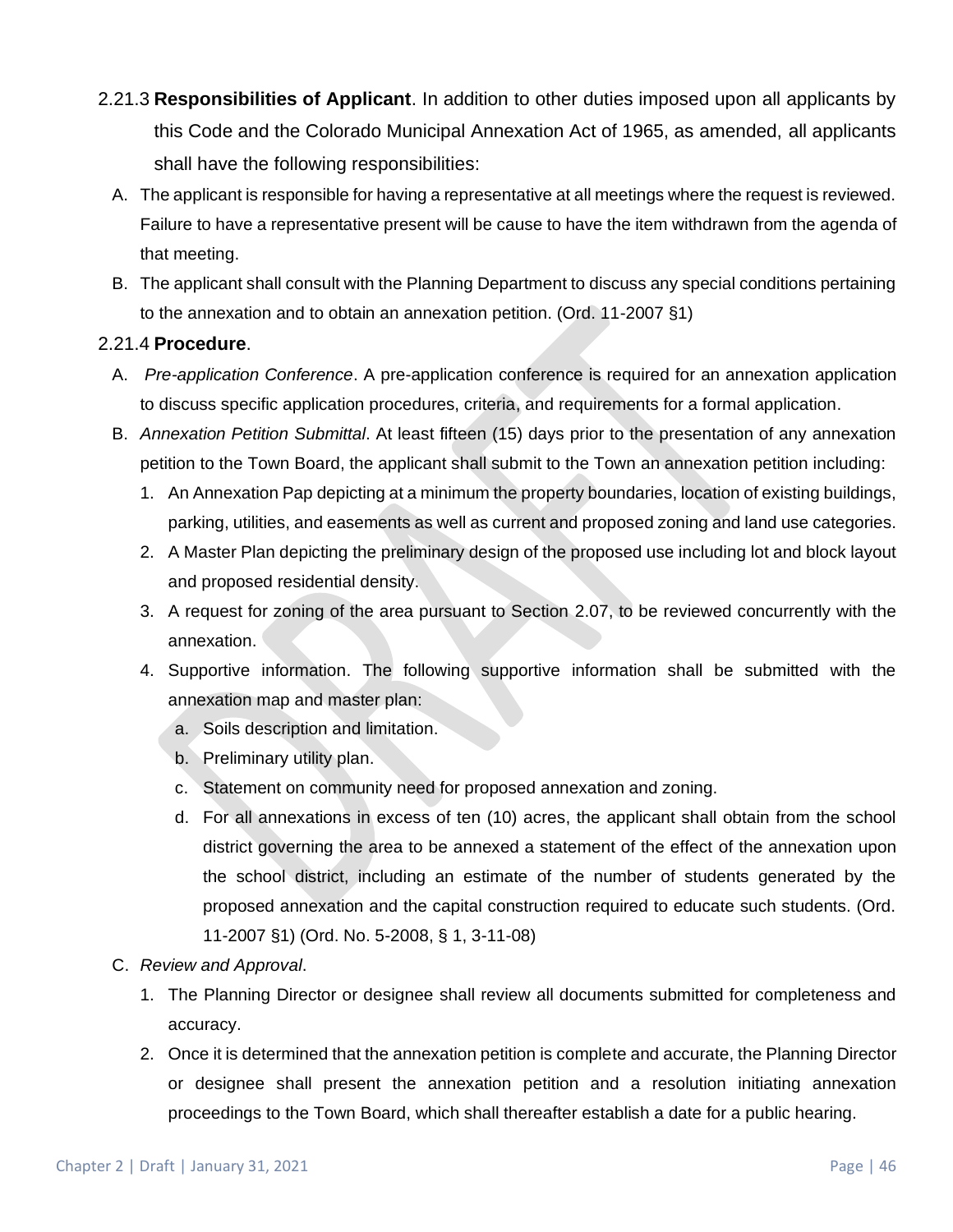- 3. Upon the establishment of a public hearing date, the notice shall be given in accordance with the Colorado Municipal Annexation Act of 1965, as amended, and shall specifically direct copies of the annexation petition and the resolution initiating the annexation procedure by certified mail to the Clerk of the Larimer County Board of County Commissioners and to the Larimer County Attorney. Copies of the annexation petition and the resolution initiating the annexation procedure shall also be sent by certified mail to any school district or special district having territory within the annexed area. These copies shall be sent at least twenty-five (25) days prior to the public hearing.
- 4. The Planning Director or designee shall furnish the annexation map and the master plan to the following entities and may submit copies of the annexation map and the master plan to additional interested entities at their discretion. Such entities shall be advised by the Planning Director or designee of the scheduled hearing date and shall further be notified that any objections to the annexation and master plan must be submitted to the Town in writing no later than seven (7) days after receipt of the annexation map and master plan:
	- a. Telephone companies.
	- b. Franchise utility companies.
	- c. Town Engineer.
	- d. Fire Department.
	- e. Town Water and Sewer Department.
	- f. Colorado Department of Transportation.
- 5. Planning Commission Recommendation.
	- a. The Planning Commission shall hold a public hearing and review the application at a regular meeting. The applicant or their representative may be present at the meeting to present the proposal. Staff shall present their staff report and recommendation.
	- b. The Planning Commission shall either recommend approval, approval with conditions, or denial of the application to the Town Board, or continue the hearing pursuant to Section 2.02.4, with the requirement that the applicant submit changes or additional information which they find necessary to determine whether the application complies with the Town's regulations, goals, and policies.
	- c. A copy of the Planning Commission recommendation shall be sent to the Town Board with the applicant to be reviewed during a public hearing by the Town Board at a regularly scheduled board meeting.
- 6. Town Board Approval.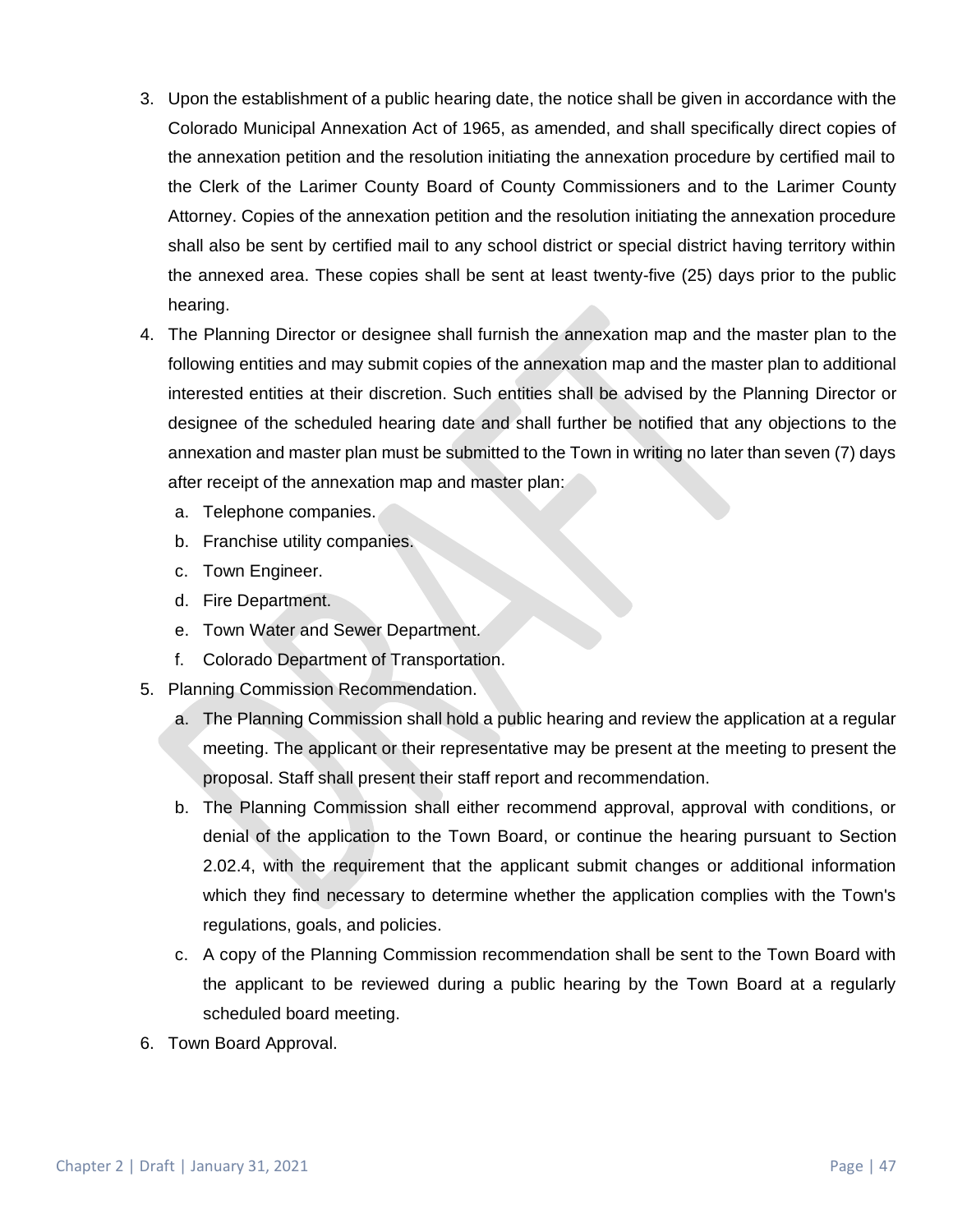- a. The Town Board shall hold a public hearing and review the application at a regular meeting. The applicant or their representative may be present at the meeting to present the proposal. Staff shall present their staff report and recommendation.
- b. The Town Board shall either approve, approve with conditions, or deny the application, or continue the hearing pursuant to Section 2.02.4, with the requirement that the applicant submit changes or additional information which they find necessary to determine whether the application complies with the Town's regulations, goals, and policies.
- c. Any information, exhibits, plans or elevations, whether conceptual or detailed, that are part of the application approved by the Town Board shall be considered a part of and inseparable from the approval. All development shall conform to the approved plans, unless otherwise provided for within this Land Use Code.

## 2.21.5 **Annexation Impact Report**.

- A. For all annexations in excess of ten (10) acres, the Town shall prepare an impact report regarding the proposed annexation not less than twenty-five (25) days before the date of the annexation hearing. One (1) copy of the impact report shall be filed with the Larimer County Board of County Commissioners within five (5) days thereafter. The preparation and filing of the annexation impact report may be waived upon approval of the Larimer County Board of County Commissioners.
- B. The annexation impact report shall include the following:
	- 1. A map or maps of the Town and adjacent territory showing the following information:
		- a. The present and proposed boundaries of the Town in the vicinity of the proposed annexation.
		- b. The present streets, major trunk water lines, sewer interceptors and outfalls, other utility lines and ditches and the proposed extension of such streets and utility lines in the vicinity of the proposed annexation.
		- c. The existing and proposed land use pattern in the areas to be annexed.
	- 2. A copy of any draft or final pre-annexation agreement, if available.
	- 3. A statement of the Town's plans for extending or providing for municipal services within the area to be annexed.
	- 4. A statement of the Town's plans for the financing of municipal services to be extended into the area to be annexed.
	- 5. A statement identifying all existing districts within the area to be annexed.
	- 6. A statement of the effect of the annexation upon the school district governing the area to be annexed, as is more fully set forth in Paragraph 15-1-30(d)(7) above. (Ord. 11-2007 §1)
- 2.21.6 **Consideration of Annexation Ordinance**. Upon the submission of documentation in accordance with this Chapter and upon compliance with the notice and hearing requirements as set forth in the Colorado Municipal Annexation Act of 1965, as amended,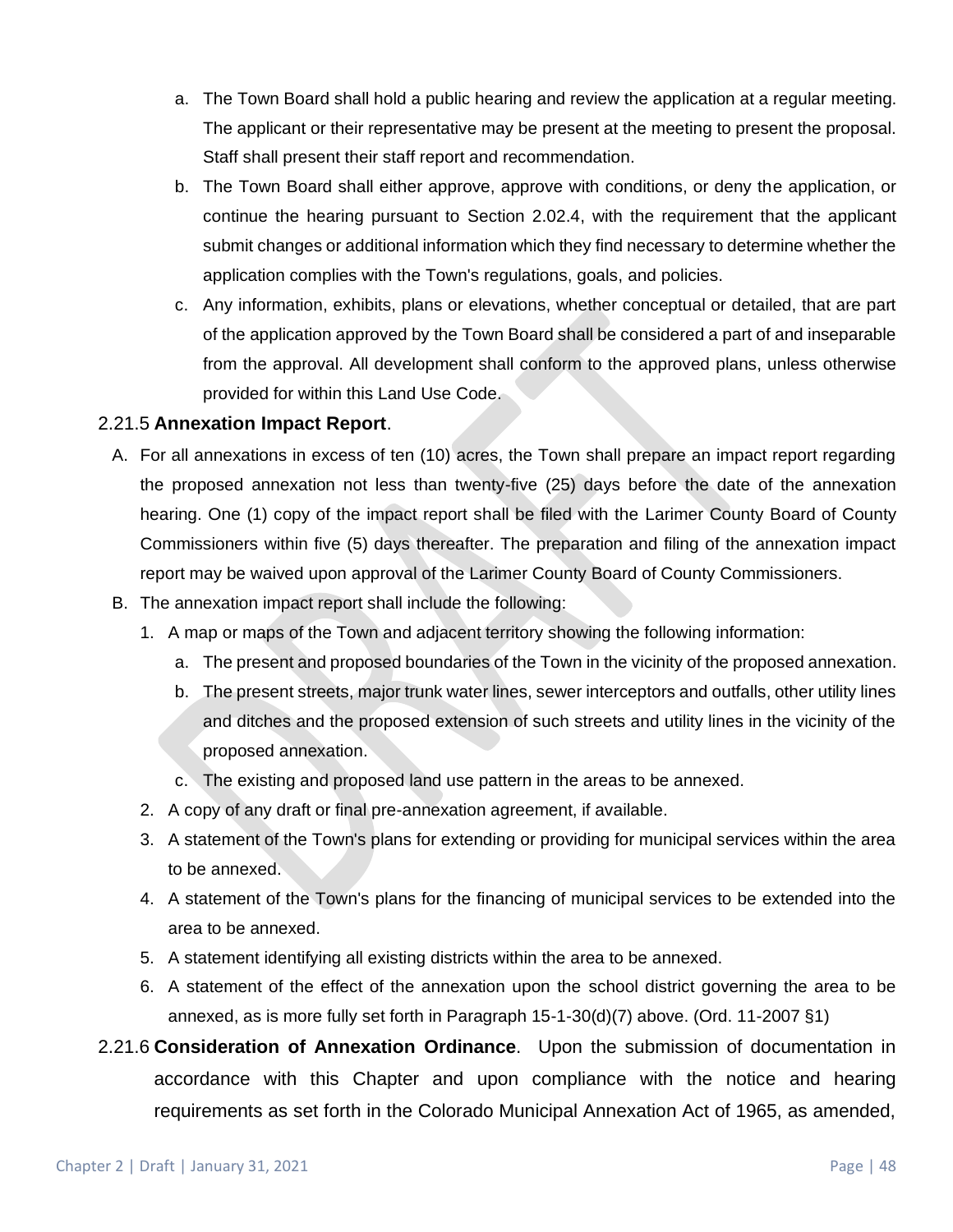the Town Board may consider the approval of an ordinance annexing the subject property to the Town. If the Town Board considers and disapproves the ordinance, no similar request may be heard for a period of one (1) year from the date of denial. (Ord. 11-2007 §1)

### 2.21.7 **Findings for Approval.**

- 1. The annexation is consistent with the Comprehensive Plan and the intent stated in this Land Use Code;
- 2. The annexation shall not create any additional cost or burden on then-existing residents of the Town to provide public facilities and additional community services in any newly-annexed area;
- 3. The applicant has demonstrated that they arranged with the school district regarding the dedication of school sites, or payment of fees in lieu of said dedication, as may be agreed to among the applicant, the school district, and the Town;
- 4. All existing and proposed streets in newly annexed territory shall be constructed in compliance with all current Town standards unless the Town determines that the existing streets will provide appropriate access during all seasons of the year to all lots fronting on each street; and that the curbs, gutters, sidewalks, bike lanes, culverts, drains, and other structures necessary to the use of such streets or highways are satisfactory or not necessary to promote public safety. The location, type, character and dimensions of all structures and the grades for all existing or proposed street work shall be subject to approval by the Town;
- 5. The annexation is in the best interest of the citizens of the Town of Wellington; and
- 6. The annexation is consistent with any other prior approvals and official plans and policies created under the guidance of that plan for these areas (e.g., The Comprehensive Plan, specific area plans like a Downtown Corridor Study, etc.).
- 2.21.8 **Final Submission**. If the Town Board approves an annexation ordinance, the applicant shall submit to the Planning Department the final annexation map and master plan within ten (10) days of the effective date of the annexation ordinance. (Ord. 11-2007 §1)

## **2.22 Variance**

- 2.22.2 **Purpose**. A variance provides relief from the strict application of a standard to a specific site that would create an unnecessary hardship or practical difficulties on all reasonable use of the property.
- 2.22.3 **Applicability**. Variances may be sought for relief from dimensional and numerical standards of this Land Use Code. Variances may not be sought to vary the allowed use on a property.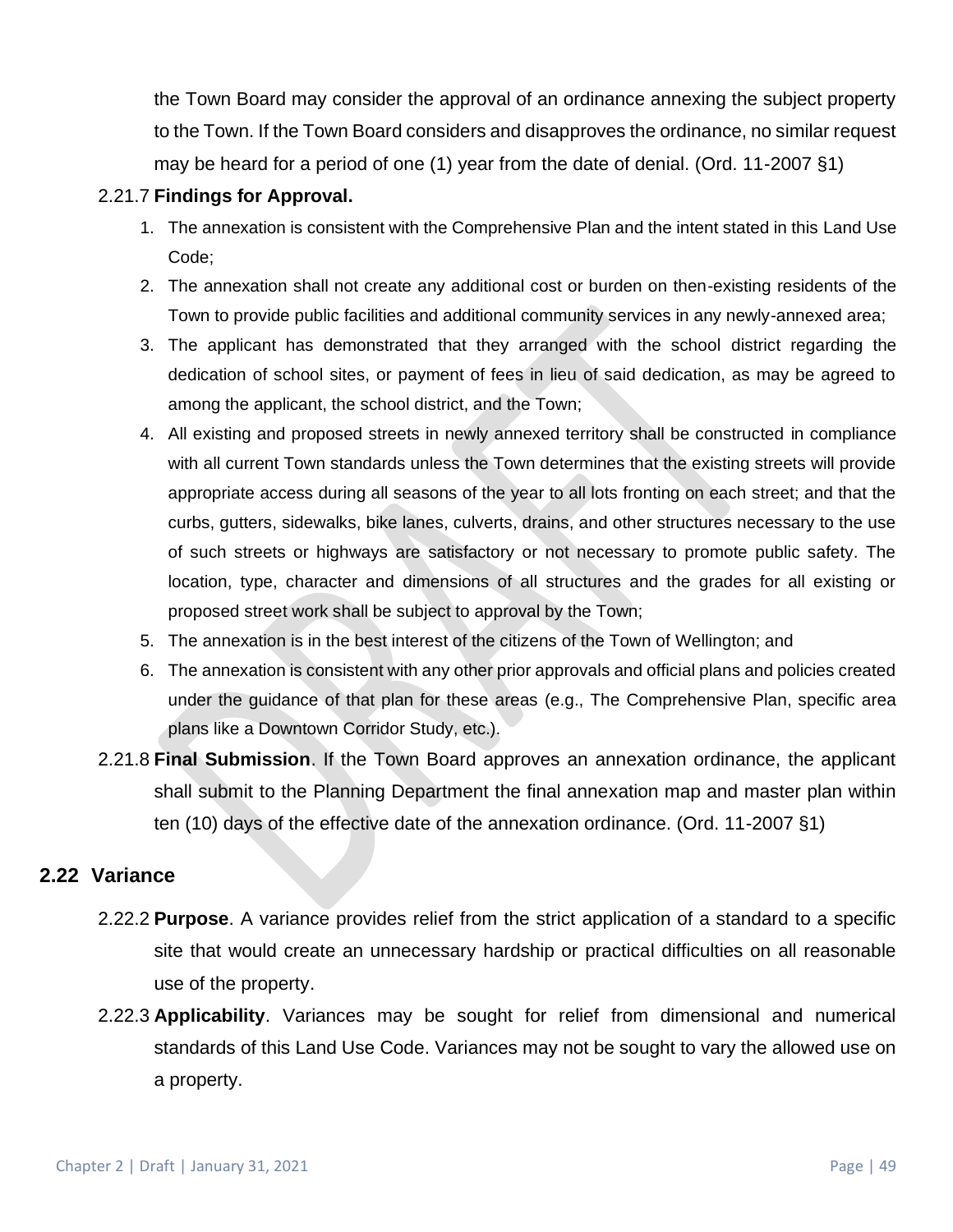- 2.22.4 **Procedure**. All applications for Variances shall comply with the following specific procedures in addition to the general procedures set forth in Section 2.04.
	- A. *Pre-application Conference*. A pre-application conference is required for a variance application to discuss specific application procedures, criteria, and requirements for a formal application.
	- B. *Application Submittal*. The variance application shall include:
		- 1. A site plan detailing property boundaries, footprints of all existing and proposed buildings, parking configuration, location of all utilities and easements, and any other details required to demonstrate conformance with all regulations and development standards applicable to the proposed zoning district;
		- 2. A written narrative justifying why the proposed variance fits in with the surrounding neighborhood;
		- 3. Conceptual building plans, including elevations, exterior materials, doors, decks, etc., if applicable;
		- 4. Any other information identified in the pre-application meeting.
	- C. *Review and approval*.
		- 1. Planning Commission Recommendation.
			- a. The Planning Commission shall hold a public hearing and review the application at a regular meeting. Public notice shall be given pursuant to Section 2.02. The applicant or their representative may be present at the meeting to present the proposal. Staff shall present their staff report and recommendation.
			- b. The Planning Commission shall either recommend approval, approval with conditions, or denial of the application to the Town Board, or continue the hearing pursuant to Section 2.02.4, with the requirement that the applicant submit changes or additional information which they find necessary to determine whether the application complies with the Town's regulations, goals, and policies.
			- c. A copy of the Planning Commission recommendation shall be sent to the Town Board with the applicant to be reviewed during a public hearing by the Town Board at a regularly scheduled board meeting.
			- d. The review of a development permit may occur concurrently with review for a general rezone or other land development application.
		- 2. Town Board Approval.
			- a. The Town Board shall hold a public hearing and review the application at a regular meeting. Public notice shall be given pursuant to Section 2.02. The applicant or their representative may be present at the meeting to present the proposal. Staff shall present their staff report and recommendation.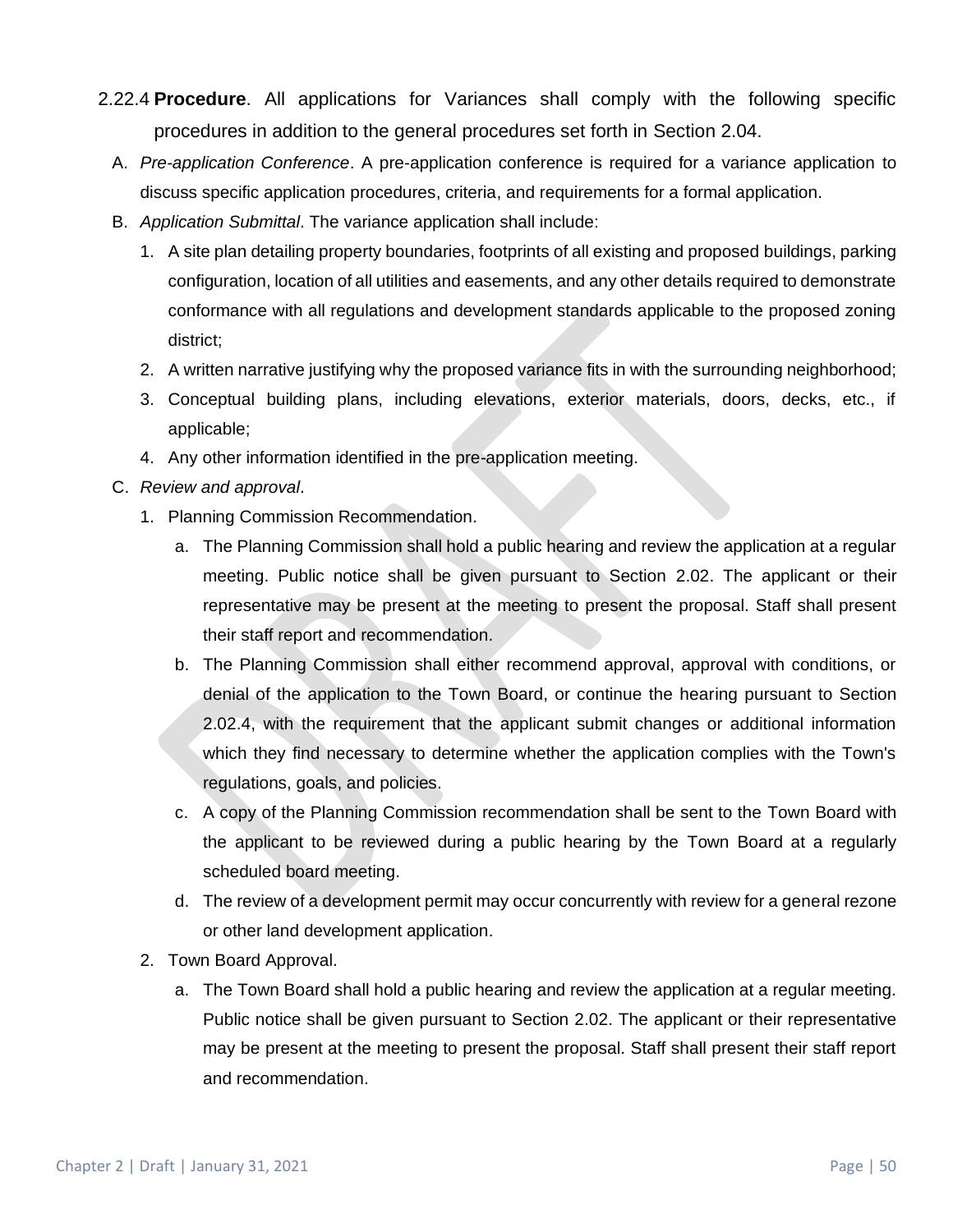- b. The Town Board shall either approve, approve with conditions, or deny the application, or continue the hearing pursuant to Section 2.02.4, with the requirement that the applicant submit changes or additional information which they find necessary to determine whether the application complies with the Town's regulations, goals, and policies.
- c. Any information, exhibits, plans or elevations, whether conceptual or detailed, that are part of the application approved by the Town Board shall be considered a part of, and inseparable from, the approval. All development shall conform to the approved plans, unless otherwise provided for within this Land Use Code.

#### 2.22.5 **Findings for Approval**.

- A. The relief requested is consistent with the Comprehensive Plan and the intent stated in this Land Use Code;
- B. Strict application of the regulation will result in an unnecessary hardship and practical difficulties on all reasonable use of the land intended by the existing zoning, as opposed to convenience or benefit of the applicant or a specific application;
- C. The need for the variance is due to specific and unique physical conditions on the site that do not exist on similarly situated land in the area;
- D. The manner in which strict application of the regulation deprives the applicant of reasonable use of the land compared to other similarly situated land in the area;
- E. The circumstances warranting the variance are not the result of actions by the applicant, or could not be reasonably avoided by actions of the applicant;
- F. Granting the variance will not harm the public health, safety and welfare or the purposes and intent of these regulations;
- G. The relief requested is the minimum necessary to alleviate the hardship and practical difficulties; and
- H. The relief requested is consistent with any other prior approvals and official plans and policies created under the guidance of that plan for these areas (e.g., The Comprehensive Plan, specific area plans like a Downtown Corridor Study, etc.).

## **2.23 Appeals**

- 2.23.2 **Purpose**. This section sets forth the process for appealing land use decisions made by any applicant, administrative official, board, or commission under this Code.
- 2.23.3 **Applicability**. An appeal application may be initiated by any person aggrieved by a final decision made by an administrative officer or agency, based upon or made in the course of the administration or enforcement of this Code. Appeals are made in accordance with C.R.S. § 31-23-307.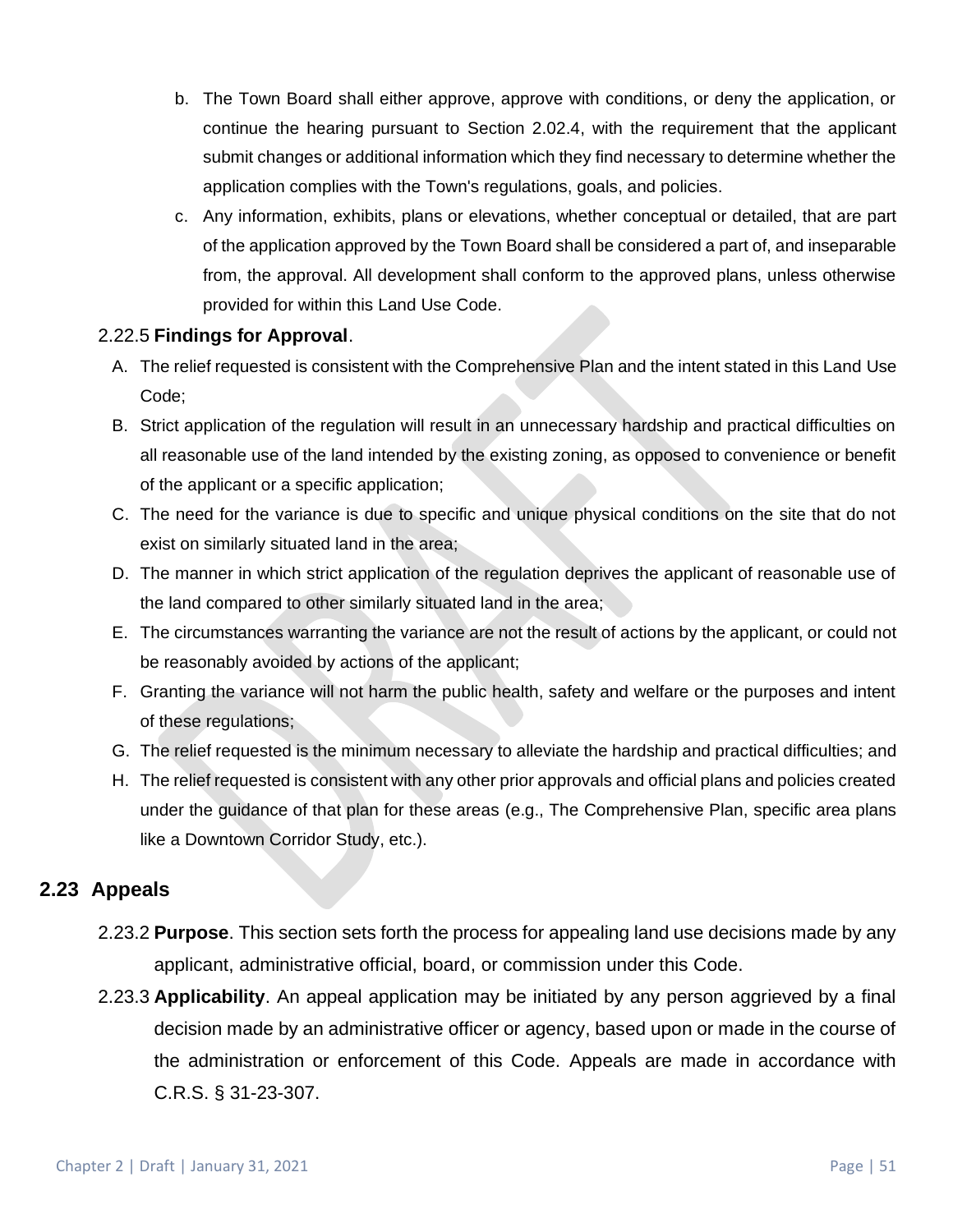- A. Appeals may be taken by any officer, department, board, or commission of the Town affected by the grant or refusal of the building permit, or by other decision of the administrative officer or agency, based on or made in the course of administration or enforcement of this regulation.
- B. *Appeal of Administrative Decisions*. Appeals of all administrative decisions shall be to the Board of Adjustment.
- C. *Appeal of Planning Commission Decisions*. Appeals of all Planning Commission decisions shall be to the Town Board.
- D. *Appeal of Town Board Decisions*. Appeals of any final decision by the Town Board decisions made pursuant to this Code shall be to the District Court in the manner set forth in the Colorado Rules of Civil Procedure.

## 2.23.4 **Procedure**.

- A. *Pre-application Conference*. A pre-application conference is not required for an appeal of an administrative decision, but may be used to discuss specific application procedures, criteria, and requirements for a formal application.
- B. *Application Submittal*. Appeals shall be:
	- 1. Made in writing and submitted to the Planning Director stating the specifics of the appeal, the grounds for the requested relief, and include all pertinent records of the decision.
	- 2. Made within 7 days of the final decision.
	- 3. Demonstrate that the decision is final and that all other administrative remedies have been exhausted.
- C. *Review*. Upon receipt of a formal application staff will conduct an internal review and may supplement the application with any additional records on the decision.
	- 1. Upon submittal of a formal application, staff shall only review the application to confirm that it is complete and that the appeal is heard by the appropriate review body. The staff report shall not make a formal recommendation, but rather shall include only the necessary facts to warrant an appeal, which shall be provided by the appellant.
	- 2. The appellant has the burden of proving the necessary facts to warrant approval of an appeal by the appropriate decision-making body. Such proof shall be provided at time of a written application with the non-refundable application fee. If the appellant fails to provide facts warranting an appeal, the application shall be rejected.
	- 3. An appeal stays all proceedings from further action unless the Town Administrator determines that a stay would create adverse impacts to the health, safety, and welfare of the Town or subject neighborhood.
- D. *Public Hearings*.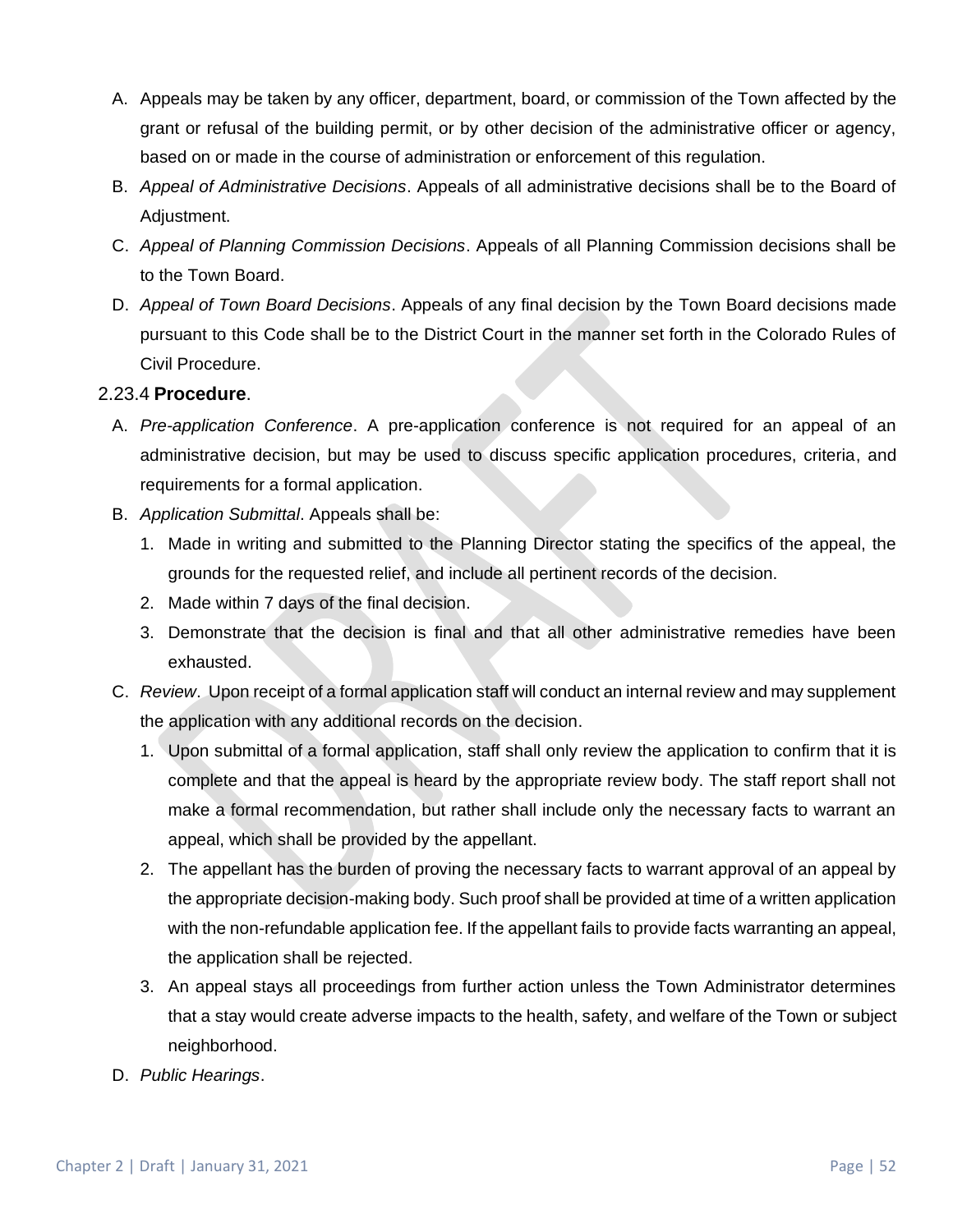- 1. The Town Board shall review the application subject to the criteria in this section. Upon the close of the public hearing the Town Board shall either affirm the decision of the administrative official or Planning Commission, affirm the decision of the administrative official or Planning Commission with specific conditions and modifications, overturn the decision of the administrative official or Planning Commission and make the decision that the Town Board determines should be made, or continue the application to collect additional information pertinent to the application or to take the matter under advisement.
	- a. If the hearing is postponed, new notice shall be required.
	- b. The continued hearing shall occur at the next Town Board regular meeting, or at some other time within 60 days with the consent of the applicant. No application may be postponed more than once by the Town Board without the applicant's consent.
- 2. No decision of the Town Board may exceed the authority granted to the administrative official or Planning Commission under these regulations,
- 3. The appeal authority may reverse a previous decision in whole or in part, or may modify the order, requirement, decision, or determination appealed from.
- 4. The appeal authority may attach conditions of approval on any appeal to ensure the health, safety, and welfare of the Town.
- 2.23.5 **Findings for Approval**. In reviewing and determining whether to affirm, reverse, or amend a decision of another decision-making body, the current decision-making body shall consider the following findings:
	- A. Whether the decision of the administrative official or Planning Commission was a clear error, as opposed to fairly debatable, according to the provisions of these regulations.
	- B. The interpretation instructions of these regulations.
	- C. The purposes, intent, and design objectives of any standards that are subject to the appeal.
	- D. The record on the application, including the official plans and policies of the Town used to evaluate the application or make the decision.
	- E. Whether the final decision and the grounds for relief requested in the appeal are within the authority granted by these regulations.
	- F. Whether there are other more appropriate and applicable procedures to achieve the applicant's proposed objective, such as a plan amendment, text amendment, planned zoning districts, a zoning map amendment, or a variance.
- 2.23.6 **Post Decision Actions**. Any further appeals from the appropriate appeal authority shall be made as provided by law.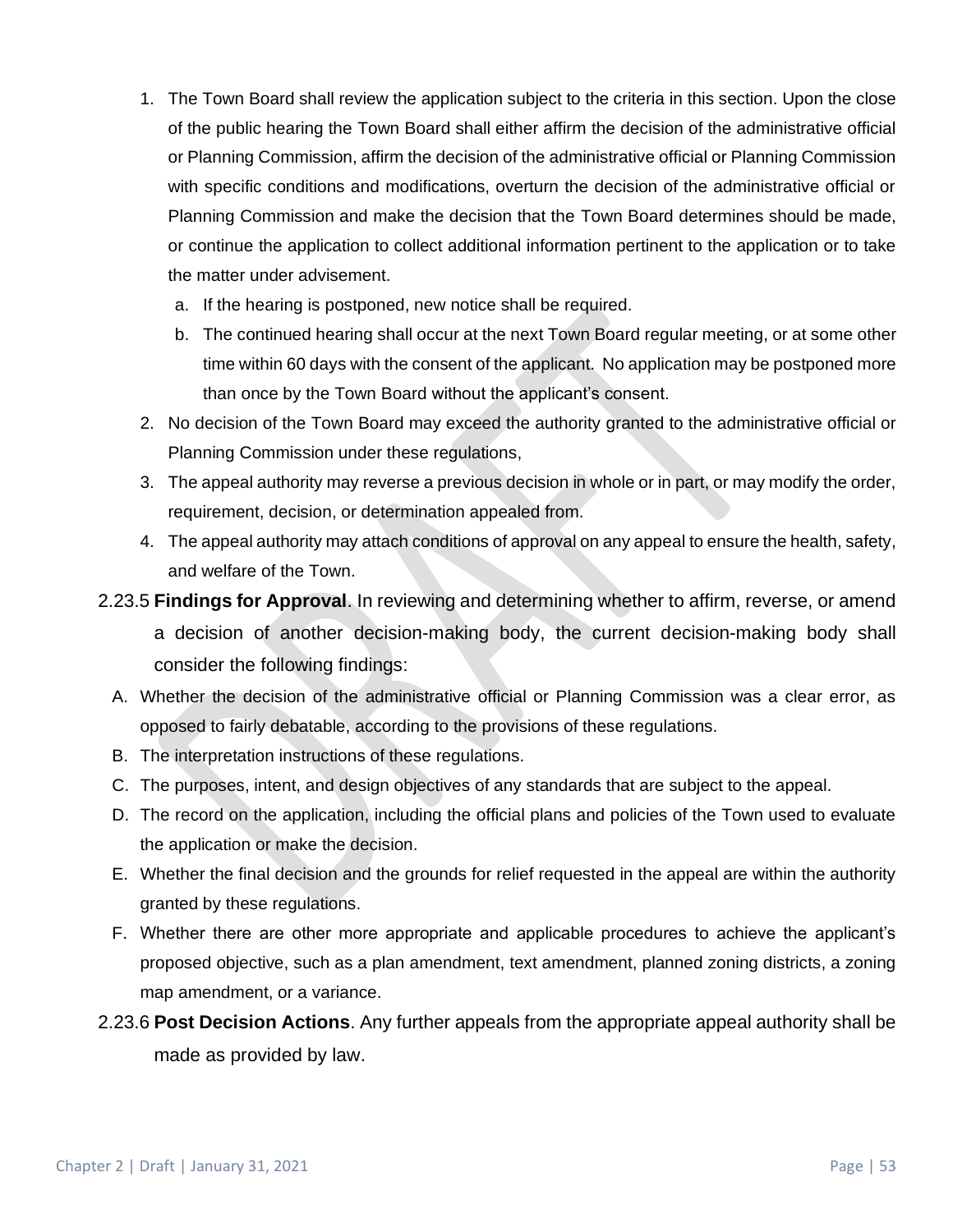## **2.24 Special Review**

- 2.24.2 **Purpose**. Special Review approval provides an administrative process for approving permitted uses that have specific design standards associated with them
- 2.24.3 **Applicability**. Because of their unusual or special characteristics, special uses require review and evaluation so that they may be located properly with respect to their effects on surrounding properties. The review process prescribed in this section assures compatibility and harmonious development between conditional uses, surrounding properties and the Town's goals and policies. Special review uses may be permitted subject to compliance with standards specified in Chapter 4 to ensure compatibility with surrounding uses.
- 2.24.4 **Procedure.** All special review applications shall comply with the following specific procedures in addition to the general application procedures in Section 2.04.3.
	- A. *Pre-application Conference*. A pre-application conference is optional for a conditional use application to discuss specific application procedures, criteria, and requirements for a formal application.
	- B. *Land Use Application Submittal*. In addition to the requirements set forth in Section 2.04.3, a special review application shall include the following:
		- 1. A written statement and any graphics necessary to describe the precise nature of the proposed use and its operating characteristics and to illustrate how all conditional use review criteria have been satisfied.
		- 2. A map showing the proposed development of the site, including any applicable topography, building locations, parking, traffic circulation, usable open space, landscaped area and utilities and drainage features.
		- 3. Preliminary building plans and elevations sufficient to indicate the dimensions, general appearance, and scale of all buildings.
		- 4. Such additional material as the Planning Director or designee may prescribe or the applicant may submit pertinent to the application.
	- *C. Review and Approval.* 
		- 1. Administrative Approval.
			- a. The Planning Director or designee shall either approve, approve with conditions, or deny the application.
			- b. Any information, exhibits, plans or elevations, whether conceptual or detailed, that are part of the application approved by the Planning Director or designee shall be considered a part of, and inseparable from the approval. All development shall conform to the approved plans, unless otherwise provided for within this Land Use Code.

## 2.24.5 **Findings for Approval**.